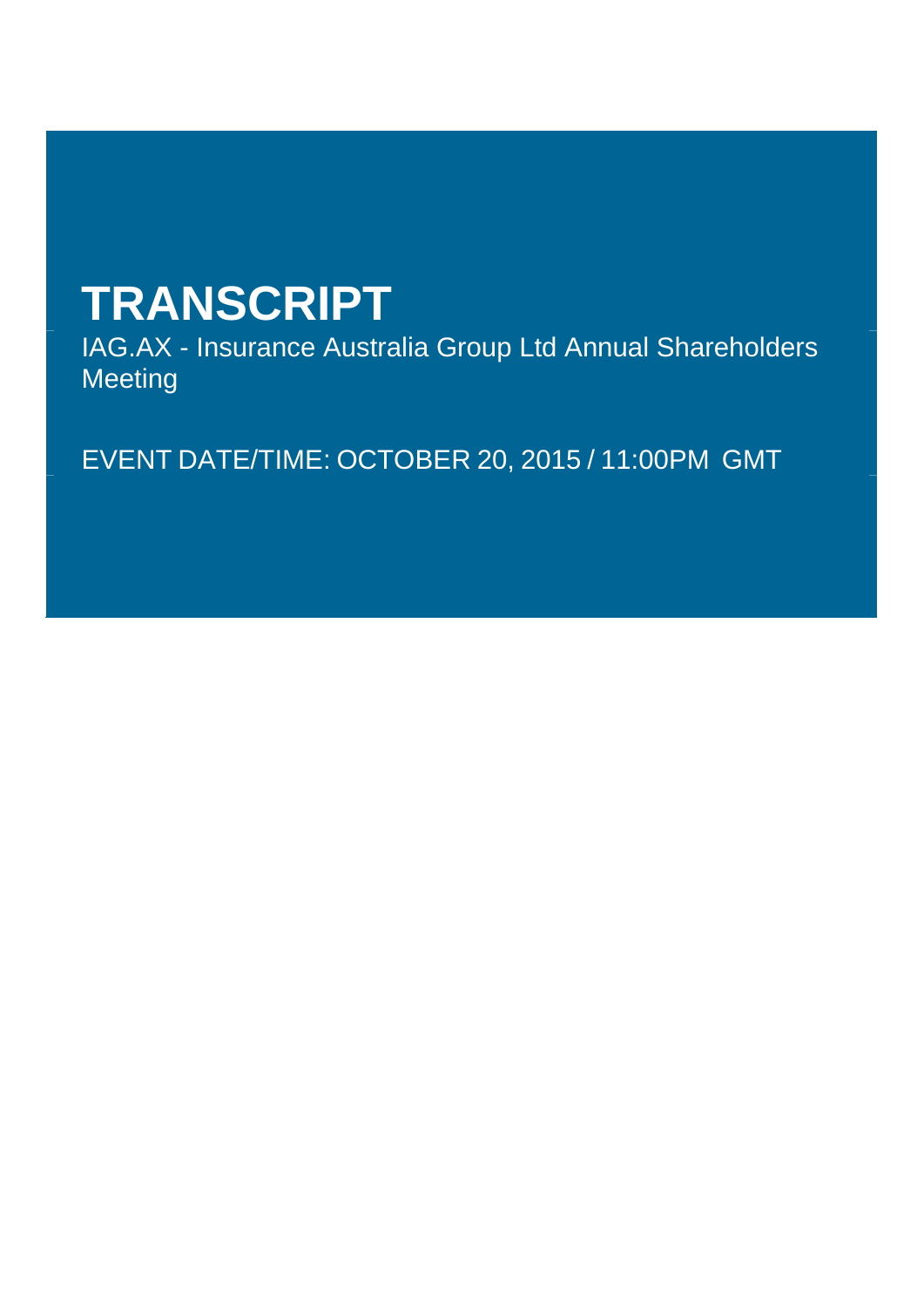### **CORPORATE PARTICIPANTS**

 **Brian Schwartz** *Insurance Australia Group Limited - Chairman*   **Mike Wilkins** *Insurance Australia Group Limited - MD & CEO*   **Peter Harmer** *Insurance Australia Group Limited - MD & CEO*   **Nick Hawkins** *Insurance Australia Group Limited - CFO*   **Elizabeth Bryan** *Insurance Australia Group Limited - Non-executive Director*   **Alison Deans** *IAG Limited - Non-Executive Director*   **Raymond Lim** *IAG Limited - Non-Executive Director*   **Tom Pockett** *Insurance Australia Group - Non-Executive Director*   **Jonathan Nicholson** *Insurance Australia Group - Non-Executive Director* 

### **CONFERENCE CALL PARTICIPANTS**

 **Joe Nagey***Shareholder*   **Ian Graves** *Australian Shareholders' Association - Spokesperson*   **Jack Tilburn***Shareholder*   **Richard Wilkins** *Australian Shareholders' Association - Spokesperson*   **Gregory Simone***Shareholder*   **Daniel Goetcher***Shareholder*   **John Hutchison***Shareholder* 

### **PRESENTATION**

### **Brian Schwartz** *- Insurance Australia Group Limited - Chairman*

 Good morning ladies and gentlemen and welcome to the Insurance Australia Group Limited 2015 AGM. My name is Brian Schwartz, I'm the Chairman of IAG, and in accordance with the Company's constitution, I am the Chairman of this meeting.

The Company Secretary has informed me that a quorum is present and I therefore declare the meeting open. In doing so, I'd like to respectfully acknowledge the Gadigal people of the Eora Nation, the traditional custodians of this land and pay my respects to their Elders both past and present.

On the stage with me from my far left are Non-Executive Directors, Hugh Fletcher, Phillip Twyman and Elizabeth Bryan, the Managing Director and Chief Executive Officer, Mike Wilkins, the Group General Counsel and Company Secretary, Chris Bertuch, and Non-Executive Directors, Tom Pockett, Alison Deans, Jon Nicholson and Raymond Lim.

Dr.Andries Terblanche, representing the Company's auditor, KPMG, is present and we're also joined by members of IAG's Executive team, including Peter Harmer, our new CEO sitting in the front.

I'd also like to welcome those shareholders viewing this meeting via the webcast.

There are some housekeeping to mention. As a courtesy to all attending today's AGM, I request that all mobile phones are either turned off or set to silent mode for the duration of the meeting.

People entitled to vote at the AGM were provided with a keypad and a data card. The keypad will be used to record your voting intentions on each resolution to be put to the meeting. An instruction slide will be shown on the screen when you are asked to vote and staff will also be available to assist shareholders if required.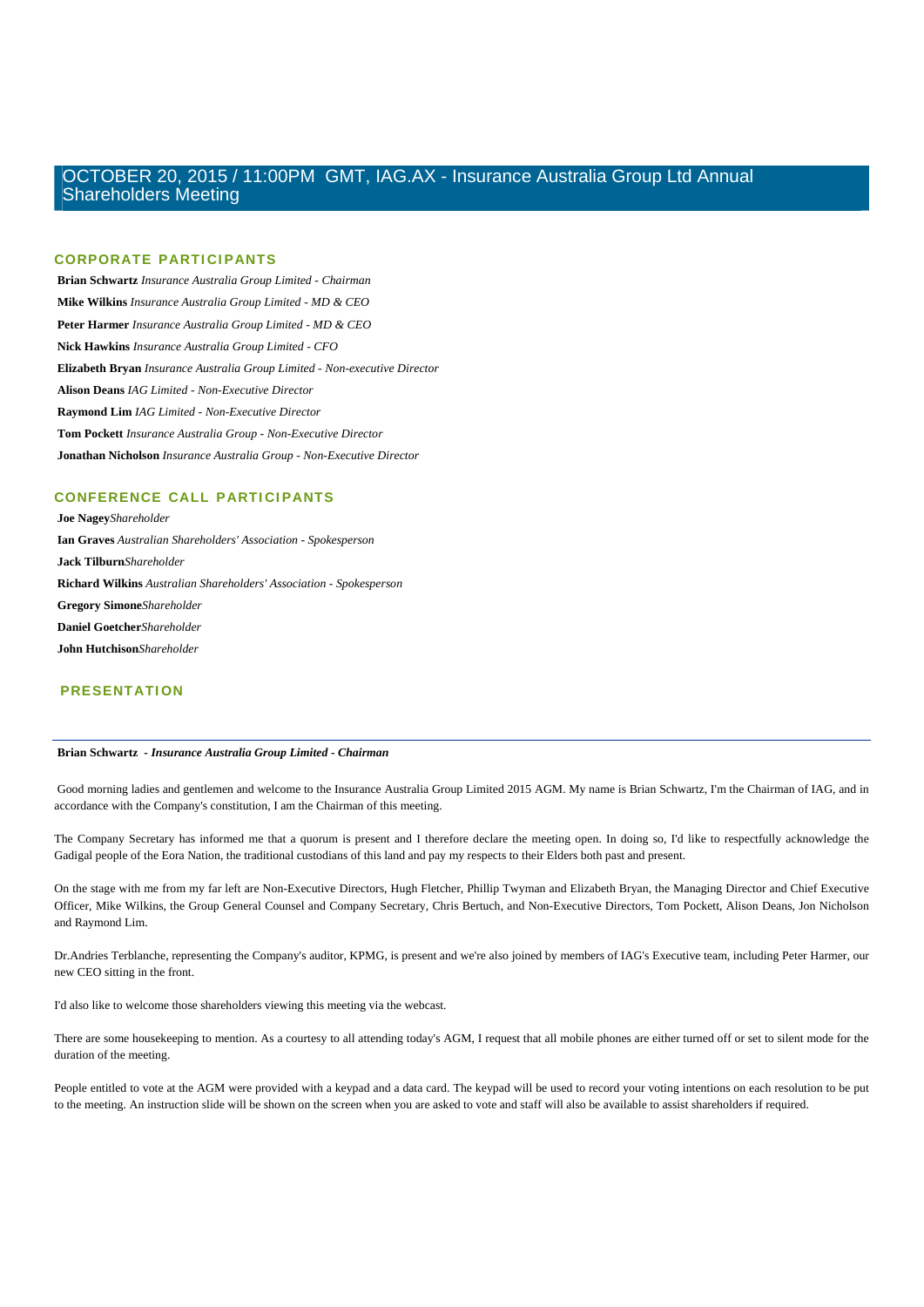Following the announcement on October 7 2015 of the retirement of our CEO, Mike Wilkins, please note that Resolution 2 on the allocation of share rights to Mike Wilkins has been withdrawn from the AGM item of business.

If you are unable to remain for the whole meeting and vote on each resolution, you will be able to register your voting intentions using either the handset issued to you or a voting card at the desk located just outside the auditorium as you leave.

Shareholders were provided with the opportunity to send questions to the Company in advance of the AGM. Your views are important to us, and we received questions and comments from around 190 shareholders. I thank all those shareholders who have taken the time to ask a question of the Company.

We have sought to respond to as many of those questions as we can today in the address to be delivered by Mike Wilkins and myself. We have also published responses to the most frequently asked questions on our website. We are of course happy to take further questions or provide further responses about the items of business as we move to the resolutions to be put to shareholders today.

I now declare the polls to be open.

Before we commence the formal business of the meeting, I'd like to start by providing a brief overview of the Group's performance for the 2015 financial year. I will then ask Mike to provide a more detailed review of our operational performance and strategy and an update on the Group's outlook for the current financial year.

Following Mike's presentation, I'll introduce to our new CEO, Peter Harmer.

I'm very pleased to address you this morning to reflect on the strength and achievements of our Company and the steps we have taken to set ourselves up for long term success. This year Insurance Australia Group Limited reported an insurance profit of AUD1.1 billion, leading to a reported insurance margin of 10.7%. We achieved this sound result in the face of a significant increase of nearly AUD500 million in net natural peril claim costs, lower net reserve releases and a more competitive commercial market environment.

The Group's underlying insurance margin, the real measure of our business performance, remains strong at 13.1%. Our CEO, Mike Wilkins, will talk about the results in more detail shortly, but I want to particularly commend our businesses for their performance and the way they continue to meet the evolving needs of our customers.

In considering our future focus, I want to highlight what I see as our specific strengths and weaknesses. First, as you will have seen from recent media reports, we have the right leadership in place, now and for the future.

You will be aware that Mike recently advised us that he wanted to retire from IAG. He has led the Company for more than seven years and he has been an inspirational CEO. I'll talk more about him later on.

The Board has always had a strong focus on succession planning and a commitment to developing internal candidates as potential CEO successors. Fortunately, Mike ensured we had a rich choice of candidates, so we were delighted to appoint Peter Harmer, Chief Executive of IAG Labs as Mike's successor.

During the year we made significant progress in integrating the former Wesfarmers business, cementing our leading position in the core markets of Australia and New Zealand. We also built on our Asian footprint with the purchase of a small general insurance company in Indonesia, and Mike will talk more about these initiatives shortly.

Our market-leading scale facilitates our taking a leading role in our industry and in our community as we use our extensive experience and awareness of risk to tackle important issues such as insurance affordability and the need for increased funding of risk mitigation strategies to help address the growing frequency and severity of natural peril events.

At the same time as we integrated the former Wesfarmers business and reshaped our Australian operations, management has unified all our people in all our businesses behind a common purpose, and that common purpose is to make your world a safer place, and a clear vision to create Asia Pacific's most loved, most inventive and most successful insurer.

We also defined how people work together, what we stand for and what makes us unique. This is the spirit of IAG and it can be captured essentially in three words: closer, braver and faster. Closer in the way we create real connections with everyone; braver in the way we shape the future, and faster in the way we make things happen.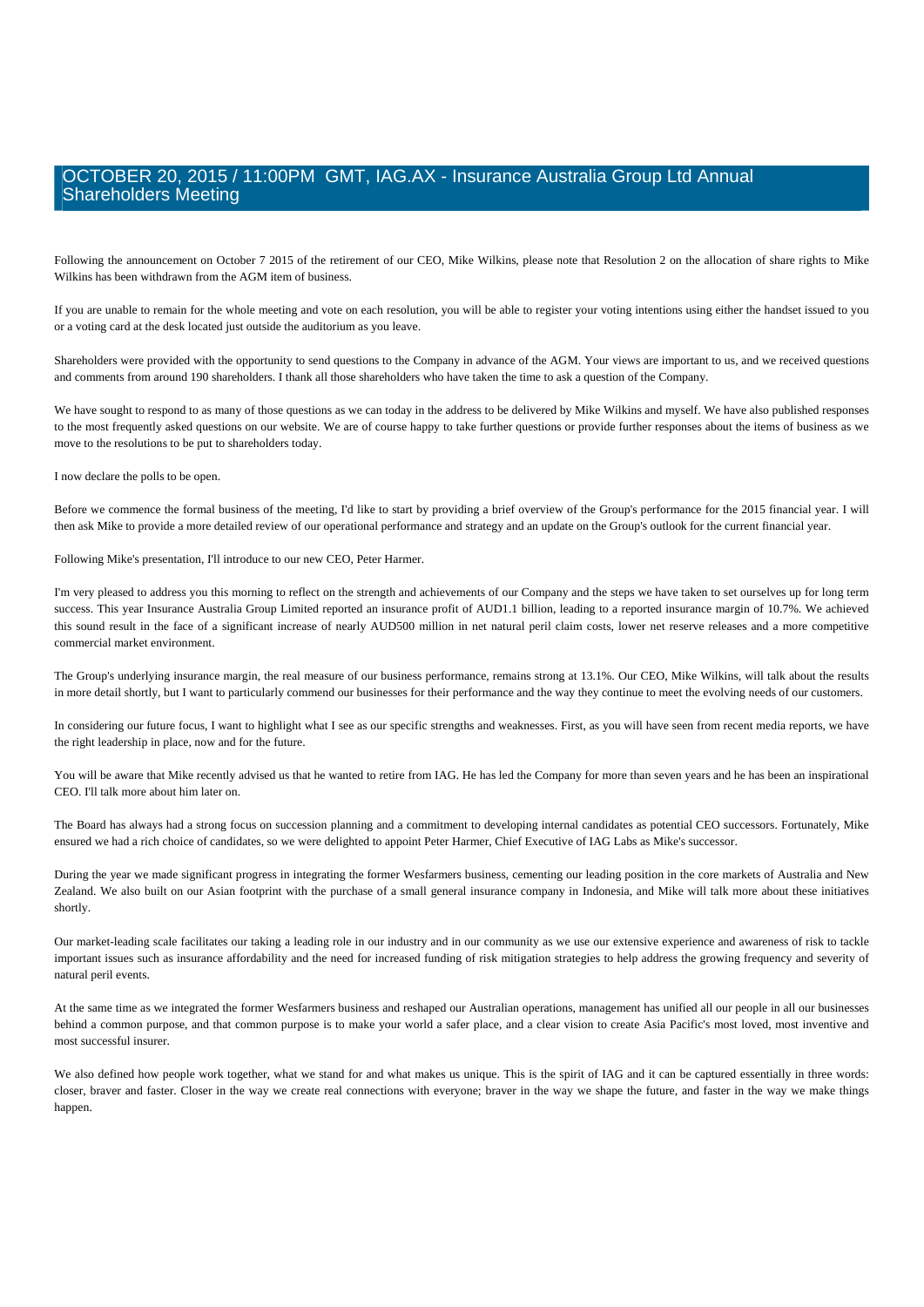Having a single purpose and vision has enabled us to embrace a clear strategy that puts customers at the centre of everything we do. All our businesses are working together to deliver great customer experiences by leveraging our market leadership to create value for our customers, people, partners, shareholders and the wider community.

This year we took steps to further secure our business for the future. In June we undertook the innovative step of entering into a strategic relationship with Berkshire Hathaway which included a quota share arrangement that will deliver a more stable income stream for 20% of our business.

Berkshire Hathaway is one of the world's leading investors and we were delighted them as a strategic partner and as a shareholder. We believe all shareholders will benefit from the strength this relationship imparts to the Group. I was especially pleased to hear Warren Buffett say that this was his first investment in an Australian company and it was worth waiting for the best. It was a terrific statement from him.

Every day we hear about the impact of digital technology and the opportunities digital disruption creates in our lives. This year we further embedded digital innovation into every aspect of our businesses' operations with the launch of IAG Labs.

IAG has long had a competitive advantage around the outstanding service we deliver. The opportunity now is to meet the needs of the digitally-empowered customer and deliver our services instantly, flexibly and across multiple channels, while driving disruption in the marketplace. IAG Labs will help us achieve this.

This year also saw us continue our process of Board renewal. With our Board, we have assembled a talented group of people who have the right mix of skills and experience to continue to guide the Company in the future.

Some of our Directors are new to you and you will hear from each of them shortly before you have the opportunity to vote on their election. Others have been instrumental over many years in developing the Company that we are today.

In this category I'd like to record my thanks to Yasmin Allen, one of our longest serving Directors who retired from the Board at the end of September. Yasmin was a great Director and made a significant contribution to our Company.

I also record thanks to Peter Bush who retired in January this year after four years of excellent service to the Group.

In my report in this year's annual review, I reflected on change and the fact that IAG's ability to deal successfully with change has been instrumental in our achievements. I'd like to advise you of one further change today from a more personal perspective, and that is that it's my intention to step down from the role as Chairman and Director during this current financial year.

It's been a pleasure and a privilege to chair this great company for the last five years and to contribute as a Director for the last 11. I'm supremely confident that I'm leaving IAG in very good shape. I'll now ask Mike to talk in more detail about the results the business is achieving, after which I will formerly introduce you to Peter and invite him to talk to you. Mike.

### **Mike Wilkins** *- Insurance Australia Group Limited - MD & CEO*

Thank you, Brian, and good morning, ladies and gentlemen. Can I also add my welcome to you to our AGM and thank you for joining us today.

Despite challenging conditions, the 2015 financial year again saw IAGs businesses perform strongly as we continued to provide great service to the millions of customers who rely on us every day. Although we experienced a record claims cost from natural perils, we still produced an insurance margin in excess of 10% and an underlying performance which continues to deliver on our long term return targets.

The integration of the former Wesfarmers business and the move to our new operating model are well advanced and are both progressing to plan. As Brian mentioned, 2015 also saw us enter into a strategic partnership with Berkshire Hathaway, which we believe will provide significant benefits and opportunities to both parties. I'm very proud of the continued strong performance of our business.

We grew our gross written premium by over 17%, with the majority of this growth reflecting the first time consolidation of the former Wesfarmers business. In 2015, our reported margin was lower than the previous year, principally as a result of net natural peril claim costs, which were nearly AUD500 mill higher than those recorded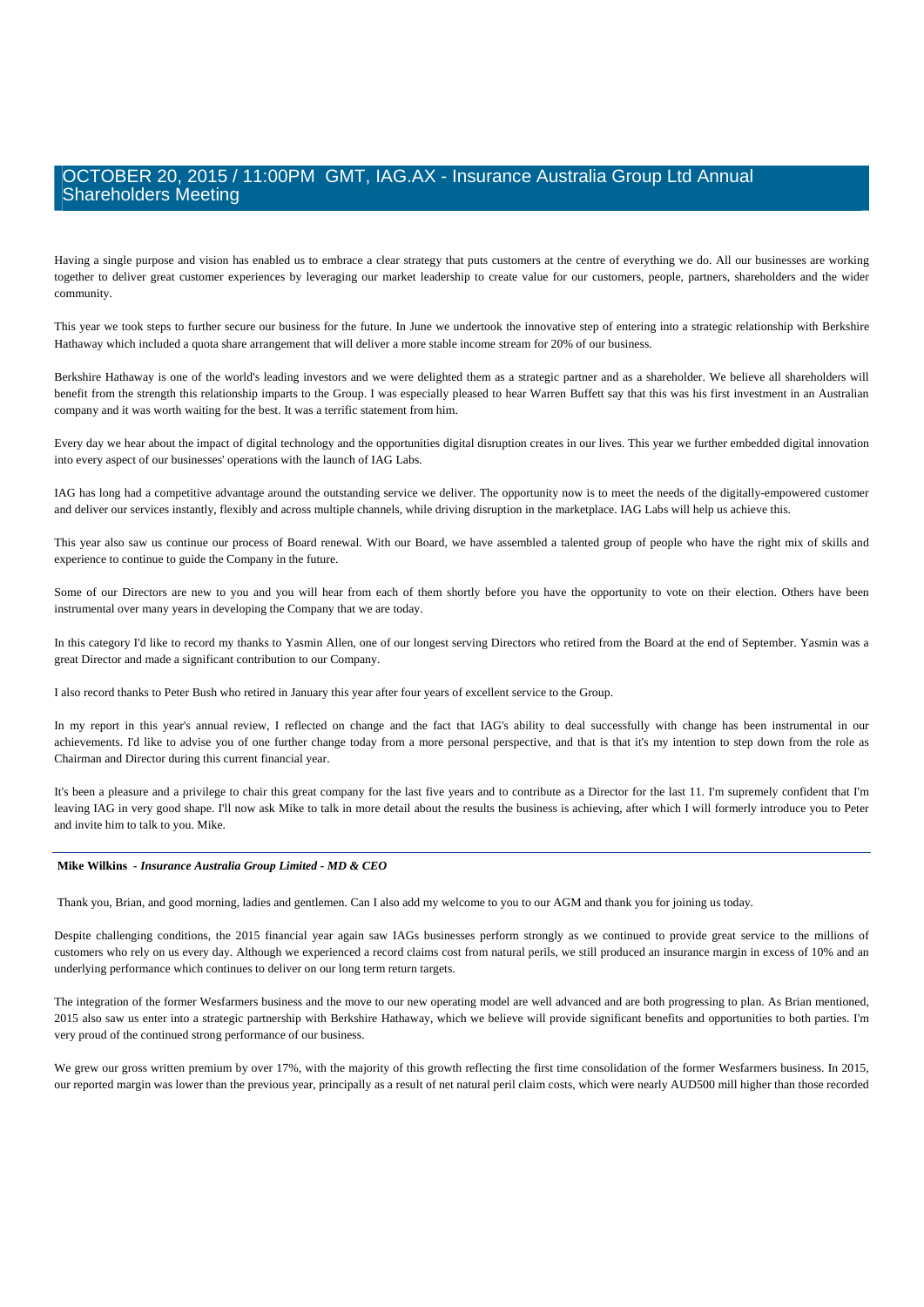in 2014. Our strong underlying margin of over 13% reflects the incoming lower margin Wesfarmers business, as well as the impact of the tougher conditions that we've experienced in commercial markets.

Our personal insurance business, our largest business, continues to perform well with growth in pre-existing home and motor business holding up in an increasingly competitive environment. This growth was enhanced by the addition of the personal lines associated with the former Wesfarmers business, included Coles, which has continued to grow, albeit off a small base.

I've already mentioned the overall impact of natural perils on our results, but I do want to comment on one event in more detail. Our personal insurance division received over 50,000 claims as a result of the East Coast weather low in April of this year. To put that into a little bit of context, that's the largest number of claims that business has had since the hailstorm that hit Sydney in 1999, so it was a very significant event for us.

Impressively, the business saw this situation as an opportunity and it set itself a 90 day challenge to settle within that 90 day period 90% of all of the claims that it had received. We succeeded in achieving that ambitious goal and we did that by seeking new insights and ways of working to deliver even better outcomes for our customers, our suppliers, our builders and our repairers. These improvements are now being incorporated into our standard ways of operating, lifting our service to a new level.

Commercial insurance achieved GWP growth of over 40%, generally by holding its share in a softening market and through the first time inclusion of the former Wesfarmers business. Commercial insurance's reported margin for the 2015 year reflected the severe impact of natural peril events, particularly in the second half, when a number of the larger events had a very heavy commercial component.

The business' underlying margin was slightly lower, but it did continue to hold above 10%, which we believe is a very good performance in the current difficult market environment.

In New Zealand, our business continues to perform strongly. GWP growth of 23% was primarily driven by the addition of the former. The business' reported margin remained comfortably above 10%, despite incurring a net reserve strengthening of around NZD150 million related to the earthquake events of the 2011 financial year.

This strengthening followed a significant increase in the expected final claim cost from the Canterbury earthquakes. The increase was due to continued notification of new household claims that exceeded the Earthquake Commission's NZD100,000 residential dwelling limit, an increase in forecast repair and rebuild costs and a series of adverse court judgements which have affected the entire insurance industry.

Notwithstanding that, we are continuing to make good progress on the Canterbury rebuild. At September 30 of this year, we had paid approximately NZD5 billion in claim settlements related to the earthquake, with over 81% of all claims now finalised and settled.

Asia continues to be a key plank in our long term growth strategy, because of the enormous potential we see in the region from low insurance penetration and rising middle class affluence and consumption. Demonstrating this, our business in Asia achieved proportional GWP growth of nearly 10%, assisted by a resumption of growth in Thailand and continuing strong growth in India. Our established businesses in Thailand and Malaysia continue to perform well, and were the source of almost AUD60 million in dividends during the last year.

And our developing markets produced a much-improved collective performance which was very close to breakeven. As we advised the market last week, after completing significant work on assessing the opportunities available, we have determined not to pursue further investment in China. As a result, our future focus in Asia will be on pursuing growth opportunities in our other markets. In 2016, we expect further improvement from our Asian operations.

Our capital position remains strong. At year end, we were above both our long term benchmark ranges, and would have been within those target ranges after allowing for the dividend paid in early October of this year. Turning to our dividend, the lower final dividend was driven entirely by our net natural peril claim costs, which were over AUD400 million higher than the same half last year.

Our full year payout out is again at the upper end of our target range at just over 70% of cash earnings, and we remain comfortable that our 50% to 70% target payout range remains appropriate for the Group.

Brian talked about the purpose that unites all of our people. To bring our purpose to life, we are pursuing a shared value approach to help create safer, stronger and more confident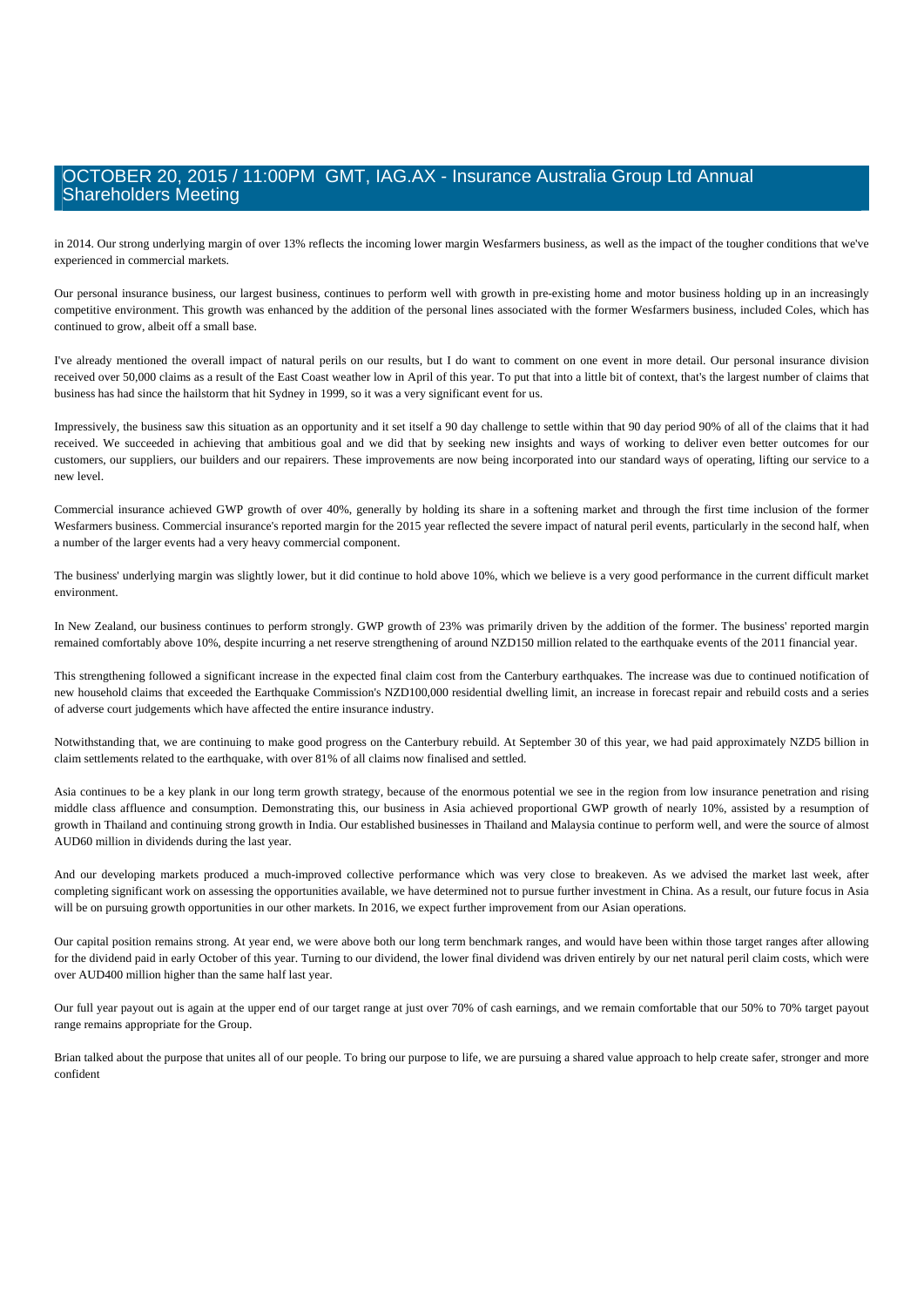communities. This sees us extending our role beyond issuing insurance policies and paying claims, to help communities understand and manage risk, to reduce it and to build resilience in the face of adversity.

Our work as a founding member of the Australian Business Roundtable for Disaster Resilience & Safer Communities is a good example of our shared value approach in action. In recognition of the excellence of its important work, the Roundtable was recently awarded the Certificate of Distinction at the 2015 United Nations Sasakawa Awards for Disaster Risk Reduction. This makes the Roundtable the first private sector organisation in the awards' 30-year history to be so recognised, so I'm very proud of that achievement.

On this slide, you can see how we are performing in a few of our other areas that also fall within shared value. I would like to particularly comment on the subject of diversity. This year, women filled 31.5% of our senior management roles across the Group and 33.3% in our businesses in Australia and New Zealand. We remain committed to further improving this ratio, and I am proud to announce that we have set ourselves a new and ambitious target to have women hold 40% of senior management positions in our Australia and New Zealand businesses by 2020.

For our Asia business, this target is 30% in the same timeframe. I am also delighted to advise that our achievements were recently recognised externally, with IAG being

named as the 2015 Women's Employer of the Year by the Australian and New Zealand Institute of Insurance and Finance.

As Brian mentioned, our purpose, our vision and our spirit shape our strategy. Within this each year we set ourselves a number of strategic priorities, which build on those of the previous years. In particular, this year I want to highlight the steps that we are taking to implement our digital transformation and the work that we are doing to create better customer experiences through our interpretation and use of data.

Bringing customer needs and data insights together is already delivering results in innovative products and different approaches, which are being taken to market by IAG Labs. In July we began trials of InsureLite, a solution for families suffering from home insurance affordability stress in Queensland. In September, we released ShareCover, an insurance product for people who are renting out all or part of their home on a recognised sharing economy platform.

Also in September, in an Australian first, we partnered with Good Shepherd Microfinance to launch another innovation with Insurance 4 That, an accessible and lowcost single item insurance product. These are just some of the opportunities which our shared value approach and our concentration on digital transformation are providing to us.

Finally, I'd like to address our outlook. Based on our first quarter trading results, we today reiterate our guidance for the 2016 financial year, with GWP growth expected to be relatively flat, and an insurance margin in the range of 14% to 16%. Our guidance reflects the competitive conditions that we're seeing in our main markets, the continuing relative absence of claims inflation pressures and the underwriting discipline that we continue to

### exercise.

We expect underlying profitability to remain strong and to be similar to the previous financial year, which means that we are in a very strong position to pursue our longer term strategic agenda. We can look to the future with considerable confidence.

As Brian has mentioned, I made the decision to retire from IAG and, accordingly, this is the last time that I will address you, our shareholders, as your Chief Executive. It's been an honour to have led our company for seven and a half years. In that time, it has been very satisfying to me to see our organisation grow and develop. Our accomplishments reflect a great team effort and I thank everyone at IAG for their support and contribution to the Group's successes.

Their dedication, their focus and their tenacity have been an inspiration to me. During my time at IAG I've also been fortunate to have had unwavering support from our Board and to have worked with a talented and dedicated executive team and I thank all of them for their friendship, their wise counsel, their encouragement, their focus and their creativity in the pursuit of our objectives.

I'm very pleased that Peter Harmer is to succeed me as Chief Executive. His knowledge, drive and leadership mean that our organisation is in good hands. Peter and the team are well equipped for the rapidly changing environment in which we are operating, and they will take IAG to even greater success. I congratulate Peter on his new role and I wish him every success in further realising the potential of our wonderful organisation.

And finally, ladies and gentlemen, I thank you, our shareholders, for your support and encouragement over my years with the organisation. It has been a privilege to have led this great company and I thank you for affording me that privilege.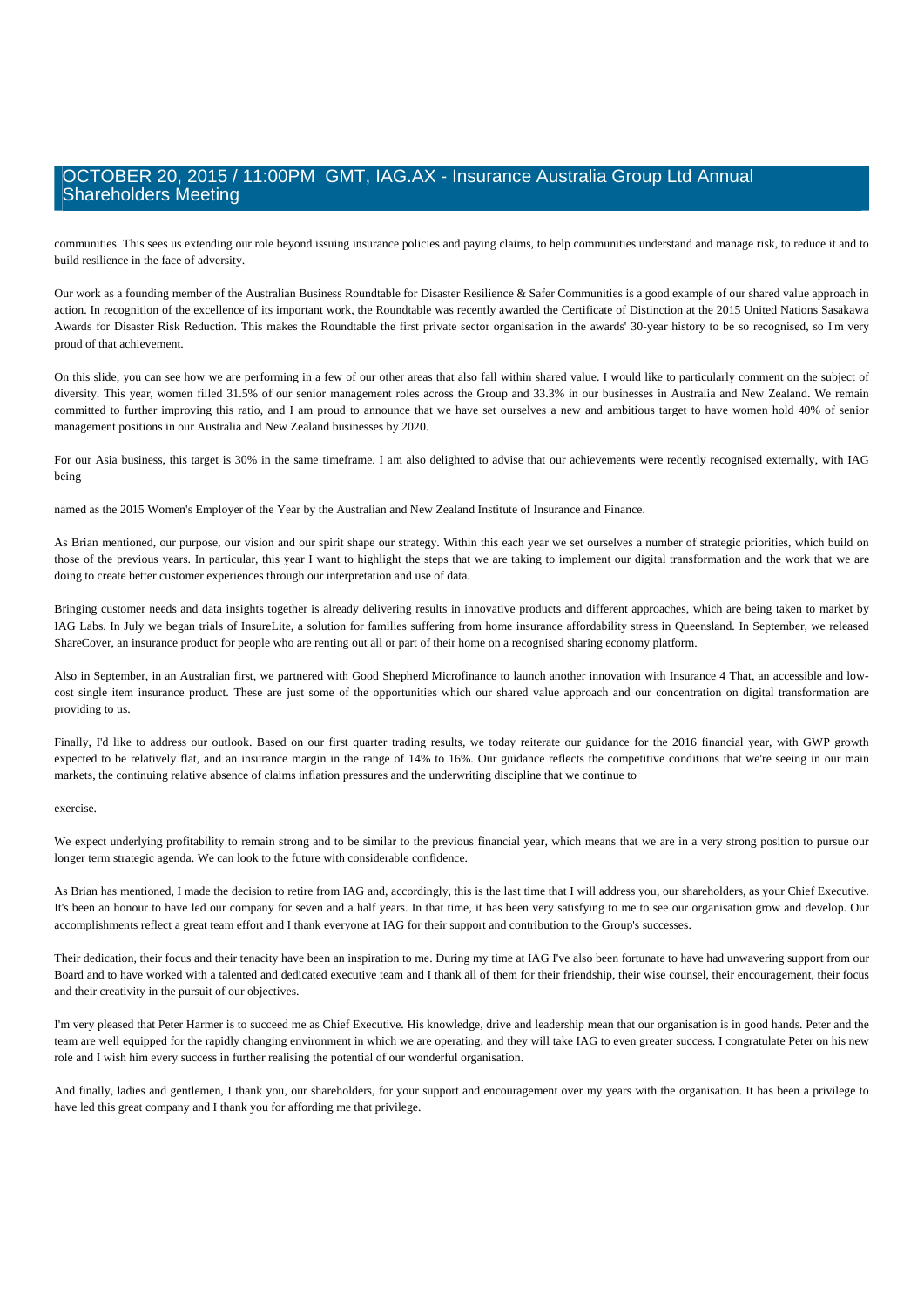#### **Brian Schwartz** *- Insurance Australia Group Limited - Chairman*

 Thank you, Mike. It's my great pleasure to introduce to you to IAG's next Managing Director and CEO Peter Harmer. Peter has a track record in ensuring successful businesses and transforming cultures and he has a great passion for leadership, developing people and delivering services to our customers.

He has over 36 years' experience in insurance, the last five of these with IAG. As the CEO of CGU Peter led a turnaround in the business's culture and performance and in his more recent role as CEO of IAG Labs he has laid the foundation for our digital future.

The Board believes Peter is the right person to lead IAG through the next phase of our growth and development. Ladies and gentlemen, please welcome Peter Harmer.

### **Peter Harmer** *- Insurance Australia Group Limited - MD & CEO*

Thank you, Brian. I'm delighted and proud to be given the opportunity to lead IAG and to take this great Company into an exciting new era.

Since I joined IAG in 2010 I've been privileged to have held a number of senior roles with the Company. Most recently, I led our new IAG Labs division, driving digital and innovation across IAG and its brands and creating incubator areas which will specifically explore innovative opportunities across the fintech landscape.

Before this I was Chief Digital Officer, developing our Group-wide digital strategy. Insurance has been my life for over three decades and my experience includes underwriting, reinsurance broking and commercial insurance broking. I joined IAG because of the enormous potential in this business and I've loved every moment of my time here.

We have the most committed people, the best brands, and the most outstanding record for serving customers. While we have created a platform for our business that others envy, I believe there are still opportunities for us to do things better.

We need to continue improving the service we give customers and acknowledge the benchmark is no longer set by our direct competitors but by those that can provide a digitally-enabled omni-channel experience.

We need to look externally, beyond insurance, for new and better ways of doing things. And that's because we live in an age of disruption where technology is moving incredibly quickly, where our customers' needs and expectations are changing rapidly as they embrace innovation and quickly adopt new technologies, where new and different competitors are entering the market, where our demographics in our established markets are changing, and where the global economy is volatile, weather patterns less predictable and catastrophes more frequent.

In this increasingly uncertain environment it is even more important for us to deliver on our purpose and make people's worlds safer. I believe these challenges create many exciting opportunities for us and because of the platform Mike and our team have created we can embrace them from a position of strength.

I look forward to leading this Company for you and to pursuing what I see as a very exciting future where we will embrace opportunities to continue to strengthen this great Company of ours. Thank you.

#### **Brian Schwartz** *- Insurance Australia Group Limited - Chairman*

 Thank you, Peter. I was just saying to Mike, when I saw 36 years I hadn't focused on it before, but that means you must have been very young when you started in the industry, which clearly you were. Yes.

Following on from my earlier comments about Resolution 2 being withdrawn, there are now nine items of business before the Company's AGM this morning, and these are set out in the Notice of Meeting. Eight of these items are to be voted on at today's meeting.

The purpose of the AGM is to discuss the matters of business set out in the Notice of Meeting and this is not the time or place to discuss individual or personal matters. If you do have questions or issues of this kind please raise them with the experienced staff at the information desk that has been set up in the foyer to assist you.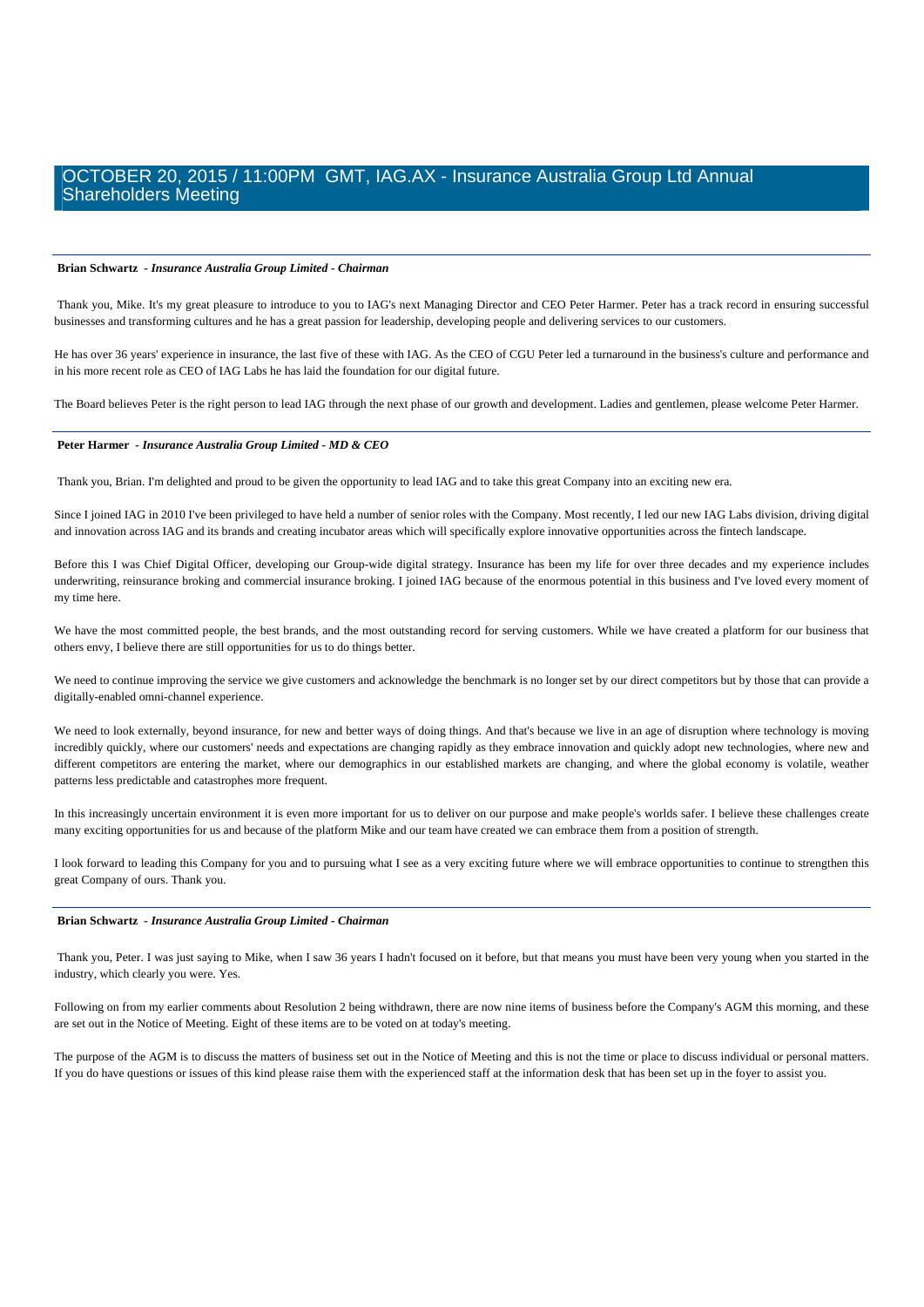The only Notice of Meeting -- of business to come before the meeting today will be those specified in the Notice of Meeting. No notice of other business has been validly given pursuant to the Company's constitution or the Corporations Act.

Shareholders here today will have a reasonable opportunity to ask questions about and make comments on the business before the meeting and to ask questions. Questions to the auditor are limited to the matters specified in the Corporations Act.

I ask speakers to confine their questions and comments to the particular resolution that is being discussed at the time that they ask the questions.

To allow all shareholders at today's meeting a reasonable opportunity to be heard I ask that speakers restrict themselves to no more than two questions or comments at any one appearance at the microphone. There are four microphones stationed in the auditorium. Anyone wishing to speak should, when advised that the floor is open for questions, move to one of the microphones and take your turn in the queue.

Only attendees who were issued with a handset and data card or red non-voting card when registering for this AGM are entitled to speak on the business before the meeting. Please show either of these to the microphone attendant to establish that you are entitled to speak.

I remind speakers that I may give priority to a person who wishes to address the meeting for the first time. A speaker wishing to address more than once may re-join the queue for another turn. I will generally take comments and questions from each microphone in rotation. The attendant at the microphone will introduce you.

Before we move to the business of the meeting, I confirm that the minutes of the last Annual General Meeting of shareholders held on October 30, 2014 have been approved and signed by me as Chairman of that meeting in accordance with the provisions of the Corps Act. The minutes are available for inspection by shareholders at the information desk in the foyer.

The notice convening this meeting has been sent to all shareholders. Copies of the notice are available at the information desk in the foyer. Shareholders have also had the opportunity to view the notice on the Company's website.

Unless there are any objections I propose to proceed on the basis that the notice is taken as having been read to the meeting. As there are no objections the Notice of Meeting is taken to have been read.

We will now move to the first item of business. The item is not subject to a vote and therefore does not require the use of your keypad technology.

The IAG financial statements for the year ended June 30, 2015, the Director Statement and Report, and the Auditor's Report on the financial statements are before the meeting. A copy of these statements and reports were published in the 2015 Annual Report and sent to the shareholders who requested copies.

Shareholders have also had the opportunity to view the statements on the Company's website. The purpose of this agenda item is to provide an opportunity for shareholders to ask questions and make comments about the Company's performance, operations and management.

As I noted earlier, the Company's auditor KPMG is represented at the management by Dr.Andries Terblanche. Andries is available to respond to questions relevant to the conduct of the audit of the Company's financial statements, the preparation and content of the Auditor's Report, the accounting policies adopted by the Company in relation to the preparation of the financial statements and the independence of the auditor in relation to the conduct of the audit.

All questions to the auditor should in the first instance be addressed to me as Chairman and if appropriate I will ask Dr.Terblanche to address the meeting.

For those who may want to say something on remuneration, please bear in mind that we have a separate resolution, the next one, on the Remuneration Report.

The floor is now open for comments or questions on the financial statements. If anyone wishes to speak in relation to this item of business please make your way to the microphone queue. Number two.

### **QUESTION AND ANSWER**

### **Operator**

Mr. Chairman, may I introduce Mr. Jack Tilburn.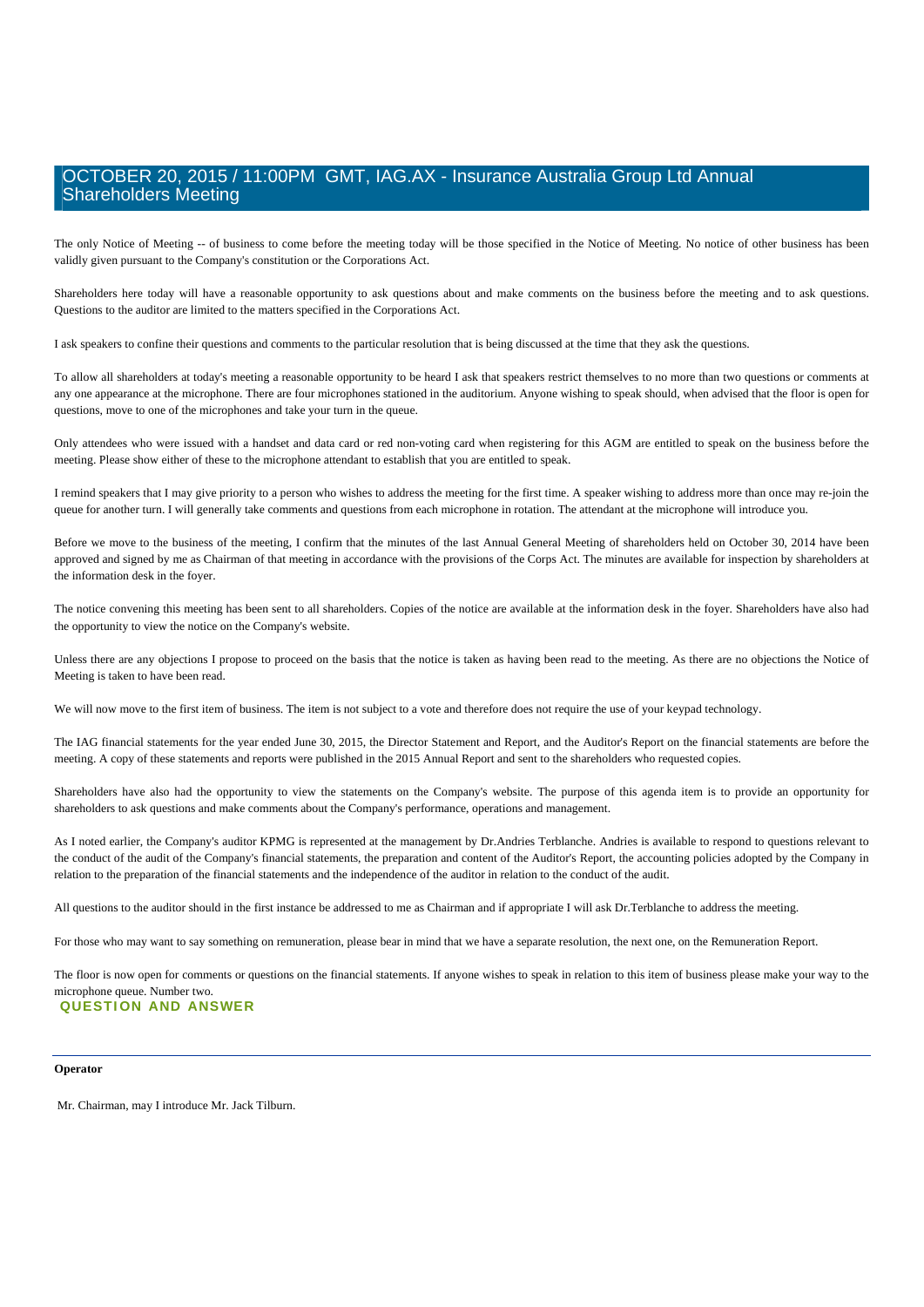### **Brian Schwartz** *- Insurance Australia Group Limited - Chairman*

Thank you, and good morning Mr. Tilburn.

#### **Jack Tilburn** *Shareholder*

 Thank you, monitor, and good morning to you Mr. Brian Schwartz, a retiring great Chairman of this great Company, Insurance Australia Group Limited. I'm speaking for myself but I would like to speak for the other 747,000 shareholders who are not here present.

One good thing ladies and gentlemen, as a further comment, our share price went up yesterday, AUD0.02. It rose to AUD5.43. That's very good, quite remarkable. It's been down below AUD5, Brian, as you know.

My personal farewell to Mr. Wilkins and my personal farewell to Mr. Brian Schwartz, and hello to Mr. Harper (sic - Mr. Harmer) who is taking over from Mr. Wilkins. Thank you very much for your address, Brian Schwartz, also Mr. Michael Wilkins. It was all full of good disclosure, transparency and accountability. Thank you again.

Just a couple of more comments and then I've only got one big question for today, ladies and gentlemen, but of course a very, very big explosive question. Having an old Kodak camera you would have taken a couple of photographs in your time and so there's I think three bad things for IAG: no Wesley Theatre welcomed us this year, but Mr. Schwartz has told me we're going back to the good old Wesley Theatre next year, ladies and gentlemen.

The final dividend was down to AUD0.16, not AUD0.26 as last year, ladies and gentlemen. We have to accept that Insurance Australia Group has been through a very, very tough year, one of the toughest years in the last seven years of Mr. Wilkins's life here at IAG.

Good things. Number one, Warren Buffett has invested with IAG, buying 90 million shares. I wonder if he will in a couple of years' time take us all over, ladies and gentlemen. Who knows? But the Foreign Investment Review Board may not allow it with national interest to behold.

Our AGM is going back to Wesley next year, a personal note from Mr. Schwartz to me. Good, congratulations.

Now, the one big question, ladies and gentlemen, I did read about it in the -- last Friday's Sydney Morning Herald, the lady wrote it up. IAG and its very unfortunate proposal to rush into China with an enormous AUD1 billion of investment monies. I nearly had a heart attack when I read it, but then the heart attack went away because they weren't going to spend that giant, giant money in China.

I personally don't like China. I don't like the name South China Sea. I'm going to write to Barack Obama and tell him to call it the South International Sea so we don't have a war there over a couple of bloody old islands.

The question is, Mr. Schwartz, as I have outlined, I am very worried about why, why was there going to be AUD1 billion invested in China?

IAG must be very careful with its other Asian investments. I believe you are in Malaysia, India, Thailand, Vietnam and Indonesia. Well, that's five big Asian countries and that might be enough on your plate without China.

So there are very many cultural differences, ladies and gentlemen, in those Asian countries, as you read in the newspapers. So keep to Australia and New Zealand and those five Asian countries at the moment, Mr. Schwartz, and I think you are to be congratulated and we'd like to know more about why perhaps you were thinking of a giant AUD1 billion in China. Thank you.

#### **Brian Schwartz** *- Insurance Australia Group Limited - Chairman*

 Thank you, Jack. Yes, we are going back to Wesley next year, although I understand they did fix the acoustics this year so I hope they are working for you anyway. They must have heard you weren't happy with the acoustics. Thank you.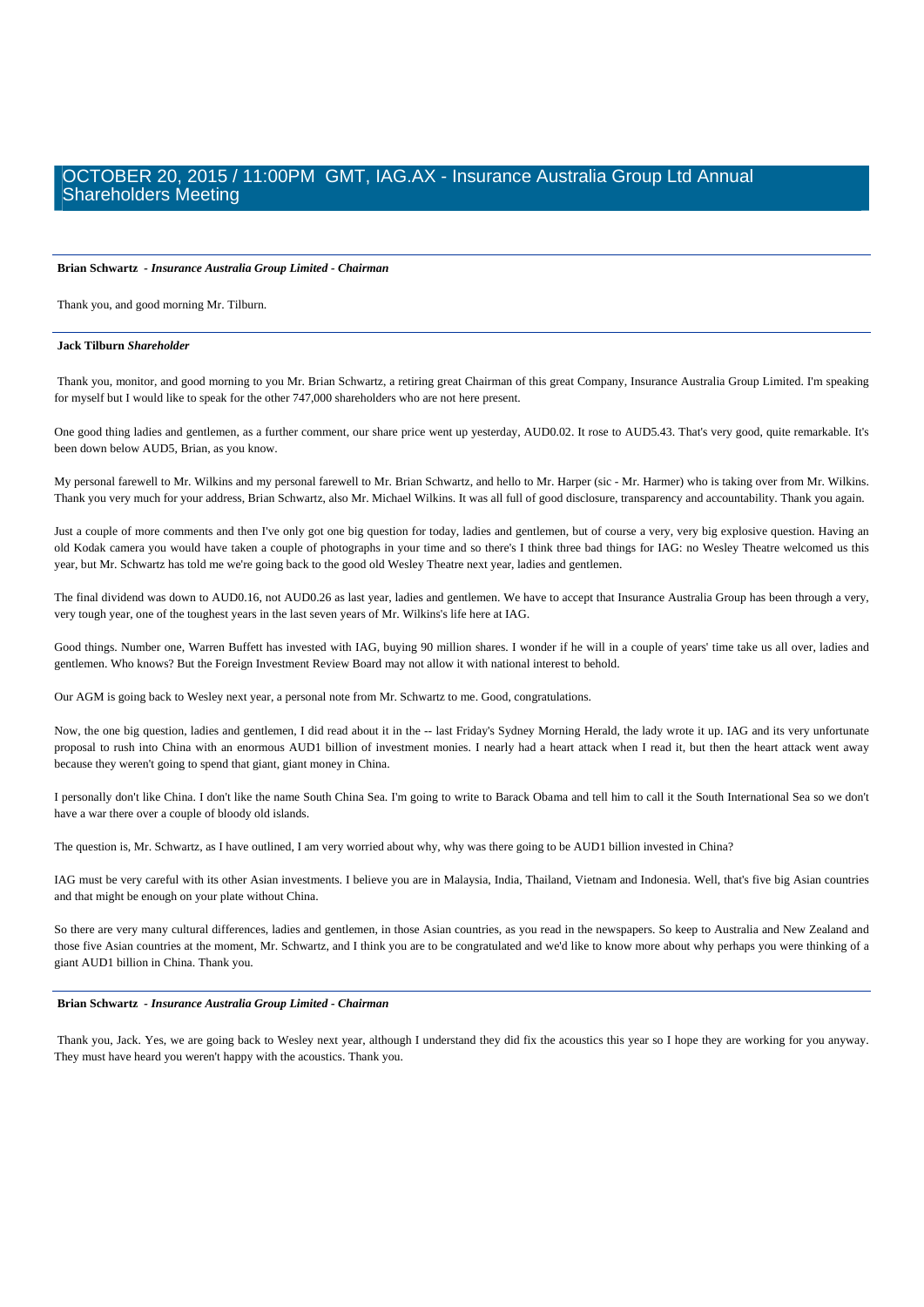Jack, it is a good question that you ask, and there's no doubt that it took up an enormous amount of time and thinking on behalf of management and the Board. We have for the last five or six years strategically said that our focus markets will be Australia and New Zealand because we have such great franchises and such great brands and businesses that we will keep focused on them.

And we will, to use the word I often use, love them to death, make sure that we do everything that we can to look after our customers and our brands and our products. and we will continue to do that. But we also recognise that in the long term, that in this market place there is only so much growth potential in Australia and New Zealand because we have such big market share. And we want always to be sure that in 10 years' time, however many time -- years' time in the future, that the Company is positioned to take advantage of other growth opportunities and we identified Asia and we identified six markets in Asia. And you spoke of some them, Malaysia, Thailand, India, China, Vietnam and this year Indonesia. They are the six markets that we express an interest in.

The China opportunity was one that we have been focused on for a long time. We originally thought that a regional opportunity in China may be the way to go, to at least get us to learn the market and get a feel for the market and we made a relatively small investment in Bohai.

We came to the conclusion that really that wasn't the long term solution and that we needed to expand our thinking and look at a national player, which is by definition a bigger player.

After a lot of work, a lot of due diligence, exploring a lot of opportunities, talking to a lot of people, to our shareholders, to the market but really management doing their own due diligence and coming to the Board, we all came to the conclusion ultimately that China wasn't a place for us at this point in time and so we have consciously said that we will not be pursuing further investment in China.

Having said that, we do believe that there are many other opportunities in Asia and we are looking at opportunities, continue to expand in India where we have an opportunity to dial up to 49% with our very good partner and we're looking at opportunities in Thailand and Malaysia and Indonesia where we really haven't set up.

So your question is a good question and I think our shareholders can rest assured that we spent a lot of time and a lot of due diligence before arriving at our decision and I'm glad that you like the answer. Although having said that, we do think that China is a good long term market. Thank you.

Number four or have we got another one? Ah, sorry, number one.

### **Operator**

Mr.Chairman, I now introduce Mr.[Joe Nagey].

### **Brian Schwartz** *- Insurance Australia Group Limited - Chairman*

Thank you. Good morning Mr.Nagey.

### **Joe Nagey** *Shareholder*

 Good morning Mr.Chairman. Good morning to the Board, ladies and gentlemen. On page 6, the director's report states that IAG has produced a sound operating performance. Then on page 7 again it says that the Board says that the Group's underlying profitability has remained strong. On page 16 it is stated that short term performance for the year ended June 30 2015, that's this year, was sound.

How can these statements be true and taken seriously when your own numbers on page 1, the five year summary and elsewhere show the following. Dividends for ordinary share have dropped from AUD0.39 to AUD0.29. The loss ratio has increased from 60.2% to 67.2%. Basic earnings per share have fallen from AUD0.569 to AUD0.3122. Profit after tax have dropped 37.6% from AUD1.3 billion to AUD830 million. Return on equity has fallen 20% to 12%. Losses shown retained earnings, which should be called retained losses by the way, have increased 123% from AUD151 million loss to AUD337 million. Net cash flow from operating activities have fallen 135% from AUD1 billion to AUD698 million.

Does all this add up to strong, solid performance? If so, I hate like heck to see what poor performance looks like. Included in this I'd like you address this one specifically. There was a AUD321 million turnaround in profit in Australia commercial insurance, resulting in a AUD110 million loss this year. Can you explain why that happened also? Thank you very much.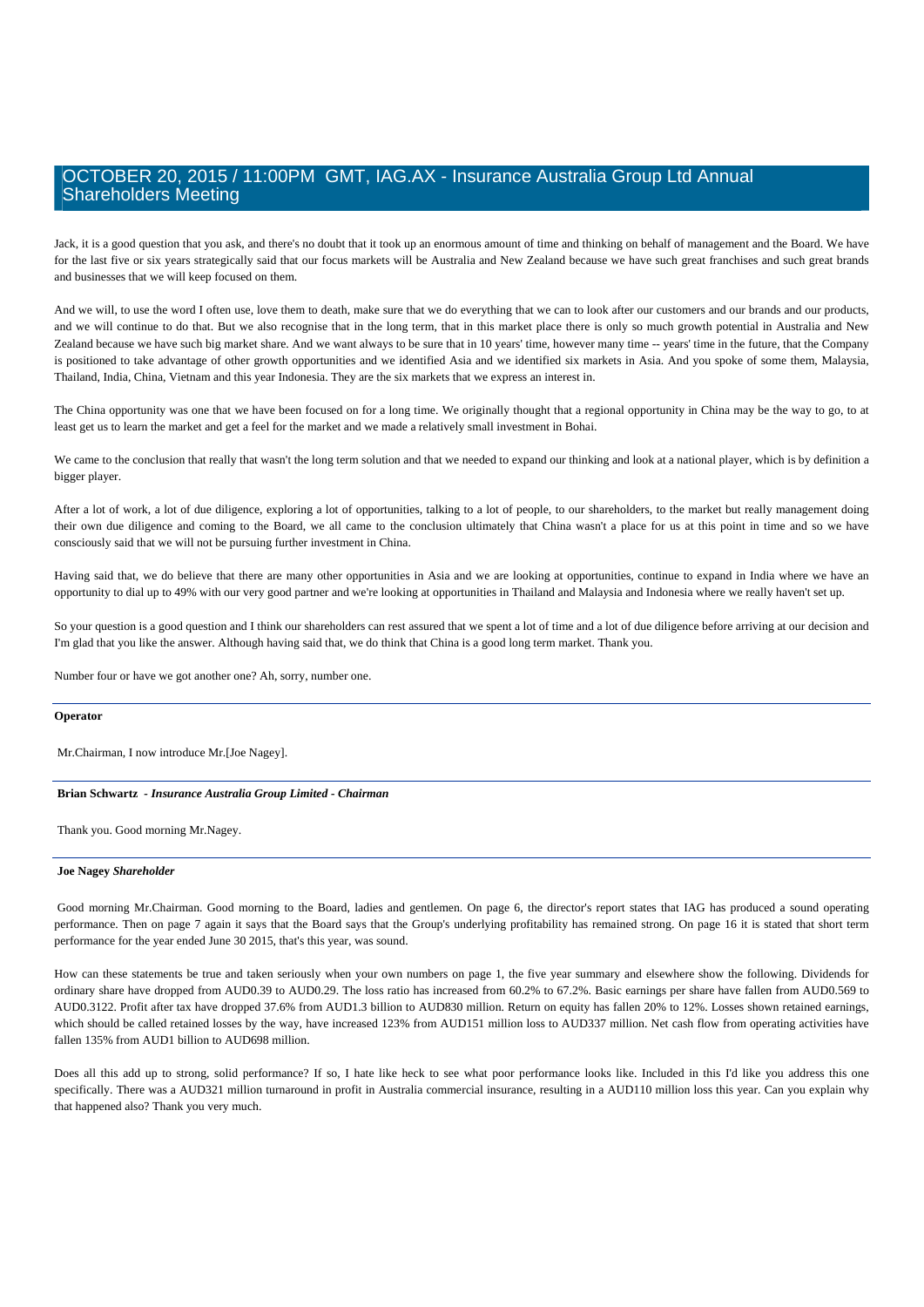#### **Brian Schwartz** *- Insurance Australia Group Limited - Chairman*

 Thank you Mr.Nagey and interestingly I think that Mr.Tilburn commented on the fact that it had been a tough year and I think everything has to be taken into context. And in the context of that tough year, I think you understand that the answer to most of your question lies in the fact that natural perils were in excess of AUD1 billion dollars, which is some AUD500 million more than they had been historically.

So if you're comparing year-to-year and you see that the difference is some AUD500 million, it's because there were storms and the like that obviously we can't control. that were over and above what it was we had expected them to be. So, that in a very broad terms, is the reason that both profit and the dividend, because we've always --Mike's always made a point and I'm certainly going to ask him to comment more broadly. But we've always said we will pay dividends in the 50% to 70% range and if profit goes down because of a natural peril, then -- or indeed because of investment markets in the last 12 months, they're not things specifically within our control that will reflect in the profit.

But the underlying profit, which was referred to in one of your comments, actually remains very good. But Mike, perhaps you'd like to expand.

### **Mike Wilkins** *- Insurance Australia Group Limited - MD & CEO*

 Thanks Brian. Thanks Mr.Nagey. I think Brian's really touched on it and I tried to address those issues in my address to the shareholders as well. So there was a AUD500 million turnaround in our natural peril costs. And if you think back to the year that's just been, in my time in general insurance, that's the worst perils year I've seen. The net cost to Insurance Australia Group last year from natural perils was AUD1.48 billion. That's AUD500 million more than the previous year. So that affected it.

We had lower net reserve releases than the previous year. Not because of the strength of the reserving philosophy that we follow, but because we did need to top up the Christchurch claims reserves, mainly arising because of the continuation of over cap claims coming from the New Zealand Earthquake Commission, which are effectively claims that had not been previously advised to us.

We then saw a significant turnaround in investment markets. I think the All Ordinaries for the 2014 financial year reported a return of something in excess of 17%, whereas the return last year was about 7%. So our investment income on shareholder's funds was also reduced.

As a result of all of that we saw the net profit reduce. Sorry, coming down the income statement we saw our insurance result reduce. We also saw lower investment income on shareholder's funds and hence a lower net profit.

In terms of dividend, Brian's really echoed that. We do not adjust our dividends for assumed investment returns or anything else. We like to let it fall where it will. I think that certainly over my time with the Company we've been very clear with our shareholders that there is potential for volatility coming from our dividends. We've been fortunate in previous years that we've had some very strong natural peril years where we really haven't had the perils and 2014 was one of those years where we did actually say that if we made the profit, we would pay the dividend and we did that.

But 2015 just shows the way in which we've adhered to the discipline that I think's important in an insurance company and that is, when the profit is down, unfortunately the dividend needs to be down. Having said that, we still paid a dividend at just over 70% of our cash earnings which is at the upper end of our dividend range.

So I think that in that environment and you asked about our commercial insurance business as well. In that environment and the commercial business particularly in the second half was particularly badly affected by the claims costs, the peril costs that I talked about and I did mention that in my address. We also are in one of the softest commercial insurance markets that again I've seen in my time in the insurance industry. What that means is, we need to be very disciplined in terms of the business that we are going to underwrite to try to get the right price for the risk that we're being asked to take.

We chose not to chase the market down and hence you would also see that the premium flow from the like-for-like business because it was skewed because of Wesfarmers. The premium flow on a like-for-like basis was slightly negative in our commercial insurance business. And I'm proud of the people in our business for exhibiting the discipline that I think's necessary to run a successful commercial insurance business from that.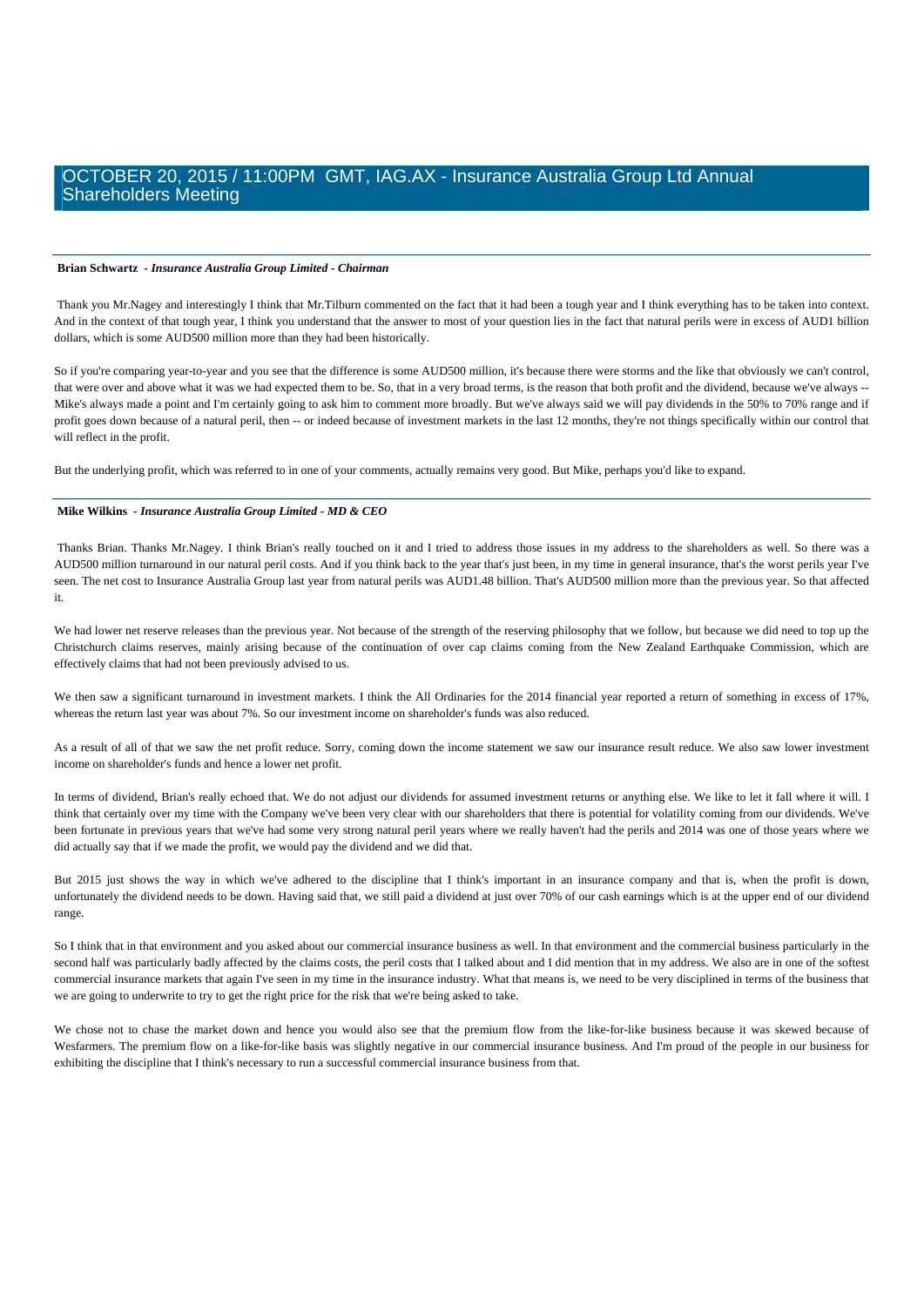So they are the factors. I think they do play out. But in the market circumstances, I think it was a very, very sound result. And Brian mentioned during his opening remarks and I talked about it as well, at an underlying level, adjusting for the effects of natural perils as if we had -- just had what we assumed and I understand in a previous place I used to have a finance director who said if it wasn't for the losses we'd have made a profit. And I understand all of that.

But on an underlying basis, a 13% insurance margin in these circumstances with the tough commercial markets, I thought was a very, very credible performance. And that 13% is greater than 15% ROE at what is pretty close to the bottom of an insurance cycle. So hopefully that addresses your question.

### **Brian Schwartz** *- Insurance Australia Group Limited - Chairman*

Thanks Mike. You will be pleased to know your current CFO was nodding his head as you were explaining all of that. So he agrees as well. Microphone four.

#### **Operator**

Hello Mr.Chainman. Introducing Ian Graves of Australian Shareholders' Association.

### **Ian Graves** *- Australian Shareholders' Association - Spokesperson*

 Thank you Mr.Chairman. My question's relating to China. And with the recent announcements on China and the write down of AUD60 million in Bohai Insurance, what does this mean for the continuing relationship with Bohai and also your shareholding, existing shareholding in them?

#### **Brian Schwartz** *- Insurance Australia Group Limited - Chairman*

Yes, thank you. Thank you. I think we did, Mike has spoken previously of our intention with Bohai, which really was not to take up any more capital offerings as they should occur. Which means that we will generally be diluted but we still manage that relationship. We have very good relationship with Bohai. So at this point in time it would be our intention not to increase our stake as there are more capital calls, but simply to remain at the level that we're at. Thank you. Number two.

#### **Operator**

Mr.Chairman, may in introduce Mr.Jackson.

### **Brian Schwartz** *- Insurance Australia Group Limited - Chairman*

Thank you. Mr.Jackson good morning.

### **Unidentified Audience Member**

 Good morning Mr.Chairman. Previous speaker unfortunately stole some of my thunder on the five year summary. I'm afraid like the previous speaker, I can't agree that with some of the comments that have been made by yourself and Mr.Wilkins.

Underlying profit, we all understand is a way of making things look a better than they really are in my book. And underlying profit is not something that the shareholders have the benefit of. Therefore what happens is, the dividend is reduced, but the remuneration to the executives stays very high. Maybe not as high as it normally would be, but that's the reality of what happens.

Corporate expenses is one thing I'd like to question. It seems to have gone up in the year substantially by AUD130 million odd, looking at page, the annual summary, five year summary. I realise that something like -- is it AUD90 million of that is a write off. But it's still substantially higher. Why should that be?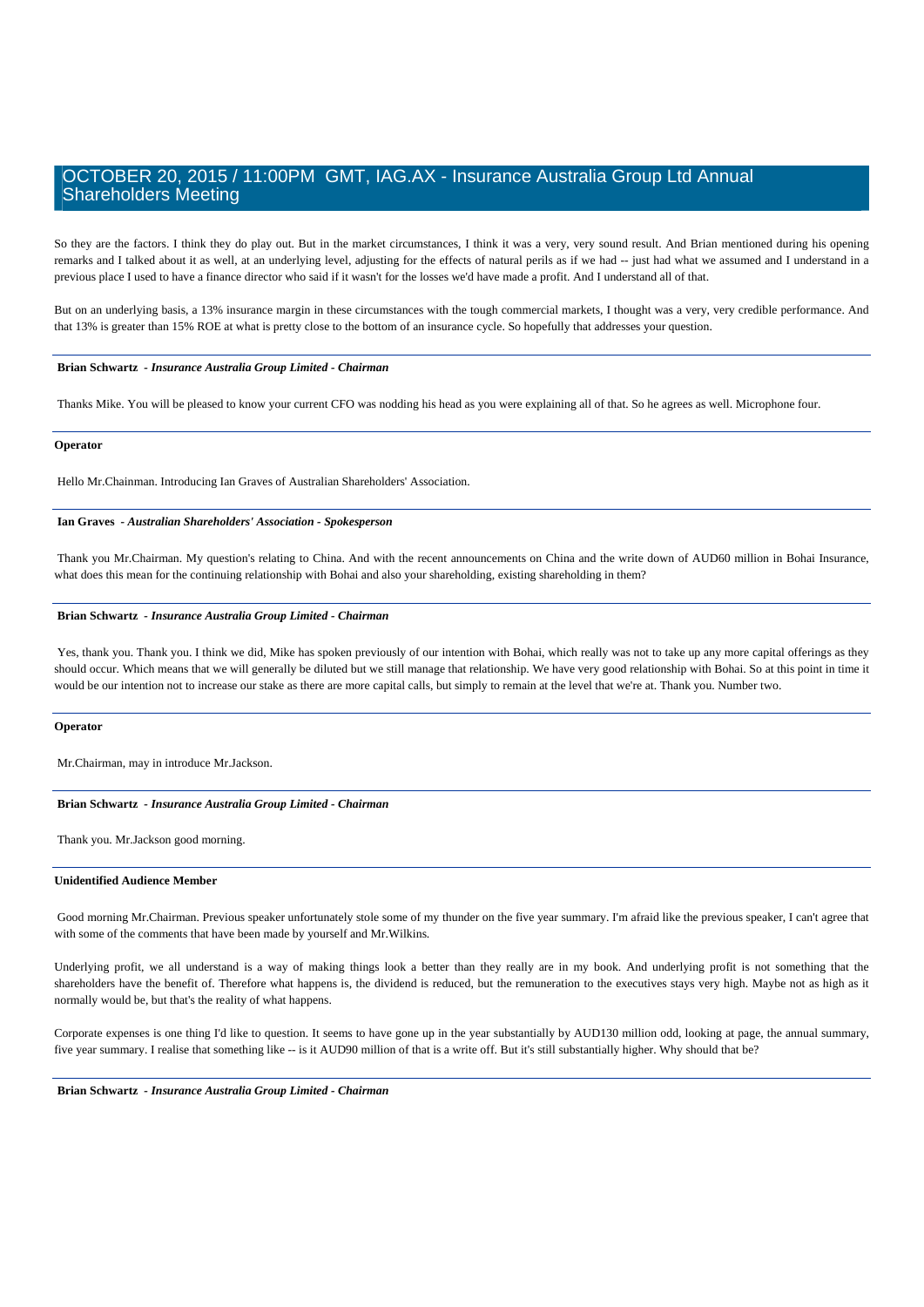Thank you. I think the question as its' related to REM perhaps we'll leave for REM later on. In terms of the expenses and again, Mike will correct me. But from memory they are about AUD215 million. Is that the number?

 **Mike Wilkins** *- Insurance Australia Group Limited - MD & CEO* 

I'm just looking for it.

 **Brian Schwartz** *- Insurance Australia Group Limited - Chairman* 

I think you're talking about two things: the restructuring expenses in relation to Wesfarmers and --

### **Nick Hawkins** *- Insurance Australia Group Limited - CFO*

AUD383 million is the figure for this year and last year it was AUD255 million and the previous year it was AUD208 million.

### **Brian Schwartz** *- Insurance Australia Group Limited - Chairman*

 Right, and I'll ask Mike to comment. From memory I think those are in relation to the restructure. Mike do you recall specifically? Is that what they are Nick and Bohai and the write-off of AUD60 million on Bohai.

#### **Nick Hawkins** *- Insurance Australia Group Limited - CFO*

Yes, there's a write-off on Bohai.

#### **Brian Schwartz** *- Insurance Australia Group Limited - Chairman*

Yes, which is included in that number. So you may recall that when we spoke about the restructure and the Wesfarmers being brought into the business, we said those expenses would be incurred over two years. This is the balance of those expenses as well as the write-off on Bohai which was referred to earlier. Thank you.

#### **Operator**

Mr. Chairman, may I introduce [Dr.Hutchison].

 **Brian Schwartz** *- Insurance Australia Group Limited - Chairman* 

Thank you. Dr.Hutchison?

### **John Hutchison** *Shareholder*

Thank you for the opportunity to speak and question. Now my thrust is for the mums and dads whose pensions are represented in this theatre in great numbers.

I was disappointed to find that the first two rows were not available to those mums and dad shareholders and perhaps some seats could have been left there so that those who would like to sit there could have sat there, perhaps because they're blind or some other reason.

My second comment relates to the statement in the press, in the public press, about China, which many of the financial advisors would read it as that the Board doesn't know what they're about.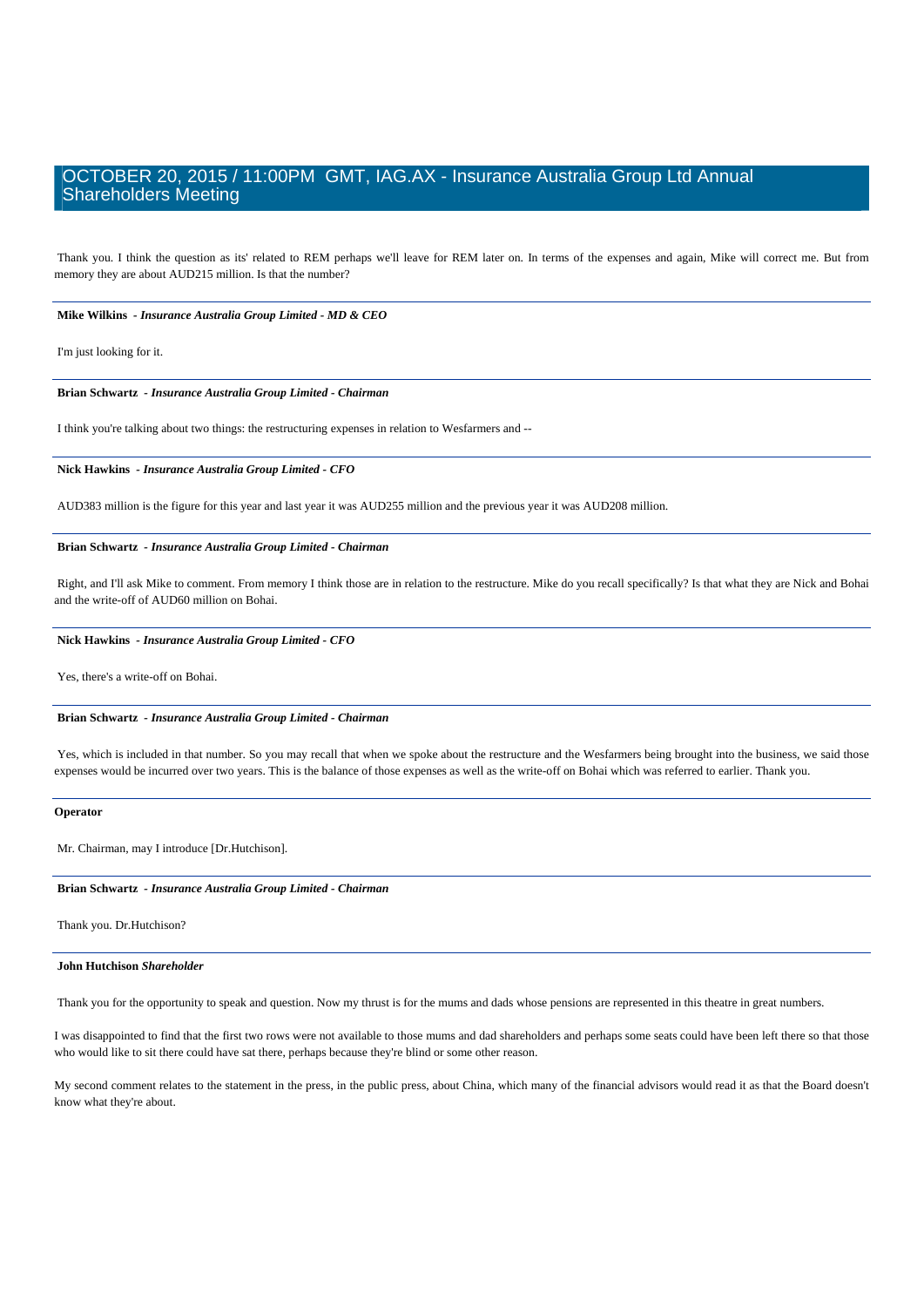I've got two questions: will the shareholders have the opportunity to buy shares on a similar basis to the foreign buyer from United States? Secondly -- the second question -- there's a strong view that the CEO should be supervised by the Board and not be a member of the Board, let alone be the Managing Director.

Why is Mr. Palmer (sic - Mr. Harmer) not only on the Board but has dual roles as the CEO and Managing Director? Thank you.

### **Brian Schwartz** *- Insurance Australia Group Limited - Chairman*

Thank you Dr.Hutchison. I think specifically -- and I'll certainly note your comments about the seating -- we do, for example, have at the back people who need signing being assisted over there.

I'm never quite sure if the best seating is in the front or at the back which is more accessible at the entrance, but we'll certainly take your comment on board thank you.

The two questions you raised about the CEO, actually I think that is the absolute norm. I don't know, I can't think of any top 20, 30 company where the CEO is not on the Board and is not the managing director as well.

As a rule of course you have a majority of non-executive directors and that too is the norm and indeed a requirement and a non-executive chairman. So I think our structure is very much the norm and has been for a long, long time and totally consistent with the market.

On Berkshire Hathaway, I think -- and again we could cover this elsewhere and no doubt we will -- but I think just to get the context of Berkshire Hathaway in broad terms, Berkshire Hathaway is far more than simply an investment of AUD500 million in our Company.

It is a long term strategic relationship and I think that's the point that sometimes perhaps gets lost in the debate, because Berkshire Hathaway bring far more than just a shareholding to our Company and that's already begun to manifest itself.

So as I've said before, when Warren Buffett was keen to invest in our Companies we saw that as an endorsement from one of the world's great investors -- his first investment in this country.

And the anti-dilution clause that you referred to really comes with a whole lot of other strings attached to it, not the least of which is he can't sell his shares for the duration of the quota share which currently is for 10 years.

He also -- he didn't want a seat on the Board despite the size of the shareholding. There are a range of other factors that were built into what I can best describe as a strategic partnership. So all that he was looking to do with the anti-dilution clause simply was to protect his existing position, rather than doing anything more than that.

The reality is that when we do have offers we always offer to small shareholders as an SPP, the Share Purchase Plan, the maximum of AUD15,000 and in fact the statistics show that it's a very small number who are actually disadvantaged. So we are alive and conscious of it, but it generally does result in everyone getting the shares that they want. Thank you.

Microphone one.

### **Operator**

Mr. Chairman may I reintroduce Mr. Nagey.

 **Brian Schwartz** *- Insurance Australia Group Limited - Chairman* 

Thank you.

 **Joe Nagey** *Shareholder*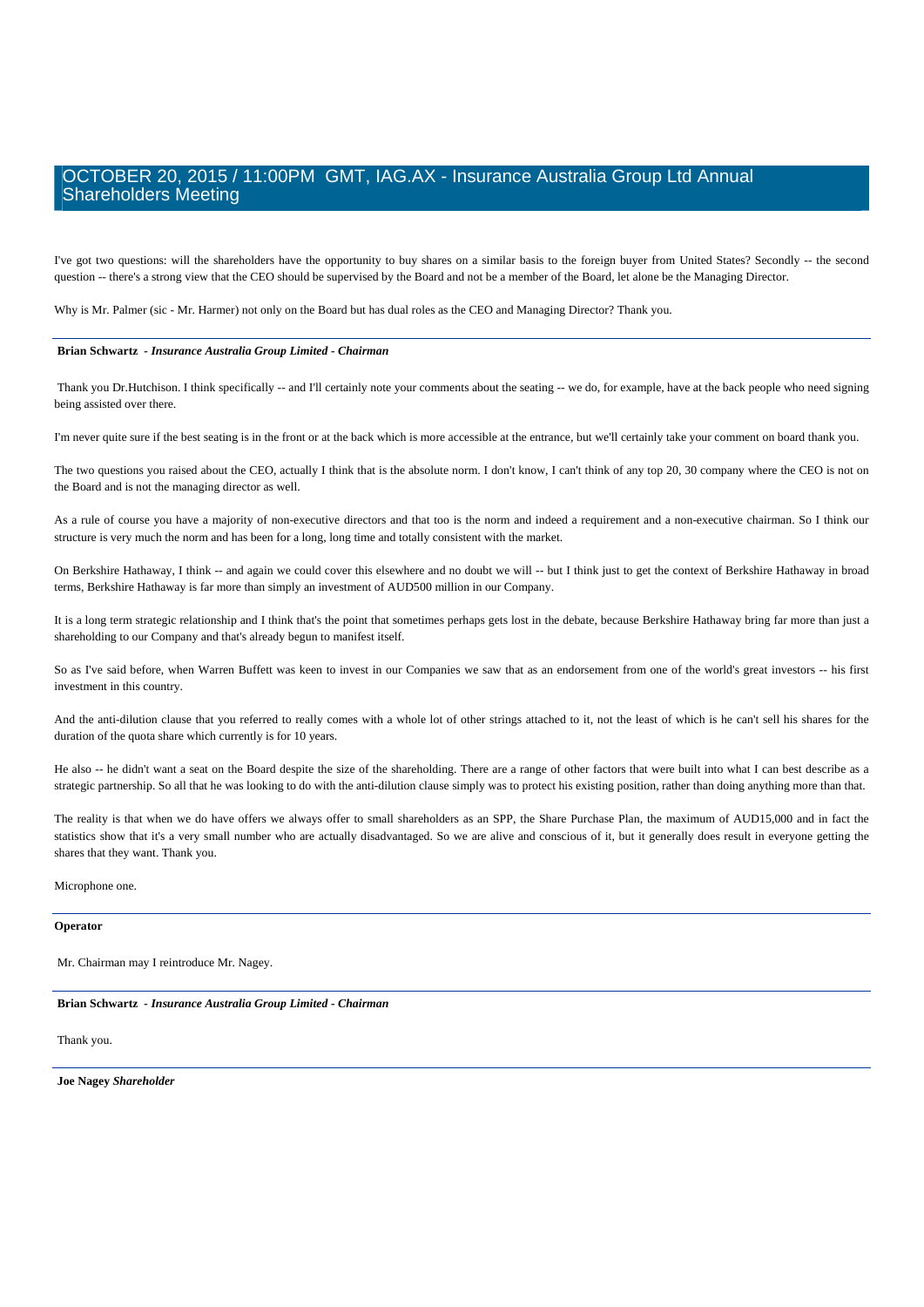I want the Board and the ladies and gentlemen here to understand perfectly well that I do not think that IAG's in trouble. I think you've made a good move by getting out of China. I would have brought up for you later. So there's a lot of good things but I'm here focusing on some of the not so good things.

[Ken] how does it feel about the Board paying AUD1.85 billion for a Wesfarmers insurance business when on page 11 of the annual report it's stated the following: net cash inflows from operating activities for the financial year were AUD698 million compared to over AUD1 billion the prior financial year.

The decrease is mainly attributable to the net effect of an increase in net claims of AUD1.8 billion mainly attributable to former Wesfarmers business, natural perils and payment of New Zealand earthquake claims, and an increase in outwards reinsurance premium expense paid of AUD297 million mainly attributable to additional cover purchased for the former Wesfarmers business, and CTP adverse development cover within the Australian personal insurance.

Finally, a net increase in other operating payments over receipts of AUD343 million primarily due to the addition of the former Wesfarmers business insurance.

Now I'll just tie this question into another quick one. This brings way back the whole thing. The acquisition of Wesfarmers insurance business is not the first time that IAG has brought grief upon itself via acquisitions.

You will recall ladies and gentlemen, and I'm sure some of the Board do, that in 2006 IAG lost hundreds of millions of dollars in its failed UK insurance business. Currently IAG is hoping that its foray into Asian markets -- and that's been addressed by Mr. Schwartz it's not going to go ahead -- will reap rewards.

Alright, how confident can shareholders feel though when IAG's offshore insurance businesses in Asia have been properly assessed and managed when it has failed with Wesfarmers and Australian business? Why have we not been shown Wesfarmers' detailed financial results?

What has the Board learned from this experience and why did IAG pay almost AUD2 billion for Wesfarmers insurance business when AUD1.193 billion was goodwill, in other words, hot air? How much of this has been written-off and how much is going to be written-off? Thank you.

### **Brian Schwartz** *- Insurance Australia Group Limited - Chairman*

 Thank you Mr.Nagey. I think you draw some very long bows there if I may say. To go from the UK to Wesfarmers firstly is not comparable and not similar transactions. To suggest that Wesfarmers isn't working as well as we'd like it to is a long bow. It's actually working precisely as we hoped it would.

To suggest that we should put all of Wesfarmers together I think doesn't reflect on the reality, and that is that the Wesfarmers business doesn't sit in one place anymore. Part of it sits in commercial, part of it sits in personal alliance business, part of it sits in New Zealand.

So it's a very different business to what it was today, but the reality is that the Board, and guided by management obviously, feels very comfortable with that acquisition and where we've got it to date, and if it doesn't all -- show all the returns in year one or year two that's quite normal for an investment of this size.

But it actually is going really well and we're very comfortable with it, but Mike you may want to -- there were a lot of issues addressed there. You may want to cover some of them.

### **Mike Wilkins** *- Insurance Australia Group Limited - MD & CEO*

Mr.Nagey thanks for raising that but I agree with Brian. I think that it's a very long bow that you're drawing. Wesfarmers was a substantial business in its own right. It wrote premiums of just on AUD1.8 billion. It had significant claims costs in its own right which when added to the IAG costs are naturally going to increase the claims costs that we had.

I've already addressed the fact that we had probably the worst natural perils year that I can remember in my time in the insurance industry and the Wesfarmers business was affected by that.

There were operating costs that Wesfarmers incurred to run its business in the same way that IAG incurred those costs, and when you add the two together that is going to see an increase in the costs of operating the business.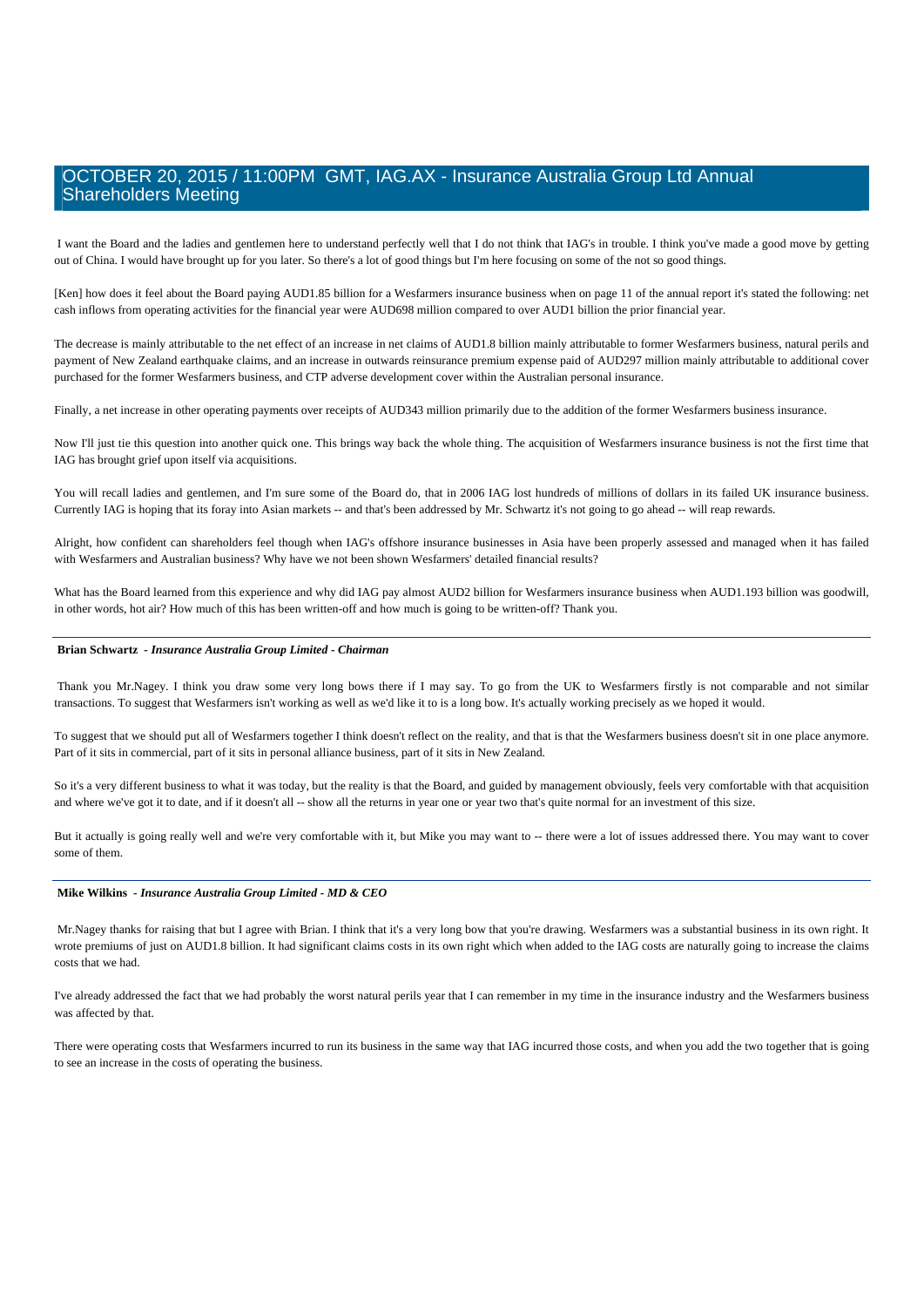From a reinsurance perspective, our aggregates grew because we took Wesfarmers on, so I think what you are comparing is effectively apples and oranges because we had Wesfarmers consolidated for one year, not consolidated in the prior year, and drawing a very long bow about the performance.

The reality is that we're very satisfied with that Wesfarmers business. It is delivering what we expected to deliver.

We said that in terms of the synergies that we thought Wesfarmers would bring and the move to the new operating model that Brian alluded to in Australia as well, we will see in our run rate AUD230 million worth of benefits as we exit June of 2016. We had in our run rate as we exited June of 2015 AUD80 million in that run rate which is exactly what we expected to have.

So I think the Wesfarmers acquisition has been a sound acquisition. Strategically it took us to be the largest insurer in Australia in the same way that our previous acquisitions in New Zealand had taken us to be the largest insurer in New Zealand.

Wesfarmers' New Zealand operations added even further to that, and I think that both Brian and I talked during our initial remarks about the importance of market leadership and the way that that does help us to shape the market.

So I think financially it was quite sound, but also strategically, which is where it should come from, I think it was also quite sound.

### **Brian Schwartz** *- Insurance Australia Group Limited - Chairman*

Thanks Mike. Microphone four.

### **Operator**

Mr. Chairman, introducing Richard Wilkins.

### **Brian Schwartz** *- Insurance Australia Group Limited - Chairman*

Thank you. Mr. Wilkins good morning.

#### **Richard Wilkins** *- Australian Shareholders' Association - Spokesperson*

 Thank you very much Mr.Chairman. Just for the record I'd like to say that I'm here both as a personal shareholder and representing the Australian Shareholders' Association as well. We've got proxies from about 600 shareholders for about three million shares.

I'd like to begin by again thanking you for your courtesy in seeing us recently and also Simon Phibbs for his usual very generous assistance with questions. Once again I commend all the suite of the annual reports. They're as usual excellent.

Last year when we met you we discussed the question of Board renewal and mentioned succession so it's very pleasing to see that these are both well underway and you've discussed this already.

ASA is certainly very sorry to see Mike Wilkins go. He's done an excellent job in his eight years here and it is, as you said, a tribute to his strong leadership that there was such a rich pool of talent to select a successor from.

Two questions please -- on the Berkshire Hathaway deal, with the effect of the AUD500 million placement already, and even in the absence of the put option being exercised, the quota share will bring a very high level of boost to the regulatory capital in particular over the current year.

Will this -- and I guess particularly given your comments about pulling back a bit on China -- will this provide an opportunity to buyback or redeem early some of the more expensive of the five hybrid debts. So that's the first question.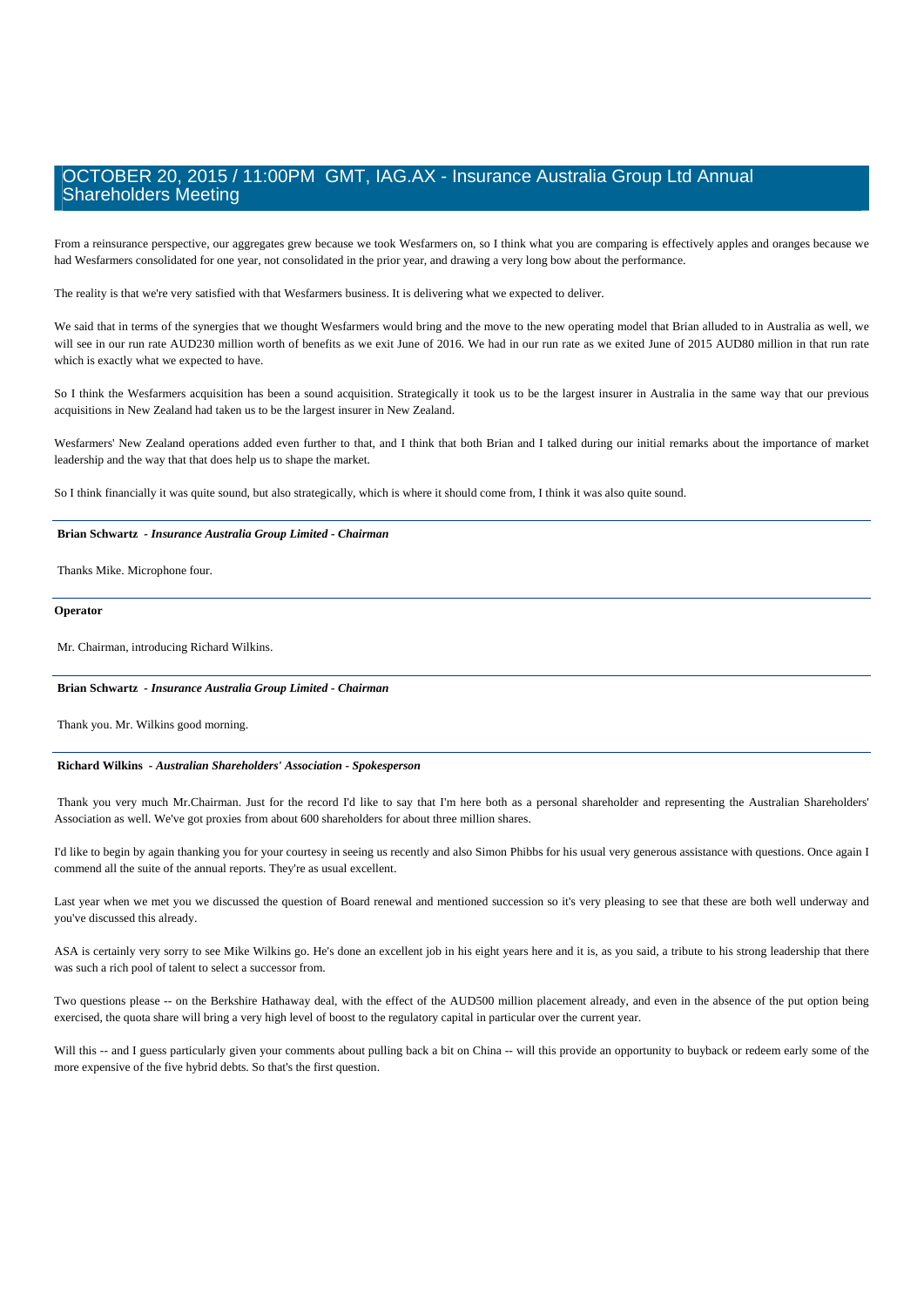The second one on digital is would it be fair to say that the primary motivation there is really about expanding premium rather than purely as a big investment of capital expenditure and therefore just as a cost reduction exercise? Thank you.

### **Brian Schwartz** *- Insurance Australia Group Limited - Chairman*

Thanks. On the capital -- and Jack may be right. I couldn't pick up all the sound there but I think the questions were twofold. One was in relation to capital and the capital that gets released as a result of the quota shares from Berkshire Hathaway.

So to be clear AUD500 million capital injection came from their increase or their shareholding. Then over a period of time some AUD700 million plus will be freed up as a result of the quota share. I think that was more specifically your question.

So I think it's fair to observe in the first instance that it will be released over a period of time. I think we as a Board and as a management team -- at many meetings during the year our Finance Director, our CFO, presents to the Board where we're at in terms of capital and what are our best options going forward. So it's something that we assess continually.

I think that with a new CEO the logical thing to do would let him get his feet under the desk which he hasn't quite done yet but he will do so on November 16, just to get a feel for where he sees the direction.

Should it be any different? Although he's been part of the team for some time but nonetheless we need to make sure that he is comfortable with where we're at and where we're going. So I would expect we will continue to monitor it.

We're in a strong position at the moment but it's certainly not surplus. We don't have surplus capital. But we're not known to sit on it for the sake. We've always said that should we have surplus capital then we will move to address it. So squarely on the agenda but unlikely to be in the short term.

The second item was digital, and again I think your question was along the lines of -- you assumed that the strategy was more about increasing premium income rather than reducing cost.

### **Richard Wilkins** *- Australian Shareholders' Association - Spokesperson*

In terms of its primary impetus yes.

### **Brian Schwartz** *- Insurance Australia Group Limited - Chairman*

Yes, and I know that Peter if he was standing here would say that it's really about interacting better with our customer more than anything else. I think that's the great opportunity that the whole digital environment enables.

So it does all those other things as well. The number of times Peter has already come by and told us about something that used to take a year and now takes three weeks or whatever it is it's going to make us much more flexible.

It's going to enable a lot of things. But ultimately from my experience and I think from listening to Peter it is going to enable us to interact with our customers much better. I think that our customers, many of whom are in the room today, will see that benefit.

### **Richard Wilkins** *- Australian Shareholders' Association - Spokesperson*

Thank you very much.

 **Brian Schwartz** *- Insurance Australia Group Limited - Chairman* 

Thank you. I think we have microphone four again.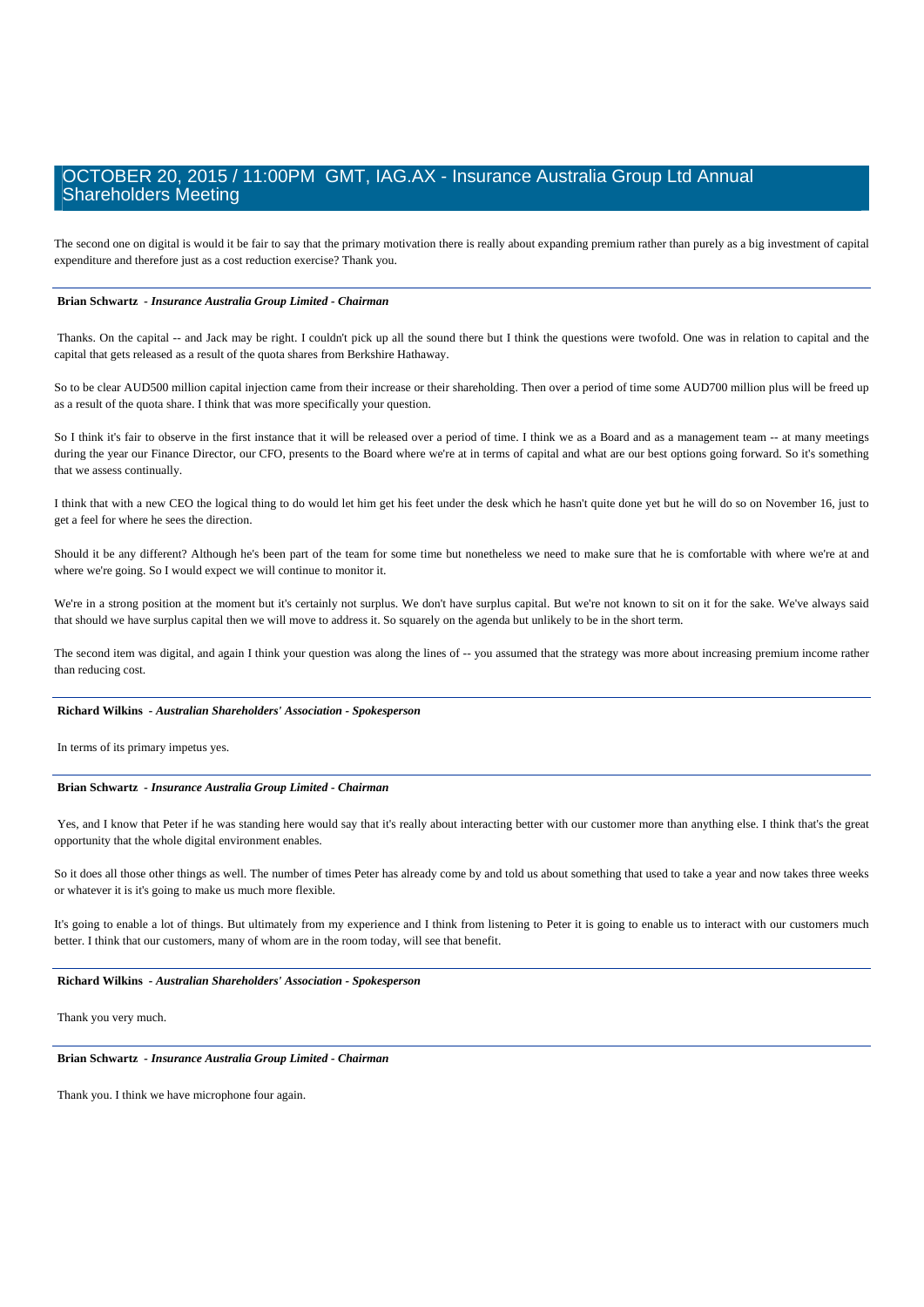#### **Operator**

Mr. Chairman, introducing Mr. Gregory Simone.

 **Brian Schwartz** *- Insurance Australia Group Limited - Chairman* 

Thank you.

### **Gregory Simone** *Shareholder*

 Thank you and good morning all. Through Mr. Brian Schwartz on IAG's pursuit of appropriate opportunities page 6 of this year's annual report to pages 84-85, this year's annual report -- note on the details of subsidiaries focusing on Australia and New Zealand -- between a 72% to 73% total revenue concentration -- an economically logical reason to seek opportunities.

For the interest of the audience a repeat of the International Monetary Fund's growth downgrade between financial years 2012 3.6% to 2.8% in 2014 would negatively affect the 72% to 73% of [insurers] in Australia group's business.

Now for appropriateness, Ali Baba's 2015 annual report to the US Securities and Exchange Commission, page 54, 350 million buyers and 10 million active sellers on its Chinese market base platforms -- are you sure you don't want to reconsider seeking appropriate opportunity in China? If not, why not?

### **Brian Schwartz** *- Insurance Australia Group Limited - Chairman*

 Thank you Mr.Simone. Again I'm not sure I caught all of the question but essentially I think it was alluding to the opportunity, and the very large opportunity, in China which of course we understand. I think I said right at the beginning that we don't for one second under estimate the Chinese economy or the opportunity.

I think that as a Board and as a management team, ultimately at the end of the day you need to choose the markets that you think you can make the most difference in at a point in time. We have other markets -- you described China -- of course if you spoke about India you would get some similar statistics even though they are a bit further behind in terms of their development.

So yes we are sure that at this point in time it's not the right investment for us. But again I stress we certainly don't minimise the Chinese market. It is a big market. Thank you.

Any other questions? Microphone one.

### **Operator**

Mr. Chairman, may I introduce Mr. Gates.

#### **Brian Schwartz** *- Insurance Australia Group Limited - Chairman*

Thank you. Mr.Gates, good morning.

### **Unidentified Audience Member**

 Good morning Mr. Chairman. First of all I'd like to congratulate you on the ongoing support of the State Emergency Service. I've got a question. On page 12 of the future focus -- yes, future focus, access and affordability -- you said about the under insurance due to a lack of understanding people's needs.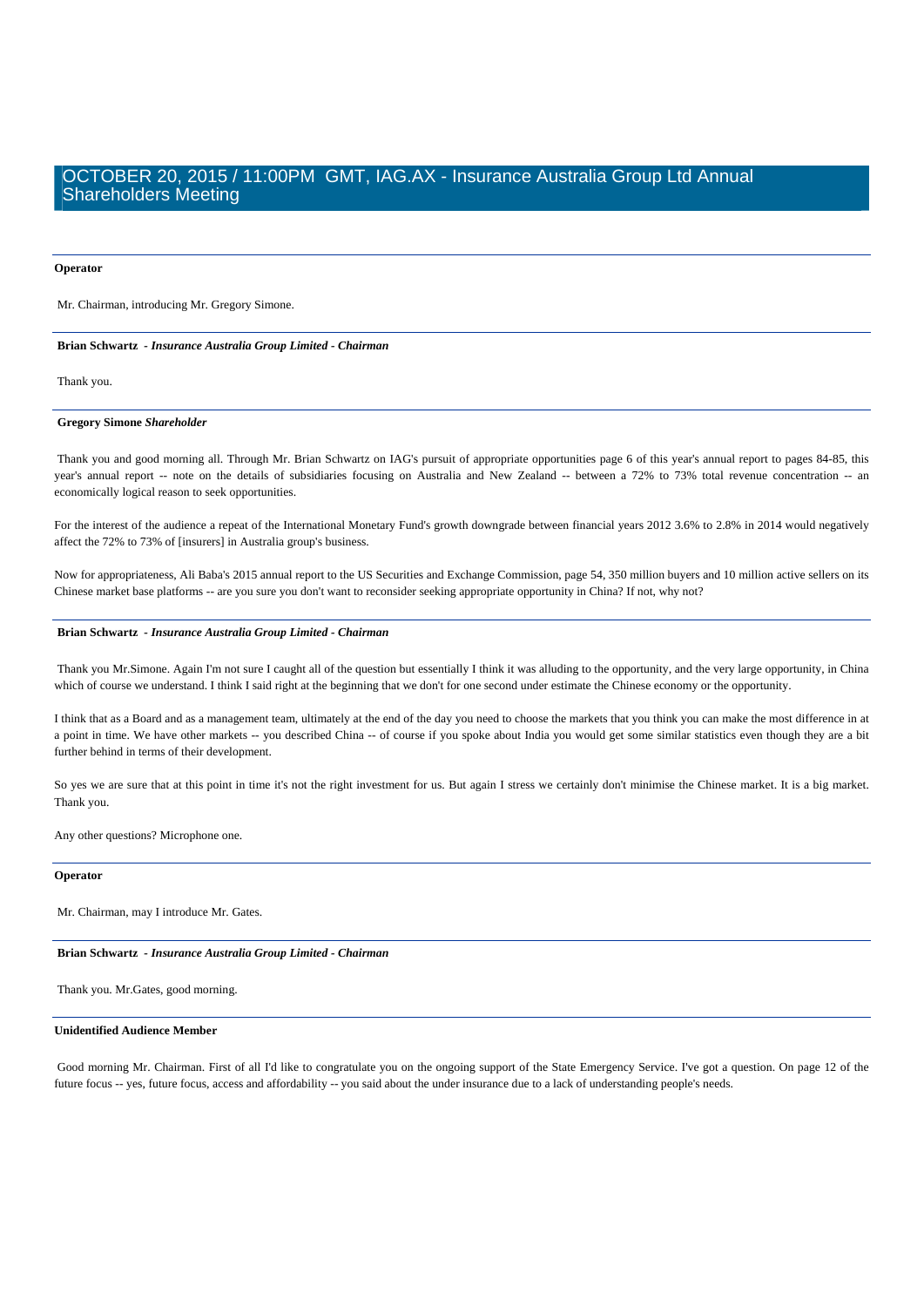The main problem I have is -- and I think of other people-- is trying to estimate how much their house and the contents are worth. Can I make a suggestion that you appoint -- sorry are you right? Sorry. Could you appoint assessors that could come out to people's houses and estimate how much the right cover would be? Thank you.

### **Brian Schwartz** *- Insurance Australia Group Limited - Chairman*

Thank you Mike Can you --

### **Mike Wilkins** *- Insurance Australia Group Limited - MD & CEO*

 Mr. Gates thank you for that. Brian has asked me to address it. I don't think it's the role of our assessors to try to actually do that. What we do do is we have calculators on our website.

If you, or if any of our customers, wants to speak to any of our people either through our call centres or indeed through the branches that we have throughout Australia, we're happy to actually help people to understand what goes into the building of a home and what the current cost looks like for that.

I think that given the number of customers that we've got to try to get everyone -- to get somebody to go out and help each individual customer with that would not be practical. However for those who do want the assistance, then you can get that assistance from our staff or from our website.

It's something that we've been doing for some time now and we will continue to do because we think it is important that people actually have the right level of protection rather than being under insured.

As a bit of an advertisement now please ladies and gentlemen think about that if you are customers because I know I do and a lot of others do as well. Sometimes we just set and forget. I think it's important that we actually do look regularly at the quantum of the sum insured because that's the right thing to do to ensure that we're adequately protected.

### **Brian Schwartz** *- Insurance Australia Group Limited - Chairman*

Thanks Mike. Microphone four.

### **Operator**

Mr. Chairman, introducing Daniel [Goetcher].

### **Brian Schwartz** *- Insurance Australia Group Limited - Chairman*

Thank you. Mr. Goetcher.

#### **Daniel Goetcher** *Shareholder*

Good morning.

 **Brian Schwartz** *- Insurance Australia Group Limited - Chairman* 

Good morning.

 **Daniel Goetcher** *Shareholder*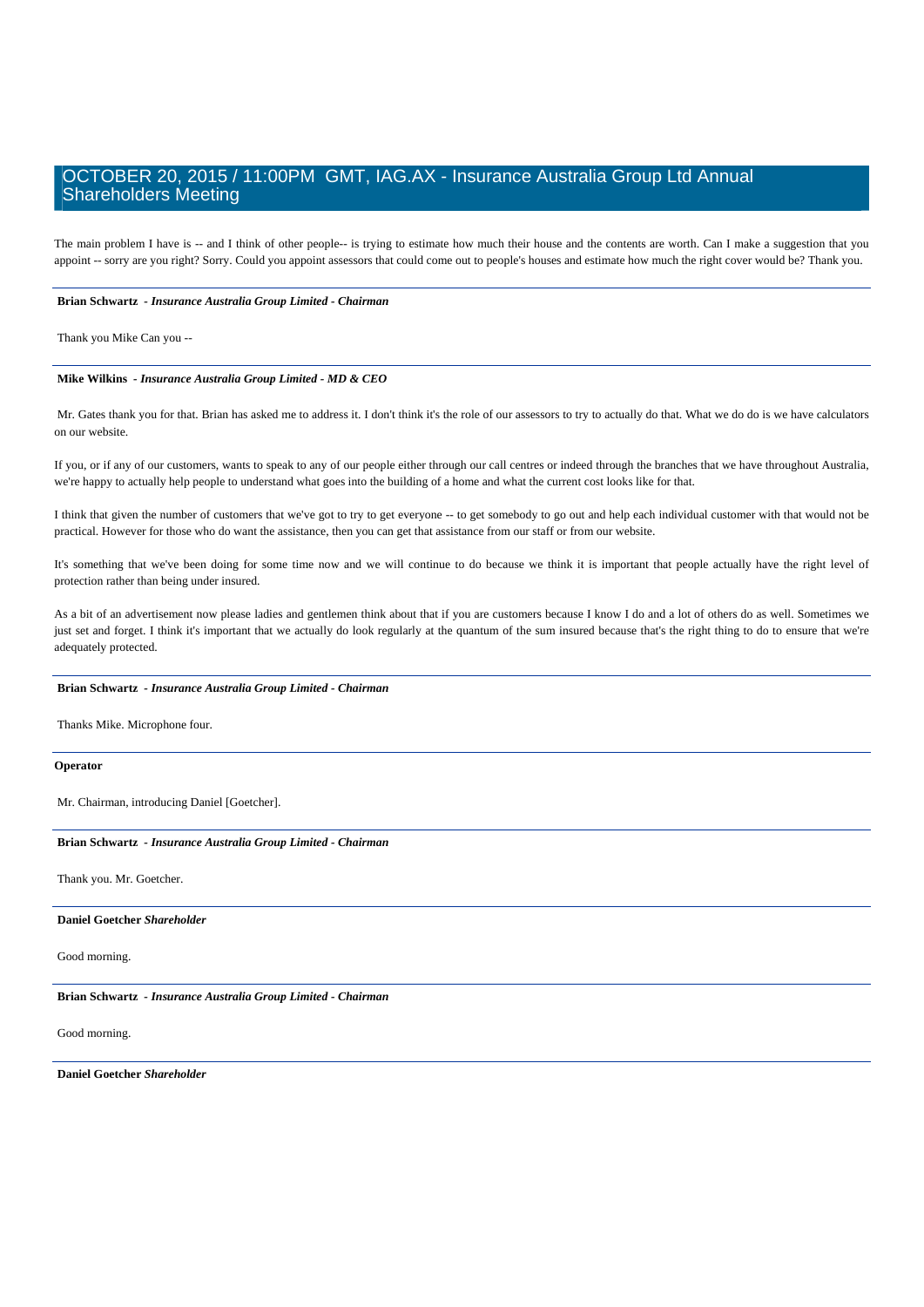In eight of the last 10 years claims have exceeded provisions from natural disasters amounting to over AUD1 billion in losses. As natural disasters increase in frequency and severity do you consider it viable in the long term to continually raise premiums or alternatively not offer insurance to vulnerable areas or will we the shareholders continue to wear the losses?

 **Brian Schwartz** *- Insurance Australia Group Limited - Chairman* 

Do you want to answer that? I'm not sure I understand it.

#### **Mike Wilkins** *- Insurance Australia Group Limited - MD & CEO*

I'm not sure I understand the question.

 **Brian Schwartz** *- Insurance Australia Group Limited - Chairman* 

Can we perhaps ask for that again? I'm not sure that we fully understand.

### **Daniel Goetcher** *Shareholder*

 In eight of the last 10 years claims have exceeded provisions for natural disasters amounting to over AUD1 billion in losses, last year being the worst, over AUD500 million, which Mr.Wilkins alluded to.

As natural disasters increase in frequency and severity do you consider it a viable long term solution to continually raise premiums or will you not offer insurance in certain areas? Or do we wear the losses?

### **Brian Schwartz** *- Insurance Australia Group Limited - Chairman*

Thank you.

### **Mike Wilkins** *- Insurance Australia Group Limited - MD & CEO*

 I think that it's a very good question around what's happened from a perils perspective over the last few years. We have seen a number of perils. Part of the effect of those perils is the urban concentration that we're now seeing with over 75% of the Australian population living within 50 kilometres of the eastern seaboard.

So when an event hits it is going to be more costly today than it has been in the past. So that's one part of it. The second thing in terms of premiums, we actually believe that a premium is a risk signal. It is sending a signal to our policy holders around the risk that they are taking. So for those who do choose to live in a more risk prone area we do tend to charge more in that region.

Having said that, the influence is really more around what we see coming through from our claims costs rather than anything else. So I think that what we always see is a combination of effects. What we did see in the 2015 financial year -- and we've been quite clear about that -- is a perils bill that was much higher than we expected.

Clearly we didn't charge for that. Because they are a random [all] that doesn't mean that we are going to increase our premiums across the board to cover that because we have likewise had good years where it goes the other way.

What we will do though is we will continue to try to charge what we believe is the appropriate price for the risk that is being presented.

### **Daniel Goetcher** *Shareholder*

You've had two good years in 10.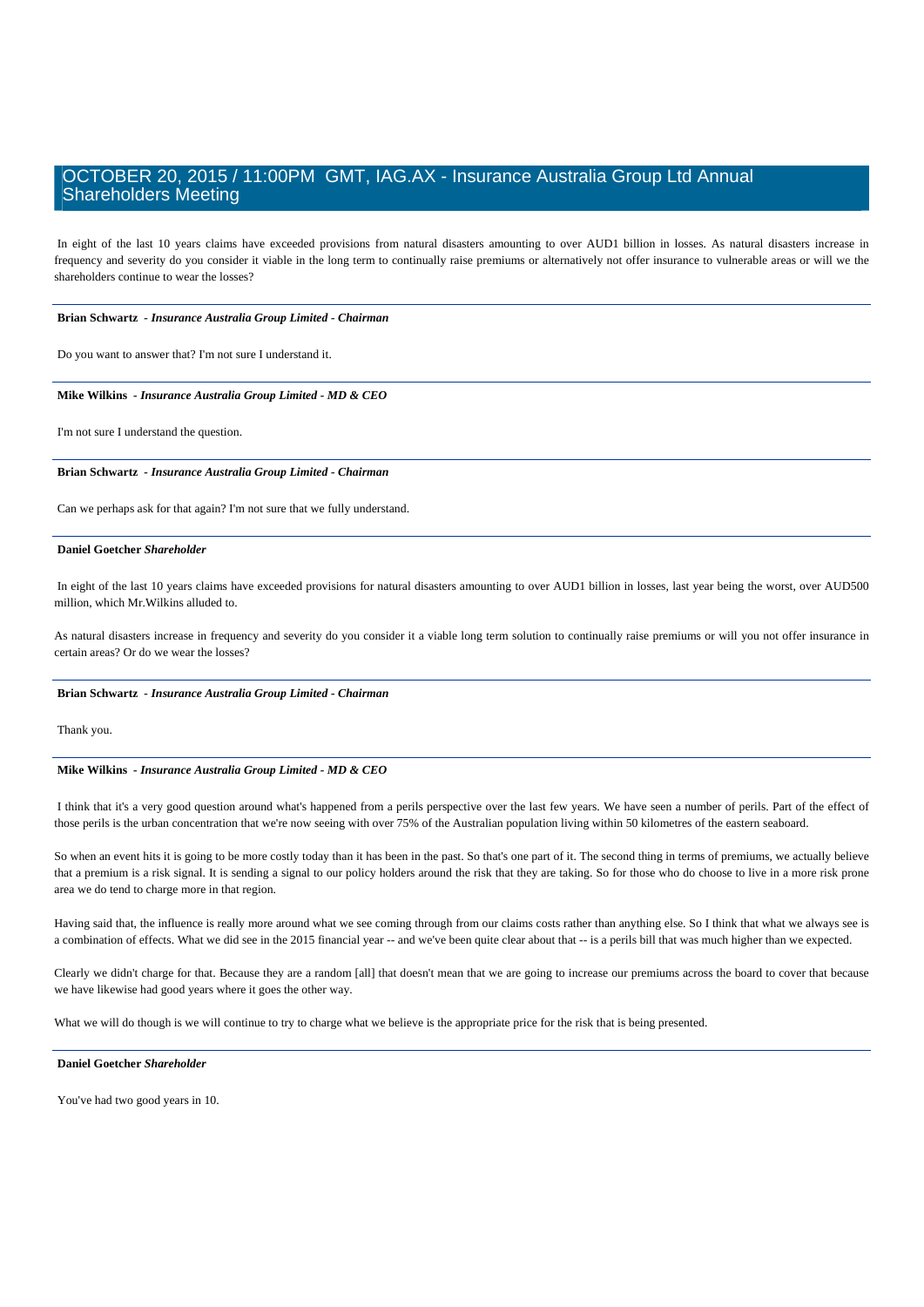### **Mike Wilkins** *- Insurance Australia Group Limited - MD & CEO*

 I think when you look at the way in which an insurance cycle works from a perils perspective you need to take a much longer term view than purely 10 years. I think the insurance industry has been around for well over 300 years and on that basis it's got it more right than wrong.

### **Daniel Goetcher** *Shareholder*

 Given the impacts climate change is clearly having on IAG's profitability, why is it that climate change is not mentioned at all in the 2015 annual report and only once in the 2015 annual review?

### **Mike Wilkins** *- Insurance Australia Group Limited - MD & CEO*

We believe in climate change. We think that there is something happening. We can't quantify what it is. What we have done though is we've been quite active in terms of the various approaches that we have taken to try to make people aware of risk and the leadership role that we've taken in terms of trying to inform the community as well as to inform the government.

Giving you a few examples to try to cover where you're maybe wanting to go with this question. We are a signatory, an initial signatory, to the United Nations Principles for Sustainable Insurance which was launched as part of the UN Environmental Program Finance Initiative. The PSI -- Principles for Sustainable Insurance is a catalyst for creating a more risk aware and resilient society.

One of our executive team -- Leona Murphy is actually co-chairman of that initiative. We're looking to deliver outcomes that help communities better prepare for and respond to risks, protect the environment and sustain economies.

That's a stated part of the charter that we have. In addition to that, IAG is also a signatory to the Principles for Responsible Investment, the UN Principles for Responsible Investment, which is an international network of investors working for six principles of responsible investment, putting it into practice. The goal of that group is to understand the implications of sustainability for investors and support signatories to that principle, to incorporate those issues into their investment decisionmaking process.

Finally, and I mentioned it in my address, we were the driving force behind the establishment of the Australian Business Roundtable For Disaster Resilience & Sustainable Communities, which received the Sasakawa Award through the research work that that group has done. A Productivity Commission inquiry has been held into natural disasters and the cause of natural disasters in Australia. So I think that IAG is doing quite a lot on the sustainability front.

### **Daniel Goetcher** *Shareholder*

Just not mentioning it in your annual report though.

### **Mike Wilkins** *- Insurance Australia Group Limited - MD & CEO*

Well, we mentioned a number of those initiatives that I talked about in the annual report.

### **Daniel Goetcher** *Shareholder*

One more question, if I may.

 **Brian Schwartz** *- Insurance Australia Group Limited - Chairman* 

One more.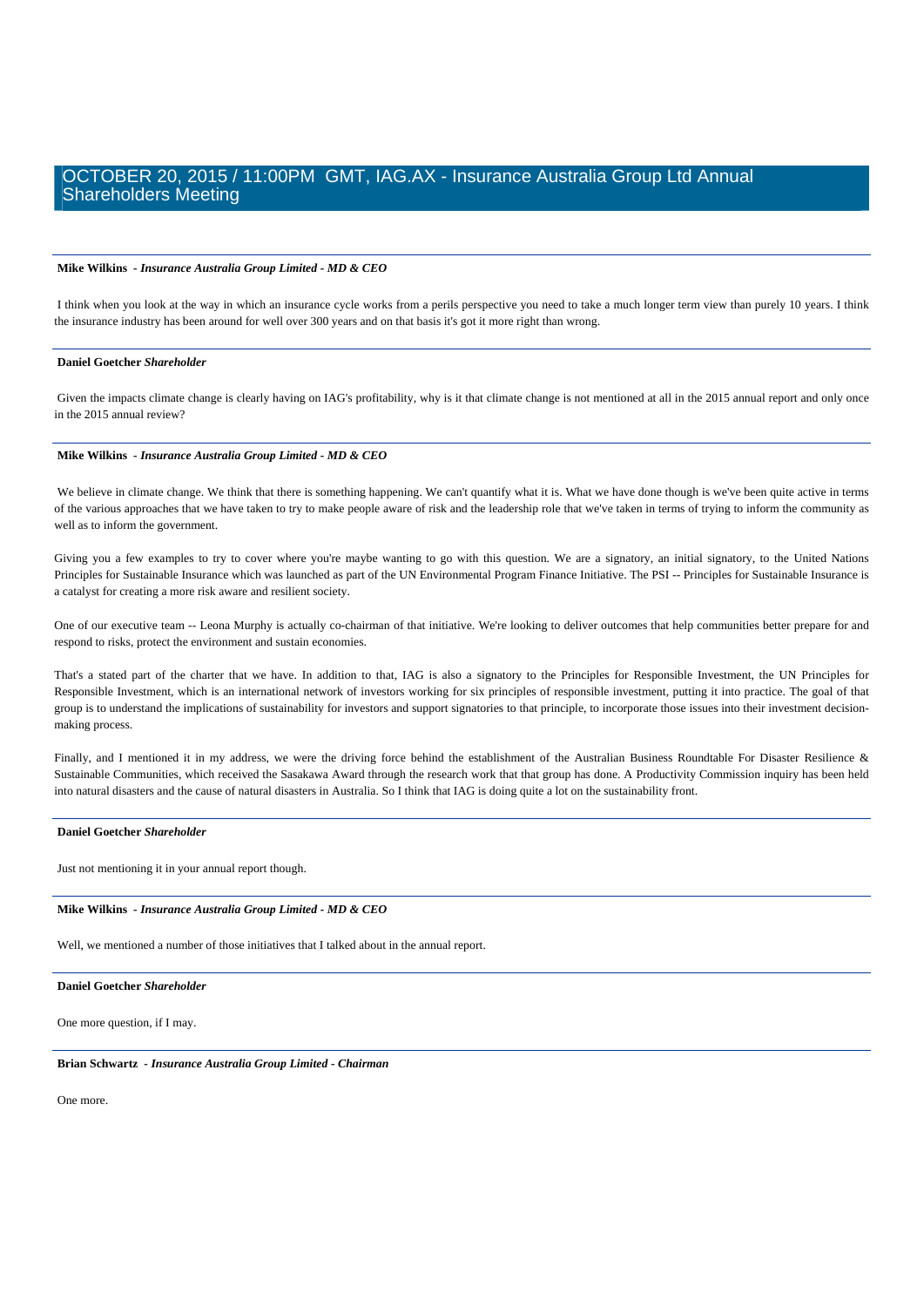#### **Daniel Goetcher** *Shareholder*

Given what you've just stated, Mr.Wilkins, is IAG still invested in coal mines and do they still underwrite coal mining projects?

### **Mike Wilkins** *- Insurance Australia Group Limited - MD & CEO*

 Well, our basic philosophy that we are not exposed to mining as underwriting. It's not a risk that we like to take, so we don't do that. I can't tell you what our investment book looks like, because we used outsourced investment managers for that. However, I can tell you that in terms of one of those outsourced investment managers is Generation Investment Management, which is an international investment partnership chaired by the former Vice-President of the United States, Al Gore, which is a sustainable investment fund. IAG was one of the initial seed investors into that fund.

### **Daniel Goetcher** *Shareholder*

So you don't know.

 **Mike Wilkins** *- Insurance Australia Group Limited - MD & CEO* 

I don't specifically know --

### **Brian Schwartz** *- Insurance Australia Group Limited - Chairman*

(multiple speakers)

 **Mike Wilkins** *- Insurance Australia Group Limited - MD & CEO* 

-- because we index our investments rather than manage them ourselves. Thank you.

### **Brian Schwartz** *- Insurance Australia Group Limited - Chairman*

Mr.Goetcher, I do understand your -- from where you're coming and, in fact, thank you for letting us know beforehand that these were the issues that you were seeking to address. So as I hope that you can tell, we far from minimise this issue and indeed we focus right across the whole range of -- the whole spectrum and are recognised by others for the work that we do. So it's not something that we simply take lightly. Thank you.

### **Daniel Goetcher** *Shareholder*

Thank you.

 **Brian Schwartz** *- Insurance Australia Group Limited - Chairman* 

Microphone one.

### **Operator**

Mr.Chairman, may I introduce Mr.[Schumann].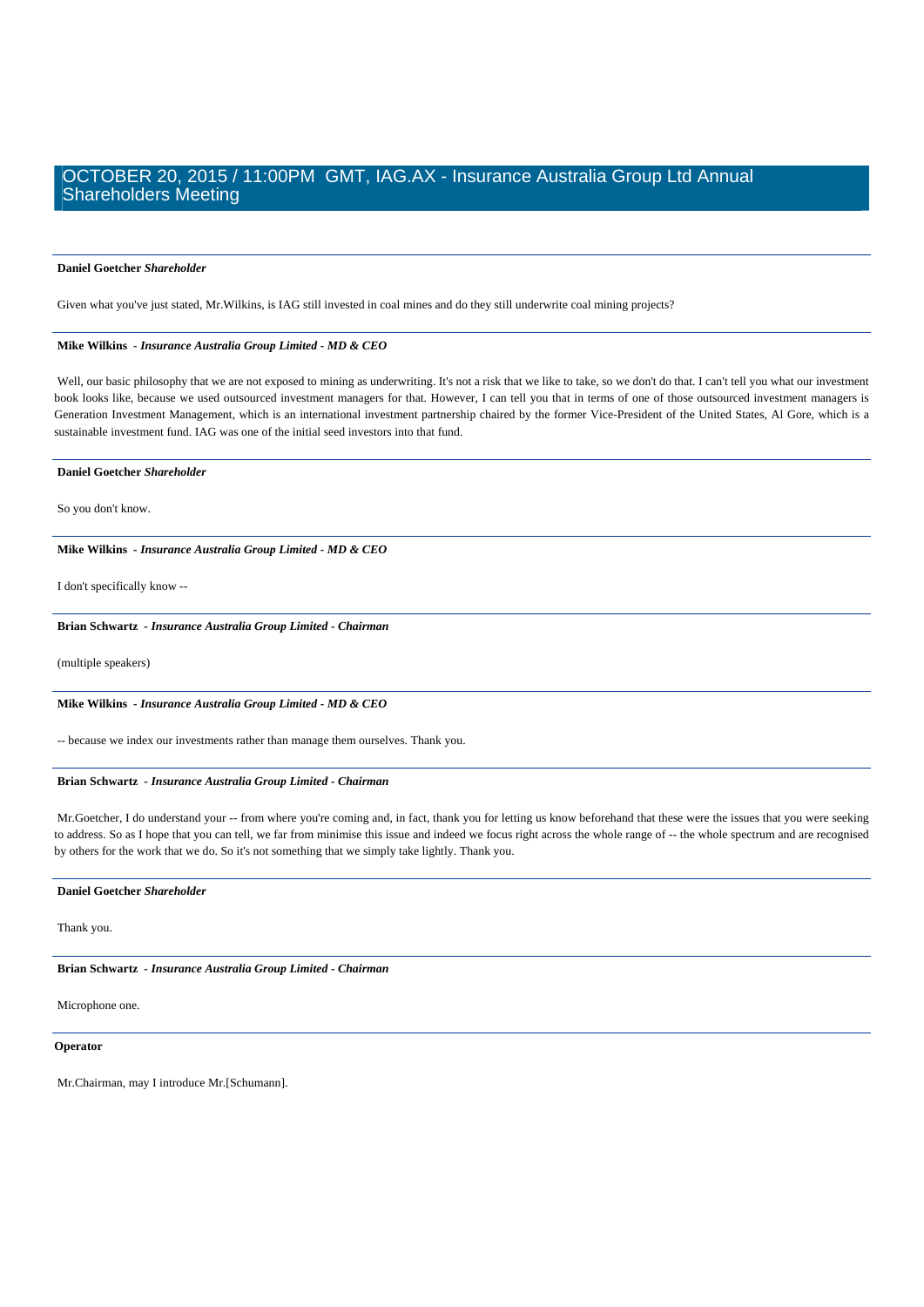**Brian Schwartz** *- Insurance Australia Group Limited - Chairman* 

Thank you.

#### **Unidentified Audience Member**

 Mr.Chairman, referring back to Jack's question originally, I would like to put the following question to you. Do you or the Board see any problems in offering insurance coverage to Asian clients because of social, filial, family, religious or political considerations? For instance, if one of your family or friends lodged a claim for insurance and were knocked back for some valid reason, you probably wouldn't feel too bad about it. But if this was to occur in Asia, a claims manager or a claims officer might feel that they've got to give some sort of favourable consideration to the applicant, because of the filial, religious or other considerations. What do you and the Board feel about that?

### **Mike Wilkins** *- Insurance Australia Group Limited - MD & CEO*

 Thank you, Mr.Schumann. I mean, I think there's no question that that issue, the general issue of ethics and of the countries in all the markets in which we operate are considered continually by Management and by the Board. Before we go into a country, they are the kind of issues that we consider.

Often, the issue has to start with the partner that we choose to get into business with in those markets. If we can find the right partner who does subscribe to the same views as we do and if we can have in place, and we do, people in those businesses that can have an influence over those kind of decisions, then we take far more comfort. If we can't, then I think they would be investments we wouldn't make. They're certainly on top of mind. Thank you.

### **Brian Schwartz** *- Insurance Australia Group Limited - Chairman*

Number 2.

**Operator**

Mr.Chairman, may I reintroduce Mr.Jackson.

 **Brian Schwartz** *- Insurance Australia Group Limited - Chairman* 

Thank you.

#### **Unidentified Audience Member**

Thank you, Mr.Chairman. Something that came as a surprise, I think, certainly to me and I guess a number of other people was with the fact that you're going to stand down as Chairman. So in the coming year, for example, we've got Mr.Wilkins stepping down and a new CEO and yourself.

### **Brian Schwartz** *- Insurance Australia Group Limited - Chairman*

### Yes.

### **Unidentified Audience Member**

We don't know who is going to replace you at this stage. Could you outline what the procedure would be? I mean, is it likely to be someone that we're looking at on the Board at the moment or could it be someone from outside?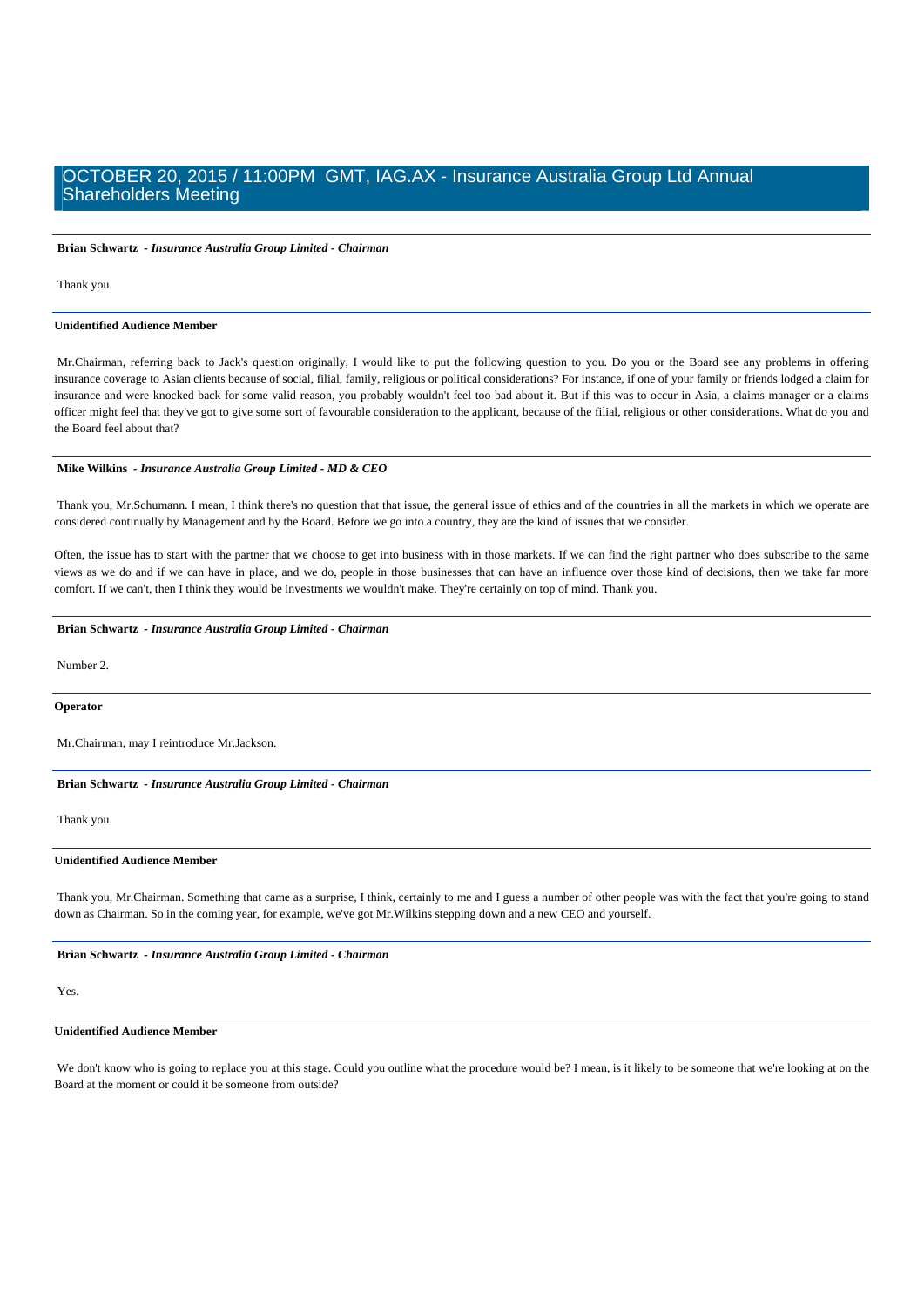**Brian Schwartz** *- Insurance Australia Group Limited - Chairman* 

Yes.

### **Unidentified Audience Member**

If it's someone from outside, is it really desirable to have both the CEO and the Chairman changing all at the same time? I think not.

### **Brian Schwartz** *- Insurance Australia Group Limited - Chairman*

 I agree. So that's not what is contemplated. I think and I would certainly hope -- it's not my decision at the end of the day as to who the next Chairman will be, but I would be surprised if weren't somebody sitting at this table. That would be my first comment.

My second comment and my words in relation to my own timing really will reflect on readiness of the business. I'm not rushing to go anywhere equally. I'm not rushing -- looking to stay for the sake of staying either. The logic of the timing is quite clear. I've been on the Board for 11 years.

We have always said that about 10 years feels right to us in terms of a good amount of time for any director to stand. We took a view that for the Chairman, in the circumstances, it was okay to defer it a bit longer by one or two years and that's what we'll do. But I don't think that it's good governance and good practice to simply extend it out. So the answer is it's well in track and well in planning.

The Board will make a decision when the Board feels the time is right. It won't be before the new CEO is settled down and before we're ready to take that step. Thank you. Number 1.

#### **Operator**

Mr.Chairman, may I introduce Mr.[Barden].

 **Brian Schwartz** *- Insurance Australia Group Limited - Chairman* 

Thank you.

### **Unidentified Audience Member**

 Morning, Board. I've got a question on the audit fees on note 35 on page 97, audit of financial statements prepared by the parent subsidiaries. They've gone from AUD7.9 million from AUD6.8 million. That's about a 15% increase after inflation. Is that mean AUD1 million is for the audit of Wesfarmers? If so, that seems excessive.

### **Brian Schwartz** *- Insurance Australia Group Limited - Chairman*

 I think the answer is it is roughly AUD1 million in terms of the audit of Wesfarmers. That explains the difference. The other movement in the fees is in relation to due diligence in one year versus the other.

But that was the fee. It's comparable to previous years and is based on an assessment by the Audit Committee and Management. Thanks.

### Number 4.

### **Operator**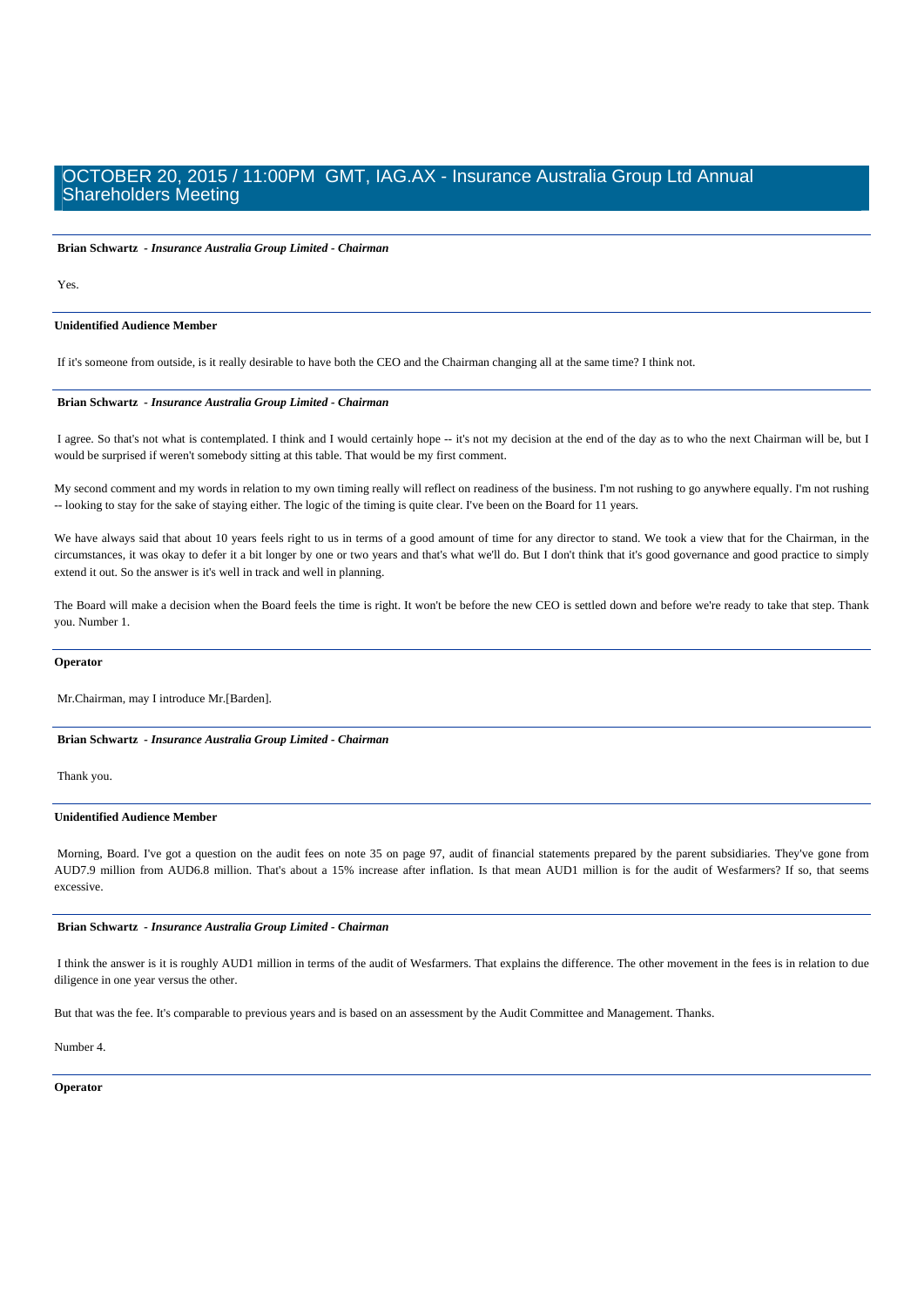Mr.Chairman, introducing Mr.[Locke].

### **Brian Schwartz** *- Insurance Australia Group Limited - Chairman*

Thank you.

### **Unidentified Audience Member**

 Thank you. Congratulations to you, Mr.Chairman, and Mr.Wilkins on the years -- year we are examining. If you talk to experienced investors, they will normally tell you there are three areas they will not invest in. One is mining, the second is airlines and the third is insurance.

So they -- I received my shares as a result of the de-mutualisation of NRMA. I wouldn't have bought shares in an insurance company otherwise. I wouldn't buy. I think many of the questions here today are based on the expectation that an insurance company will follow the similar lines to companies -- other companies on the stock exchange that progress like banks.

Price goes up. The dividends basically remain the same. I think that is one of the problems that has presented behind many of the questions.

I would not expect and you, Mr.Chairman, as the outgoing chairman might comment -- we won't see a -- I would not expect to see a rise in the share price and I would not expect to see a rise in the dividend. Many of us believe it should remained a mutual anyway. Thank you.

### **Brian Schwartz** *- Insurance Australia Group Limited - Chairman*

 Yes. Thank you, Mr. Locke. I think before I became involved in the insurance industry to the extent that I did, I think I would have shared some of those views. But I think what I have learnt over the time, that with astute management and with astute risk selection and with astute reinsurance selection and with just generally good management it is actually very possible to make sustained, good earnings in this business. I have no doubt that we have and we'll continue to do that.

I can't comment on the share price. That's not something we can influence, but I think you've seen our 2014 to 2016 insurance margin projection. They're good numbers. They're very good numbers and they are predicated on those issues that I raised. So I think to say that it will never make it or it will never -- I think it will and I think it will do so consistently. But in very, very occasional years, such as last year, where we had a AUD500 million increase in natural perils, it will reflect in the results. Thank you. Number 4.

#### **Operator**

Mr.Chairman, reintroducing Mr.Gregory Simone.

### **Brian Schwartz** *- Insurance Australia Group Limited - Chairman*

Thank you.

### **Gregory Simone** *Shareholder*

 Morning again. For Mr.Schwartz. On IAGs creation of a new division and building Insurance Group Australia's future, IAG Labs, with the neutral effect on the balance sheet by way of using existing technologies, page 1 of Ping An 2014 annual report stated as over 19 million internet customers. On page 17 of the same annual report, 7,350,000 over the counter customers.

For an egg and a beer, what better way to test IAG Labs than with a company that provides insurance in Asia, has a multichannel distribution network in insurance, banking, investment and internet finance? Surely strategic relationships with IAG now and into the future are not exclusively singular in nature, especially with companies who succession plans cast out over Humpty Dumpty ever being put together again.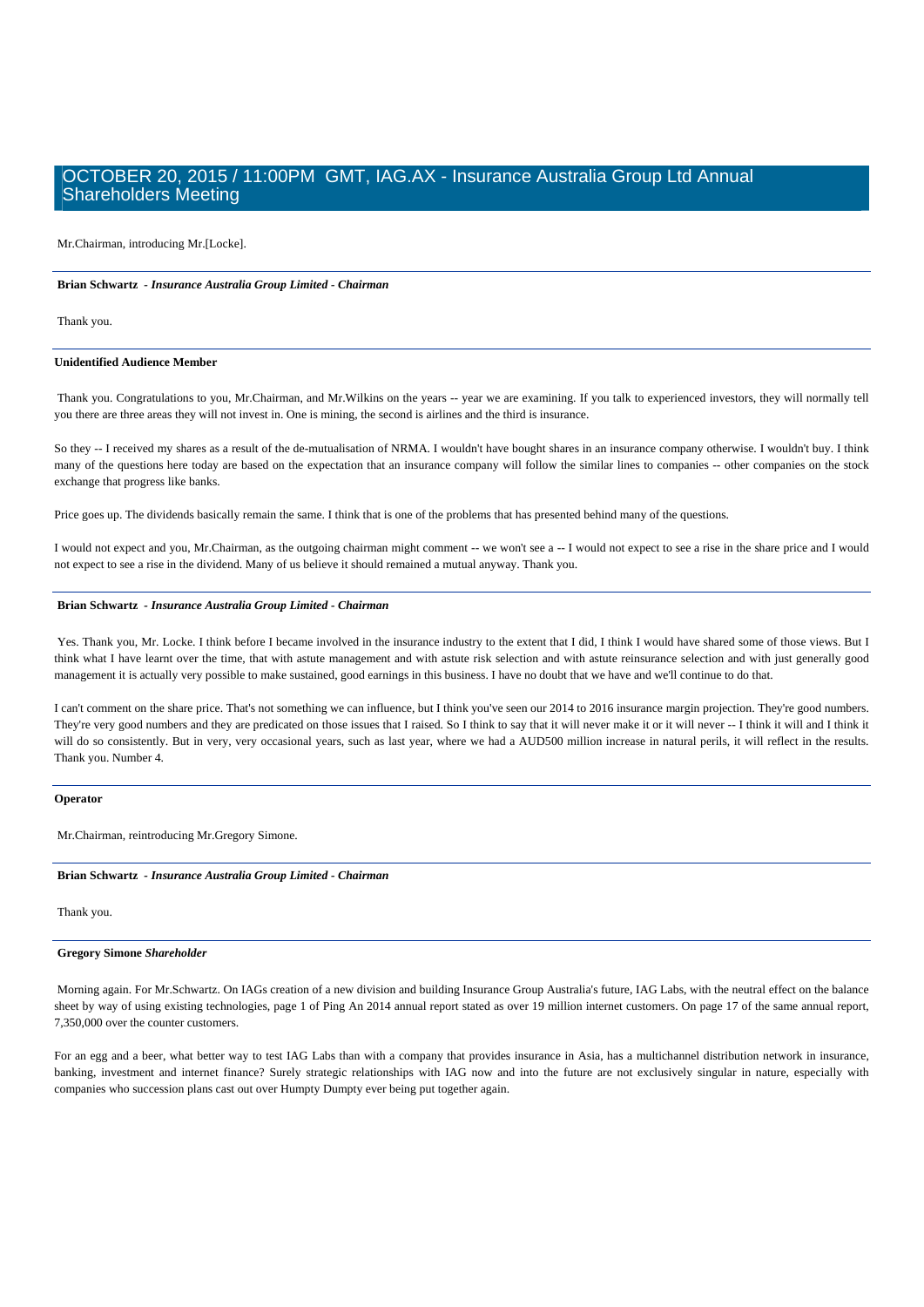So is there any room for partnerships with ASX waivers and insider capital positions with companies directly in our region?

### **Brian Schwartz** *- Insurance Australia Group Limited - Chairman*

I'm sorry. I think the answer is yes. I don't think we ever discount -- we don't ever discount talking to any of our -- any of the players out in the marketplace. The question is whether Ping An, who you mentioned, would be interested in sharing all about their customers with us and all their technology with us. I'm not sure they would.

But the short answer is that that's one of the great advantages of the new focus that we have in the digital space. There is no doubt there will be many opportunities that I know Peter and his team will explore going forward. Number 4.

#### **Operator**

Mr.Chairman, reintroducing Mr.Daniel Goetcher.

 **Brian Schwartz** *- Insurance Australia Group Limited - Chairman* 

Thank you.

### **Daniel Goetcher** *Shareholder*

Hello again. In 2010, Mr.Wilkins, you advocated for an emissions trading scheme in a paper to the Geneva Association. In your disclosure to the Carbon Disclosure Project, you also advocated for a price on carbon. Have you lobbied for a price on carbon with the federal government? If so, why haven't you made this public?

### **Mike Wilkins** *- Insurance Australia Group Limited - MD & CEO*

 Mr.Goetcher, we speak to the government about a number of things and tend to do that in camera, which I find is the best way to actually have those conversations. Where public inquiry is invited, IAG always participates from that public inquiry -- in that public inquiry. From a personal perspective I still believe in a price on carbon and an emissions trading scheme. We don't have one in Australia at the moment, but that's not something that I can influence.

### **Daniel Goetcher** *Shareholder*

 But we did. Sorry, sir, but we did, and there are certain -- if executives of your level were on the public record advocating for a price on carbon perhaps we would still have it.

### **Brian Schwartz** *- Insurance Australia Group Limited - Chairman*

 Mr.Goetcher, can I interrupt here? You're clearly taking a personal issue and I understand and accept and appreciate that. It's not the agenda, it's not the business that we're discussing in this meeting, which is the accounts and the Company.

So, can I say, this is the fourth question you've now asked on this issue. Everybody understands your agenda and I think Mike has given you a good response to it. Let's finish this and then I think let's let it rest there.

### **Daniel Goetcher** *Shareholder*

 Sure. **PRESENTATION**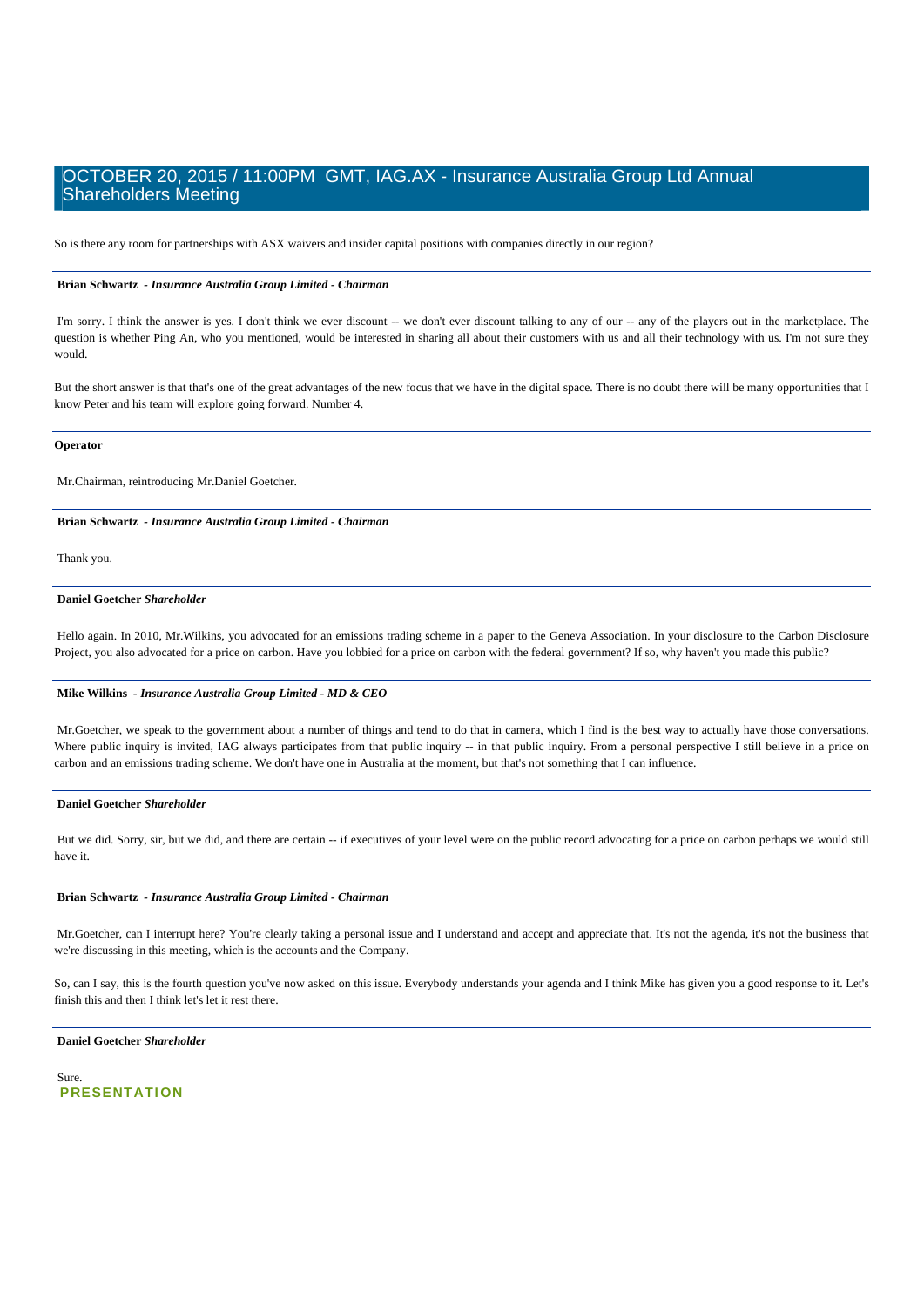### **Brian Schwartz** *- Insurance Australia Group Limited - Chairman*

 Thank you. Okay. I think and I believe that the shareholders as a whole have now had a reasonable opportunity to ask questions or make comments on the financial statements and reports and the management of the Company. We will now move to the next item of business.

There have been a large number of votes cast directly and by proxy and those shareholders here today are obviously only a small minority of the almost 750,000 members on the Company's register. Each share in the Company carries the right to one vote and the poll reflects most fully those voting entitlements. Accordingly I will not ask for a show of hands but direct that we move straight to a poll for each resolution. I believe this is the fairest way to proceed.

The Returning Officer, Simon Carson has given me a report on the results of the direct and proxy voting instructions received for each item of business. I've accepted the recommendations as to the admission and rejection of proxies and direct voting instructions and have made rulings accordingly.

The preliminary results and votes from attendees at today's meetings will be combined and displayed on the screen at the close of the poll on each of the resolutions. Once the poll has been closed and the votes compiled a report on the final results will be announced to the Australian Stock Exchange, the Securities Exchange, and then be published on the Company's website and made available at the Company's registered office.

The first resolution of this year's AGM is the adoption of the Remuneration Report. This resolution is put to the meeting in accordance with the Corporations Act. The resolution is that the Company's Remuneration Report for the financial year ended June 30, 2015 be adopted.

Under the Corporations Act this vote is advisory only, meaning the result of the resolution will not bind the Directors of the Company. The Board will however, as we do every year, consider the outcomes of the vote and comments made by the shareholders when reviewing the Company's remuneration policies.

The Remuneration Report is set out on pages 16 to 35 of the Company's 2015 Annual Report and provides extensive disclosure of Director and executive remuneration. The chair of the people and remuneration committee, Elizabeth Bryan, will speak to this resolution. Thank you, Elizabeth.

### **Elizabeth Bryan** *- Insurance Australia Group Limited - Non-executive Director*

Good morning, ladies and gentlemen. It's my great pleasure to address this meeting in my capacity as chair of IAG's People and Remuneration Committee.

IAG is committed to a remuneration framework that helps us attract, retain and motivate high quality executives, executives who can achieve superior and sustainable performance that will have a positive impact on shareholder returns over the longer term. We believe the principles that underscore our remuneration approach do this as well as encouraging constructive behaviours and prudent risk-taking.

The three components of our remuneration structure are fixed remuneration, short-term incentive plan and our long-term incentive plan. Let me start with fixed remuneration. In the 2015 financial year IAG executives received on average a 1.5% fixed pay increase. For the 2016 financial year the Board has determined that fixed remuneration should not be increased. This decision is part of the measure we are taking to manage through the difficult conditions we are experiencing in the general insurance industry.

Our short-term incentive plan is designed to reward successful outcomes on both financial and strategic goals. For 2015 on average executives achieved a short-term incentive reward of 61% of their maximum short-term incentive opportunity. This was significantly down on the average reward of 79% that was achieved during 2014.

Strategic goals, such as good progress with the integration of the Wesfarmers business and the restructuring of the operating model were achieved. But two of our three financial goals were not achieved, mainly because of the number of natural peril events that occurred.

IAG's long-term incentive program focuses on our long-term performance. The plans that vested this year were allocated in 2012. The business has undergone considerable growth and evolution since 2012, and this has been reflected in the strong, long-term performance of our relative total shareholder return and of our cash return on equity. These measures are the measures that form the basis of our long-term incentive plan.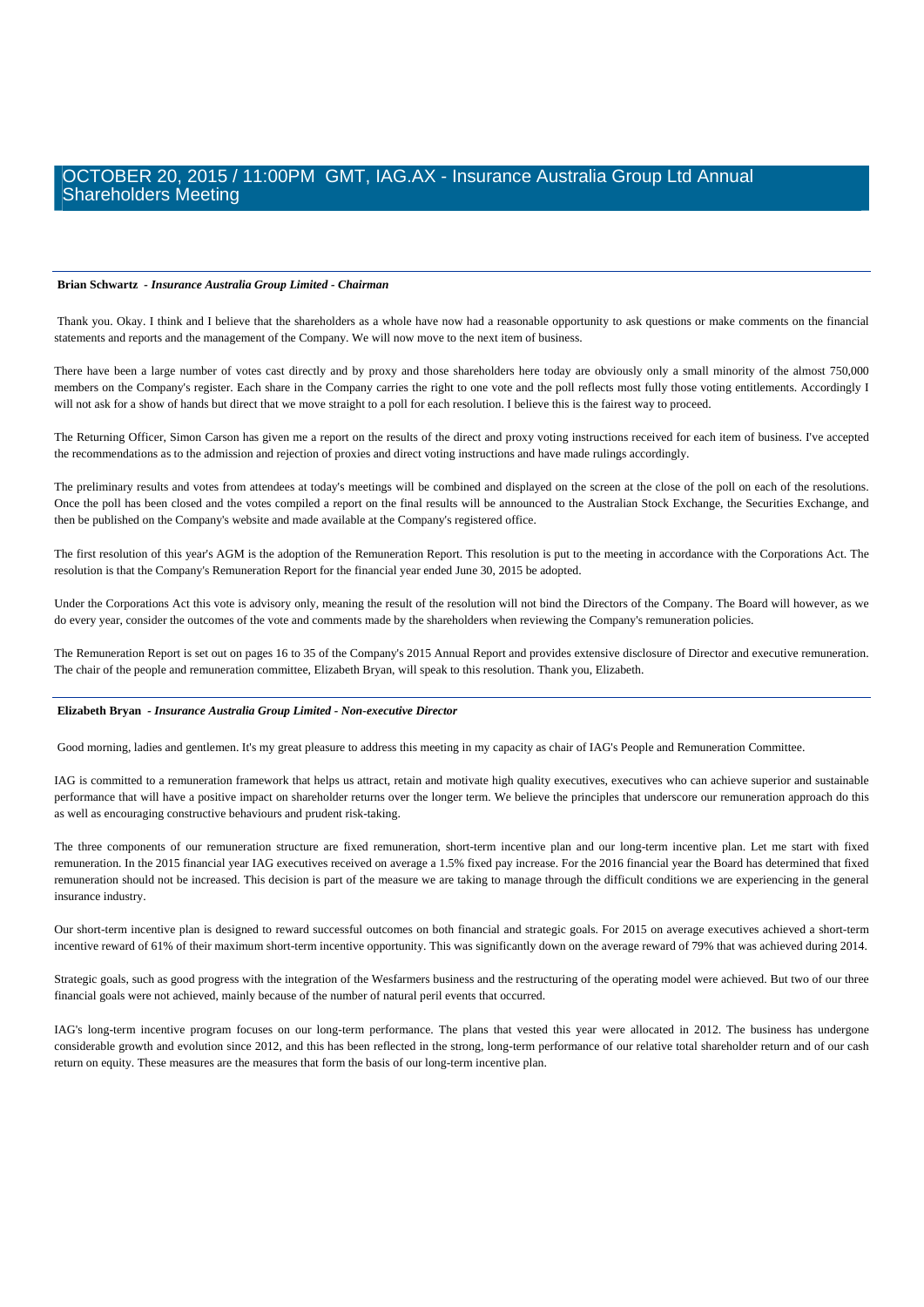We've been asked this year whether our cash return on equity hurdles of 1.2 to 1.6 times our weighted average costs of capital are sufficiently challenging given that we've exceeded our targets this year and last year.

In light of this concern, we commissioned an independent advisor to review our executive remuneration framework including our long term incentive plan. The review concluded that our long term targets of total shareholder return and return on equity are appropriate targets, and that they're sufficiently challenging through the whole insurance cycle to drive achievement of our strategy and deliver strong returns to our shareholders.

This review, plus the fact that the ROE component of the long term incentive plan has only vested twice in the last 10 years, gives the Board comfort that the return on equity hurdle ranges are indeed sufficiently challenging.

In addition to the remuneration structure I've just described to you, the Board is committed in ensuring that our Executives and our Non-Executive Directors' interests are aligned with shareholder interests through our mandatory shareholding requirements, and I'm pleased to advise that all eligible Executives and Non-Executive Directors hold a significant shareholding in our Company above their required level.

We believe that IAG has a sound framework to ensure we remunerate Executives responsibly and provide alignment with shareholders' interests. The results set out in our remuneration report describe this framework and set out the details of this year's results.

So we look forward to your continued support for the 2015 remuneration report and for our remuneration practices. Thank you. **QUESTION AND ANSWER** 

### **Brian Schwartz** *- Insurance Australia Group Limited - Chairman*

 Thank you Elizabeth. If anyone wishes to speak in relation to this resolution please make your way towards a microphone and direct your questions to me. I see microphone two.

### **Operator**

Mr.Chairman, may I reintroduce Mr.Jack Tilburn.

### **Brian Schwartz** *- Insurance Australia Group Limited - Chairman*

Thank you.

### **Jack Tilburn** *Shareholder*

 Thank you monitor Martina. Mr.Schwartz, through you and through to the Board and especially to Elizabeth Bryan who is the Chairman of the Remuneration Committee, just a few supportive comments, thank you.

We thank Elizabeth Bryan for her somewhat elegant introduction to the important remuneration report, which looks after our key management personnel executives and 13,000 other members of the great team of Insurance Australia Group.

Overall the whole objective, as Elizabeth has outlined, is to reward our key management personnel framework with IAG's strategic goals, so superior performance by the great team of 13,000 is to be rewarded with a satisfactory remuneration metrics.

Now I looked at the report from page 16 to 35; very good disclosure, transparency and accountability goals, and it's a very good superior remuneration report. We can see how our Executives are well paid. Mr.Wilkins especially well paid, and a great Chief Financial Officer, Mr.Hawkins, well paid, and a delightful lady in New Zealand, Chief Executive, Jacki Johnson is up there with AUD3.8 million. Well deserved.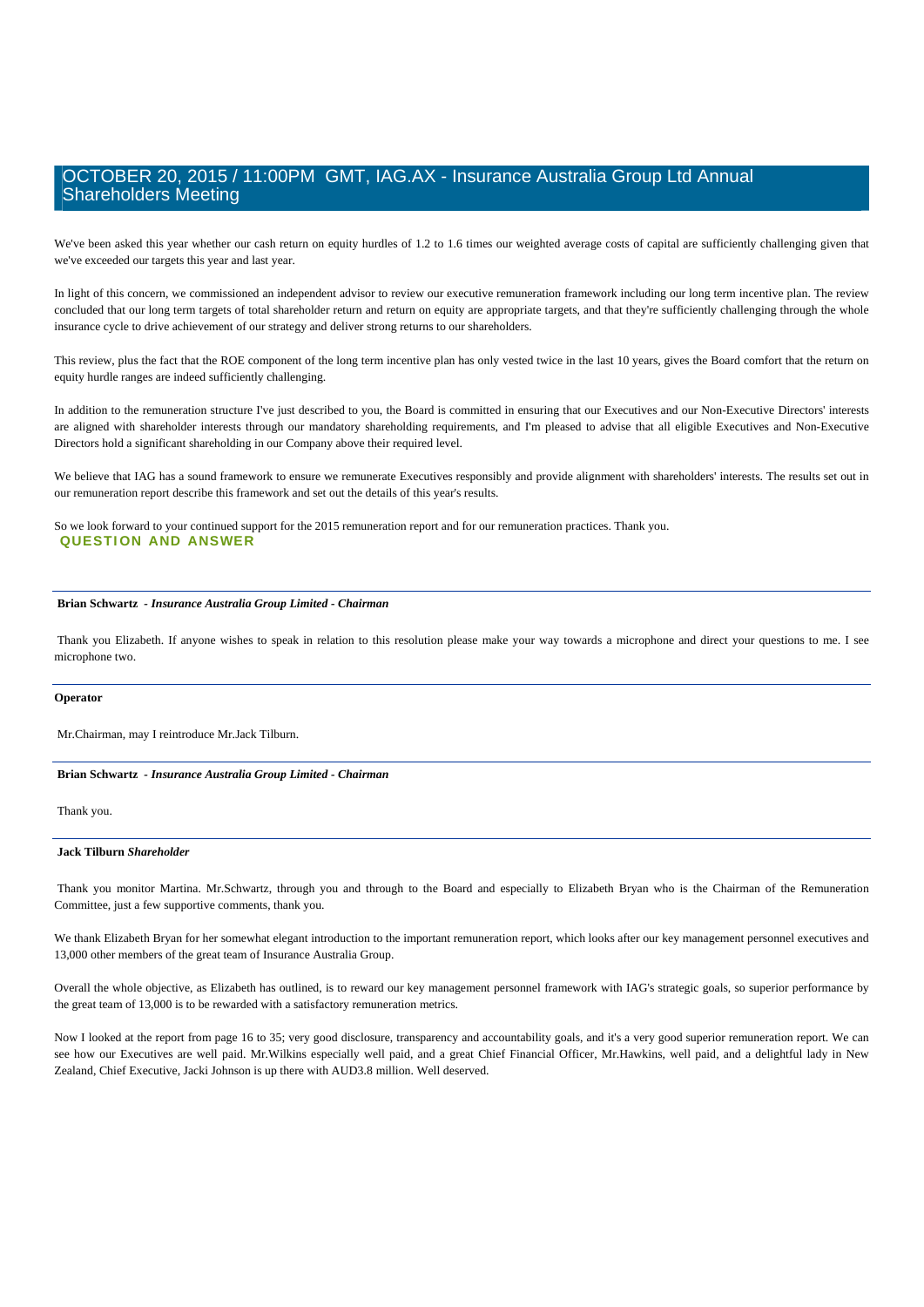Finally, Mr.Schwartz through you, I looked at the page which sets out the shareholdings of the key management personnel. That's all the Directors and all the good Executives and they're all holding very good numbers metrics indeed. So congratulations on them for picking on choosing to invest in a very good Company. Thank you ladies and gentlemen.

### **Brian Schwartz** *- Insurance Australia Group Limited - Chairman*

Thank you Jack, thank you.

#### **Operator**

Mr.Chairman, may I reintroduce Mr.Jackson.

### **Brian Schwartz** *- Insurance Australia Group Limited - Chairman*

Thank you, Mr.Jackson

### **Unidentified Audience Member**

 Thank you Mr.Chairman. One of the things I'd like to focus on is the five year summary which I've mentioned previously, and what the maximum opportunity is for Executives.

It seems that the maximum opportunity for an Executive of the CEO for example is four times the fixed remuneration, which is fairly high but not terribly unreasonable. I think what is unreasonable is the split between the -- that you only come down to short term incentive. Two-thirds of it is in cash and that doesn't seem to be right to me. I would prefer to see that at least 50% in cash and 50% in equity.

I also notice that the other measure measures for STI only 50% of it is in financials which people can understand. The rest of it is in KPIs -- key indicators. I would have thought that 70% should be financial and this perhaps explains why in a year that's not been particularly good, in fact been very bad, 62% has been earned on STI in cash. I mean it seems to me that's a very high figure.

I would also question why you have a different period for the long term incentives. You've got return on equity, ROE, which is only three years, and the TSR which is four years which seems really -- shouldn't they be the same, four or more years, which for a Company like IAG I think it should be. Why the difference?

In essence, I think really when you look at the actual remuneration received this year on one of the pages which is very nicely presented, it's AUD10.4 million and for the previous year it was AUD11.4 million.

I have great difficulty with those numbers particularly when a Company is not doing that well and hasn't been doing that well for a number of years, and again it's all back to measuring against underlying issues which exclude some of the nasty problems that crop up.

So whilst I understand that you've gone to independent sources to get your remuneration advice, I would suggest that the advice is far too generous and that some of the Board should have been more questioning in the outcomes that you can see before you.

I mean goodness me if AUD10.4 million can be the figure for this year which has been a bad year, what it is going to be like when we have a good year?

### **Brian Schwartz** *- Insurance Australia Group Limited - Chairman*

Thank you. Mr.Jackson you've asked a lot of questions there and I'll try and cover them all. I may not get through all of them.

But you first asked about the STI two-thirds cash and you felt it should be 50/50. In fact from memory it was 50/50 and then the general sense in the market was twothirds/one-third was the better measure, and no doubt sometime in the future it'll become 50/50 again, but it's not a huge difference between the two.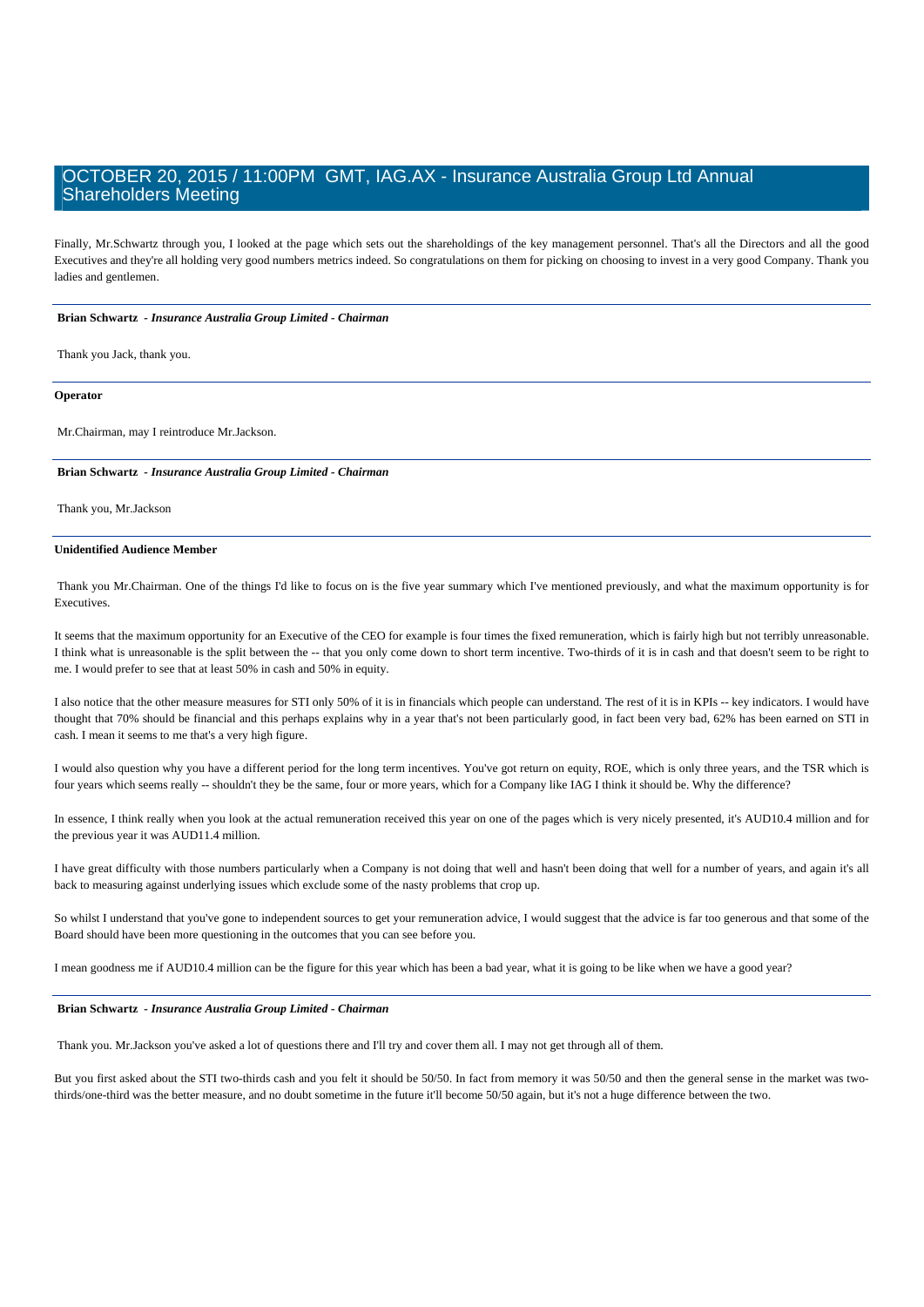It was certainly -- I should say in answering all your questions that fundamentally there's been no change in the structure of our remuneration now for several years and certainly not in the last year. So again as we said earlier, we take on board what is said and we go and make sure that we are a best practice and we think we are.

The 50/50 financial/non-financial on the balance scorecard is a really interesting one. I have to say I'm a proponent of 50/50 and the reason that I am -- and not everybody is and clearly you aren't -- is that the 50% that's non-financial really is what makes the organisation beyond simply a financial organisation that's purely focussed on finance. It's focussed on people, it's focussed on developing a better society, it's focussed on the kind of things that we've spoken about on sustainability.

It's focussed on a whole lot of other measures and I think that we do ourselves a great disservice if we say it's just financial. Now the fact is that if you have all of those behaviours in place that are non-financial, they convert to financial measures at the end of the day as well.

So it's not something that isn't debated regularly and that again may change, but I think it actually creates the right culture and the right values in the organisation.

I think to go to the AUD10.4 million or the AUD11.4 million, again you need to look beyond simply the raw number because in fact you need to understand the split of the remuneration which is -- I think it's 25% fixed and then the rest is at risk. What you're seeing there is a lot of the long term remuneration which is a goodly number if it comes through, actually coming through.

As Elizabeth mentioned in her report, it's only twice in the last 10 years that that measure on ROE is actually paid out in full. What we're beginning to see is that flowing through into the remuneration.

So a big part on page 20 of the remuneration number, if you look simply at the LTI, AUD2.5 million of Mike's LTI actually results from an increase in the share price, nothing else, which is the same increase as we as shareholders get as well.

Of his AUD1.2 million odd on the STI, the deferred STI, AUD460,000 comes from the increase in share price. So we actually think that they are quite well matched to make sure that management in performing and then being rewarded are matched with what it is that will benefit shareholders.

### **Unidentified Audience Member**

Just one -- I just think that the total figure is far too large.

#### **Brian Schwartz** *- Insurance Australia Group Limited - Chairman*

Okay.

### **Unidentified Audience Member**

 I know your Company's not alone. I mean there are other companies, and in fact there was one chairman -- rather, one CEO, Mr.Foley from Telstra said I can't justify mine and I think his was about AUD10 million or AUD11 million as well. It's just too high and when you compare it with what the people down on the shop floor are getting it bears no relation, and the multiple has gone way, way out to something like 70 to 100 times the average weekly earnings, which is far too great a difference.

### **Brian Schwartz** *- Insurance Australia Group Limited - Chairman*

Thank you.

### **Unidentified Audience Member**

It's not deserved because the figures do not indicate that paying these higher salaries has produced good results. It certainly hasn't. It certainly hasn't with IAG anyway.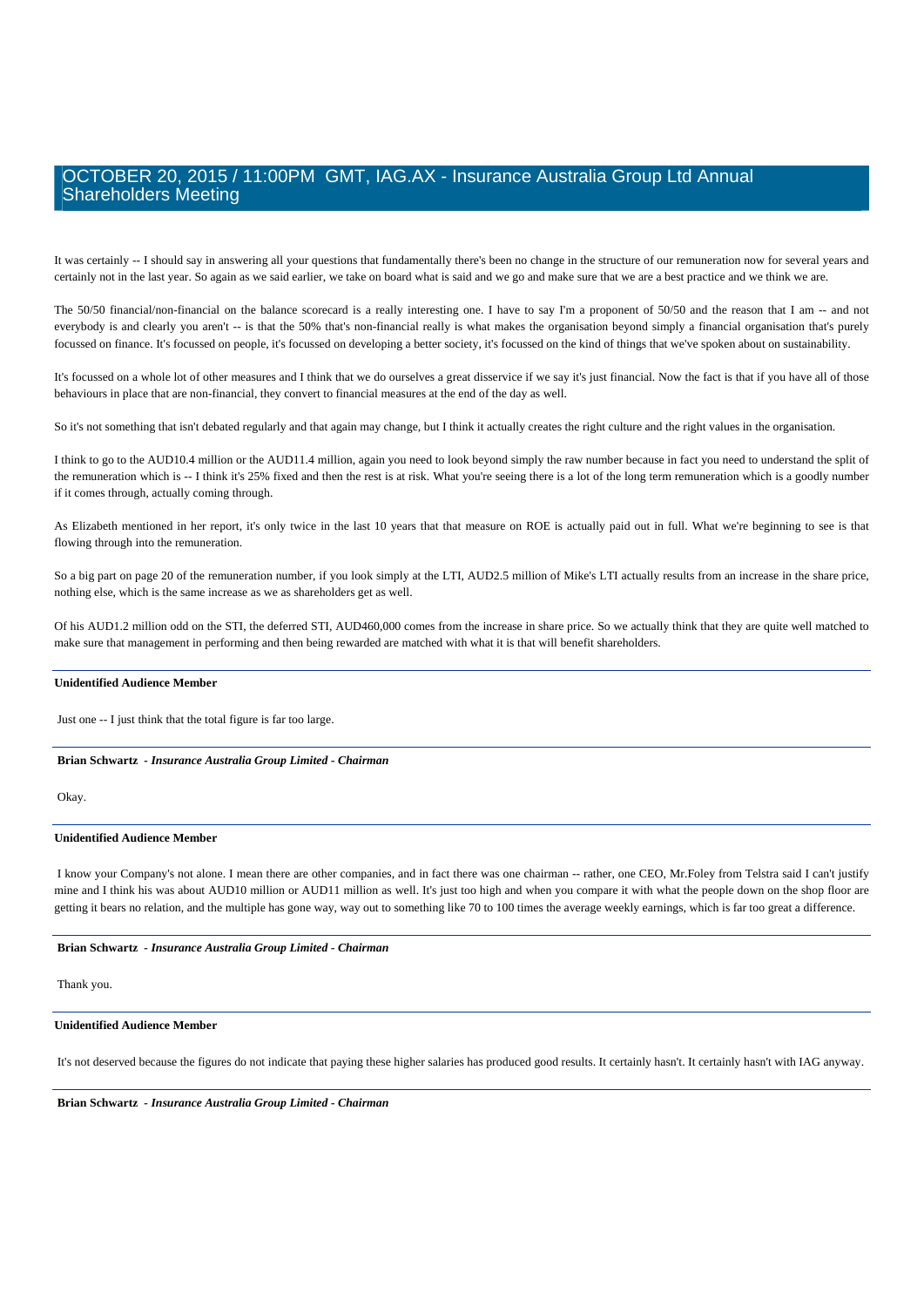I disagree with that. I think it has with IAG and I think that with natural perils of AUD1 billion if we hadn't had the management team that we had that number would have been a lot lower. But your point is made and it's understood, thank you.

### Microphone four.

### **Operator**

Mr.Chairman, reintroducing Mr.Gregory Simone.

#### **Brian Schwartz** *- Insurance Australia Group Limited - Chairman*

Thank you.

### **Gregory Simone** *Shareholder*

 Morning again. Through Mr.Schwartz, on motivating employees to achieve superior and sustainable performance and discourage underperformance -- page 16 of the 2015 annual report -- research delivered by the data monitoring company, [MarketLine] suggests that for the financial years 2014 and 2013 when compared to our competitor QBE, Insurance Australia Group's revenue per employee was AUD528,955.20 and AUD617,775.90 after tax. In comparison, QBE's insurance revenue per employee was AUD861,000 and AUD936,411.80 in the financial years 2014 and 2013 respectively.

I would reckon the greater the revenue per employee, the better the customer experience. So how do you envisage improving productivity per employee and will you publish average revenue per employee in the annual report? If not, why not?

### **Brian Schwartz** *- Insurance Australia Group Limited - Chairman*

Mike, would you give that a bash? I know REMs is not something I generally turn to you before, but I'm not sure I know the specifics of that.

### **Mike Wilkins** *- Insurance Australia Group Limited - MD & CEO*

 I think what Mr.Simone is referring to is the premium pool that IAG has compared to the premium pool that QBE has and is then looking at the number of employees and trying to derive a performance per employee.

The two organisations are very different. QBE is essentially a commercial insurer that writes very large commercial insurance risks and takes in very large individual premiums not requiring the same number of employees that IAG has, where we are predominantly a short tail, personal lines insurer. 83% of our business is personal lines, meaning that we need more employees to be able to deal with that because we are talking about motor insurance premiums that average somewhere around AUD700 to AUD750 per policy, as opposed to some of these commercial insurance policies where one policy can run to several million dollars in terms of premium.

So I don't think that the comparison that Mr.Simone is attempting to draw is a valid comparison.

### **Brian Schwartz** *- Insurance Australia Group Limited - Chairman*

I sensed that it might be the nature of the business, thank you.

### **Operator**

Mr.Chairman, reintroducing Mr.Ian Graves.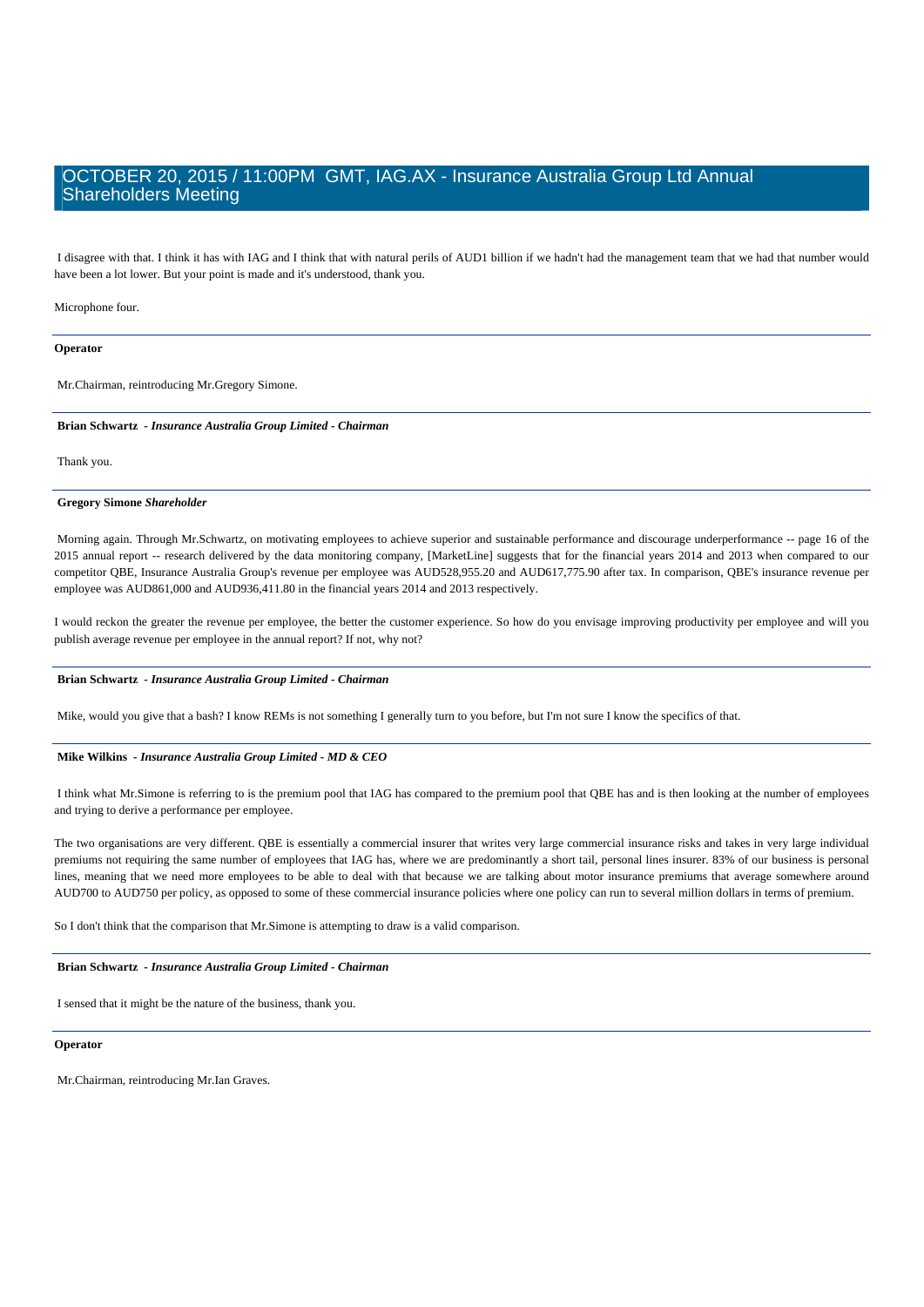**Brian Schwartz** *- Insurance Australia Group Limited - Chairman* 

Mr.Graves.

 **Ian Graves** *- Australian Shareholders' Association - Spokesperson* 

 Thank you Mr.Chairman. As you recall, I am representing the Australian Shareholders Association and although we are recommending our members vote for this report, we still would prefer the STI financial component of the balance score card to have a greater weighting than the current 50%; preferably 70%. Although we acknowledge that the non-financial components are important, we are concerned that both the measures and assessment have rigour. Has the Board considered having a financial gateway before awarding non-financial benefits?

### **Brian Schwartz** *- Insurance Australia Group Limited - Chairman*

 Yes, thanks Mr.Graves. We actually have and I think the question is not dissimilar to Mr.Jackson's question earlier. It really ultimately boils down to what is management -- how does management want to drive performance and behaviour in the Company and what does it take as being important. Whilst financials should never not be the major factor, I think you can really impact on the company by bringing those other measures as well. So as I said to Mr.Jackson, we certainly continue to look at it. We're comfortable at 50/50, but no doubt in time we'll reassess that measure and either come to the same view or change it.

### **Ian Graves** *- Australian Shareholders' Association - Spokesperson*

What about the financial gateway prior to the awarding of benefits?

### **Brian Schwartz** *- Insurance Australia Group Limited - Chairman*

 I don't recall if we have. I know we've discussed it, I honestly off the top of my head don't know the answer to that. I can follow that up and get back to you, but I don't know off the top of my head because it goes back some distance that we did look at it.

### **Ian Graves** *- Australian Shareholders' Association - Spokesperson*

Thank you Mr.Chairman.

### **Brian Schwartz** *- Insurance Australia Group Limited - Chairman*

Thank you.

**Operator**

Mr.Chairman, my I reintroduce Dr.John Hutchison.

### **Brian Schwartz** *- Insurance Australia Group Limited - Chairman*

Thank you. Dr.Hutchison.

 **John Hutchison** *Shareholder*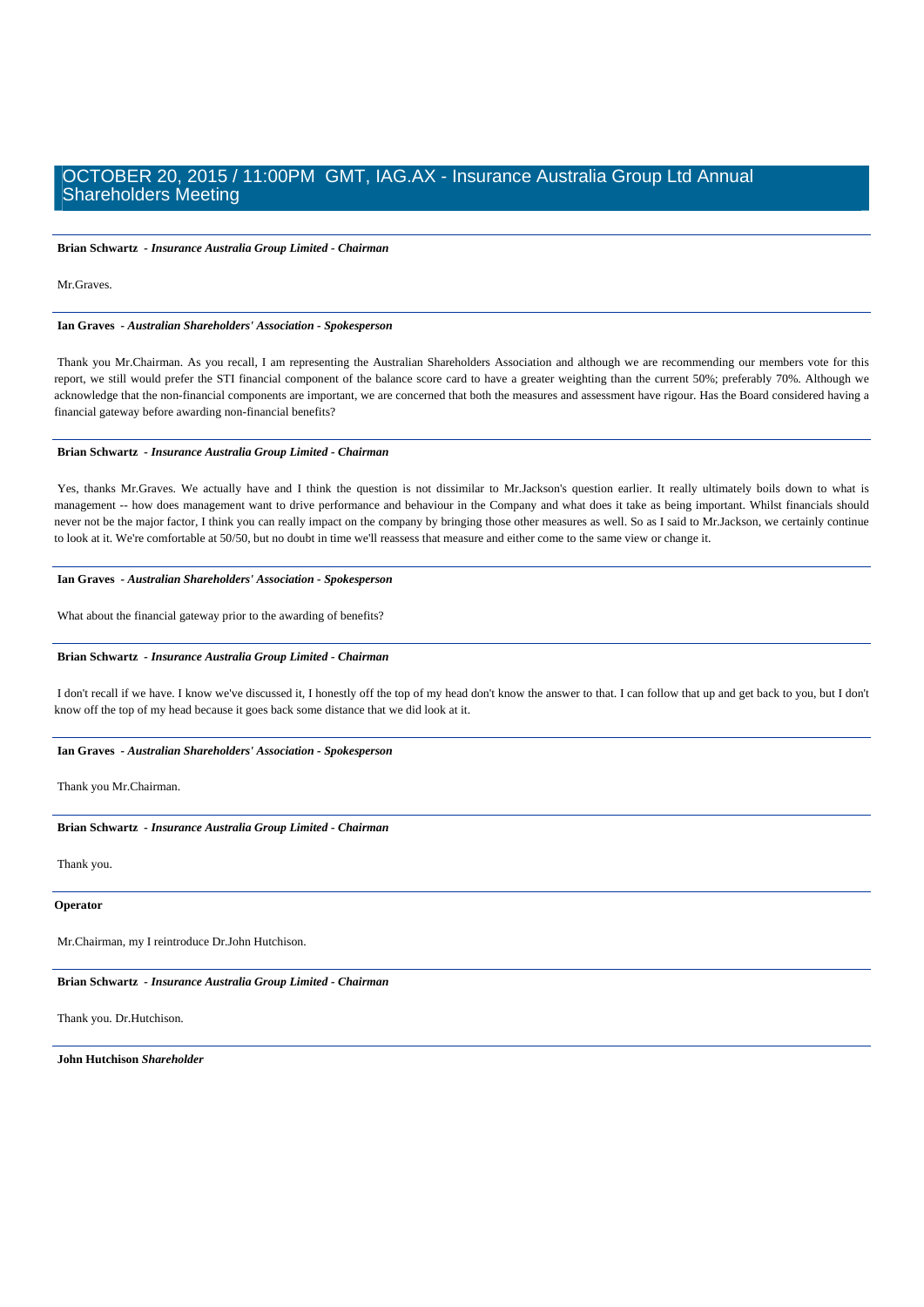Mr.Chairman, I submit that the evidence that's been provided today is based on IAG's internal policy. In other words, IAG, in particular the committee, has said this is what we've done, this is what we will do in the future. In future, could consideration be given, if not today, could a comparison be made between IAG's remuneration and that of other companies? There is evidence in the marketplace such as the AICD's reports and so on, so either could you explain today a comparison with what others do, or in future could it be done in future AGMs? Thank you.

### **Brian Schwartz** *- Insurance Australia Group Limited - Chairman*

Thank you. I think Dr.Hutchison, just so that you are aware, we every year do a relatively study to the market and to our competitors and we get an external review done of those numbers as well. So the numbers are based on that relative position in the market. I think shareholders will agree that our financial statements are complicated enough as it is and to keep adding this information would just make them that much longer, but other than to assure you that that's exactly the information that we use in arriving at our relativities and our numbers. Thank you. **PRESENTATION** 

### **Editor**

 Ladies and gentlemen, I think that that concludes the discussion on Resolution 1. I now direct that the poll for Resolution 1 be taken and that attendees register their voting intention by pressing the appropriate number on their keypad as shown on the screen.

I know a number of people have left, which is distorting the numbers a bit in terms of those eligible to vote. There's still a bit of movement, so I'll wait just a little while longer. It looks like it's now static. I now declare the poll closed on Resolution 1 and we will wait for the outcome of that.

Thank you ladies and gentlemen. Your votes have been added to the direct and proxy votes received by the voting deadline and the preliminary result of Resolution 1 is now shown on the screen with the for vote of 97% and based on that, the resolution has been carried. Thank you.

As I noted earlier, Resolution 2 has been withdrawn following the announcement of Mike's retirement effective November 16. The EPRs that were subject of the resolution will not be issued. The DARs, the short term incentives, will be awarded to the CEO under his FY15 short term incentive plan only and that plan for the period FY16 for which he is employed by the Company, is yet to be determined and will be based on his performance up to the date of his retirement.

We now move to the re-election of Directors resolutions and there are two re-elections, the first being Alison Deans and the Resolution 3 is that Alison be re-elected as a Director. I now invite Alison to address the meeting.

### **Alison Deans** *- IAG Limited - Non-Executive Director*

 Thank you Chairman and good morning ladies and gentlemen. It's only two years since I last stood for election, but they have been years of substantial progress for IAG, particularly in building digital capability, an area of particular relevance for me. I've spent the last 16 years building digital businesses in Australia across sectors including media, e-commerce and financial services and often in partnership with world class technology companies including eBay, Microsoft and Charles Schwab. With these businesses, I've experienced profound changes in customer expectations, the new business models enabled by technology and the innovative and agile approach needed to address digital opportunities.

Accelerating digital transformation is one of IAG's key strategic priorities and it has been consistently building digital capability across all divisions and delivering innovative, digital customer experiences. Digital transformation will be a challenging journey, but IAG is preparing itself well for that challenge with steps such as establishment of group data analytics capability and IAG labs.

Outside IAG, I serve on the boards of Westpac Banking Corporation, Cochlea Limited and kikki.K Limited, all businesses with a strong focus on the opportunities of the digital economy. I also continue to work with digital entrepreneurs in Australia. Over the last two years, I've served on IAG's Audit and Risk Committees. If reelected today, I will serve on the People and Remuneration Committee where I have a particular focus on encouraging the performance management and organisational agility needed to manage in the world of accelerated change.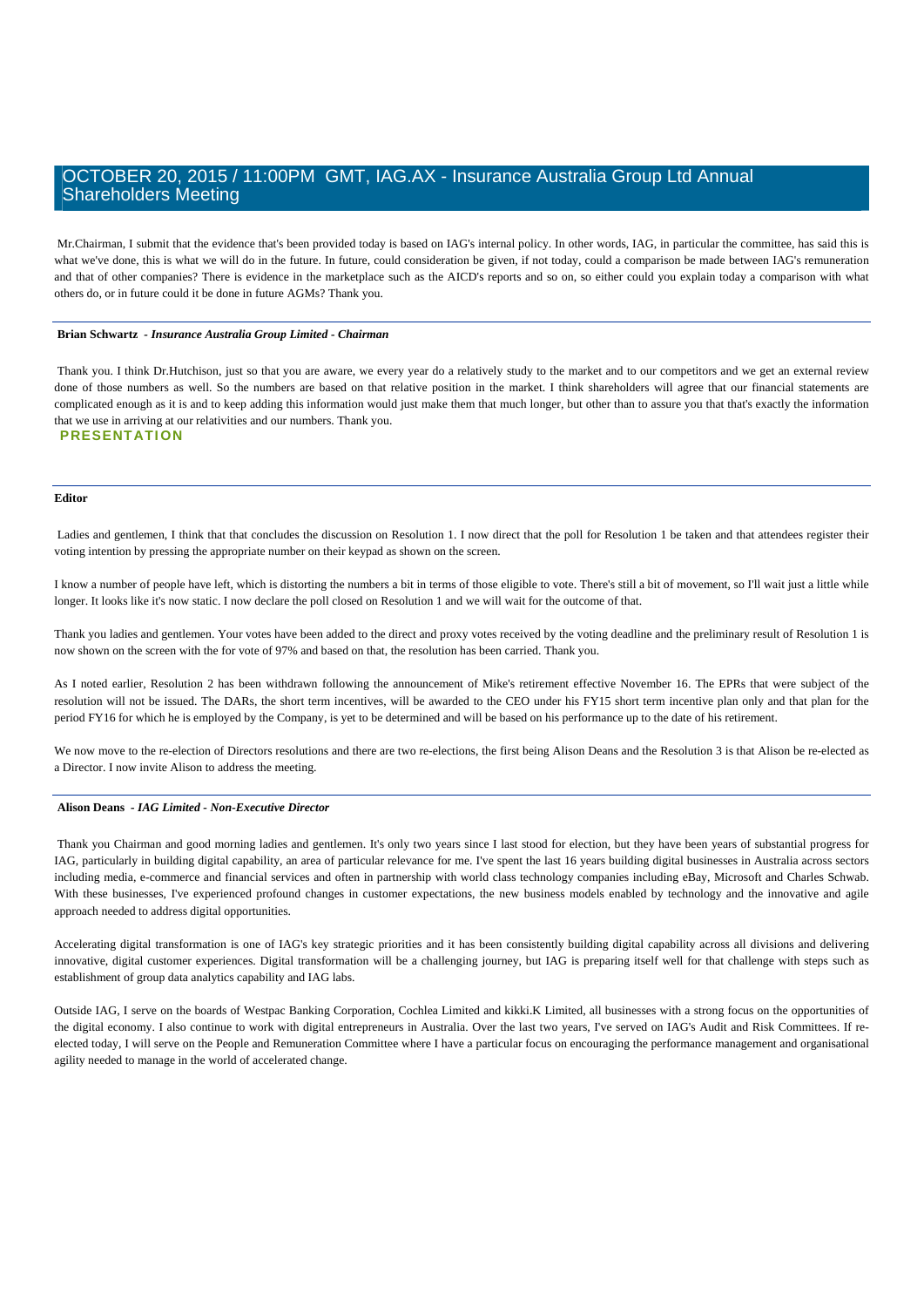I believe that my experience in agile, technology driven and customer focused businesses can provide a value perspective, complementing the depth and diversity of experience of my colleagues on the IAG Board and management team. If re-elected, I will take every opportunity to bring that perspective to your Board and Company. It would be an honour to serve another term on your Board. Thank you.

### **Brian Schwartz** *- Insurance Australia Group Limited - Chairman*

 Thank you Alison. The Board, with Alison abstaining, recommends that you vote in favour of the re-election of Alison Deans to the Board. If anyone wishes to speak in relation to the resolution, please make your way to the microphones.

Okay, I think there being no discussion, that concludes Resolution 3 and I now direct that the poll for Resolution 3 be taken and that attendees register their voting intention by pressing the appropriate number on their key pad as shown on the screen.

Thank you ladies and gentlemen. Your votes have been added to the direct and proxy votes received by the voting deadline and the preliminary result of Resolution 3 will be shown on your screen shortly. I think based on that, the resolution has been carried. Congratulations Alison, well done.

Resolution 4 is that Raymond Lim be re-elected as a Director and I now invite Raymond to address the meeting.

### **Raymond Lim** *- IAG Limited - Non-Executive Director*

 Thank you Chairman; ladies and gentlemen good afternoon. I am happy to have the opportunity to say a few words to you, the shareholders of this Company. Let me start by saying what several of you have said, that IAG is a great company and I am proud to be a part of it.

When I was invited to join the Board in 2013, Brian and Mike explained to me IAG's strategic push into Asia. I felt then that it was well thought out and now, having served a few years on the Board, this is indeed proven to be the case. Each step into Asia thoroughly debated, carefully considered and soberly executed.

In this regard they felt to my extensive background in government and planning for markets in Asia will allow me to offer valuable perspectives on doing business in Asia and, I think, just as importantly, a diversity to the Board's thinking.

I served as a former Cabinet minister the Singapore Government with ministerial responsibilities that included finance, trade and industry and foreign affairs. Given Singapore's active external policy, this has meant an extensive engagement in Asia.

I was also a former member of the board of governors of the International Monetary Fund and the World Bank. I am currently chairman of a specialist Asian asset manager, senior advisor to the Swire Group, a 200 year old Asian conglomerate, and a long serving director of the GIC, Singapore's main sovereign wealth fund.

I'm also an adjunct professor at the Lee Kuan Yew School of Public Policy, National University of Singapore, specialising in the geopolitics of Asia.

Previously, I held senior positions in the financial industry, including as managing director of Temasek Holdings, Singapore's other sovereign wealth fund, and as chief executive officer of DBS Vickers Security, a leading Asian broker.

Ladies and gentlemen, let me close on a more personal note. A few years ago, when I had the opportunity for the first time to address you, I said that one of the principal reasons why I had agreed to serve on the IAG Board was that I felt that it was one way for me to give back to a country that has given me, as a young man, the benefit of an education and lifelong friendships.

A few years on the grace and warmth that have been extended to me by members of the IAG family confirms in my mind what a privilege it is to serve in this great Australian institution and continue an association with Australia now close to 40 years, a country that I have the greatest affection for.

With your support I hope to be able to continue to contribute to IAG's continued success. Thank you.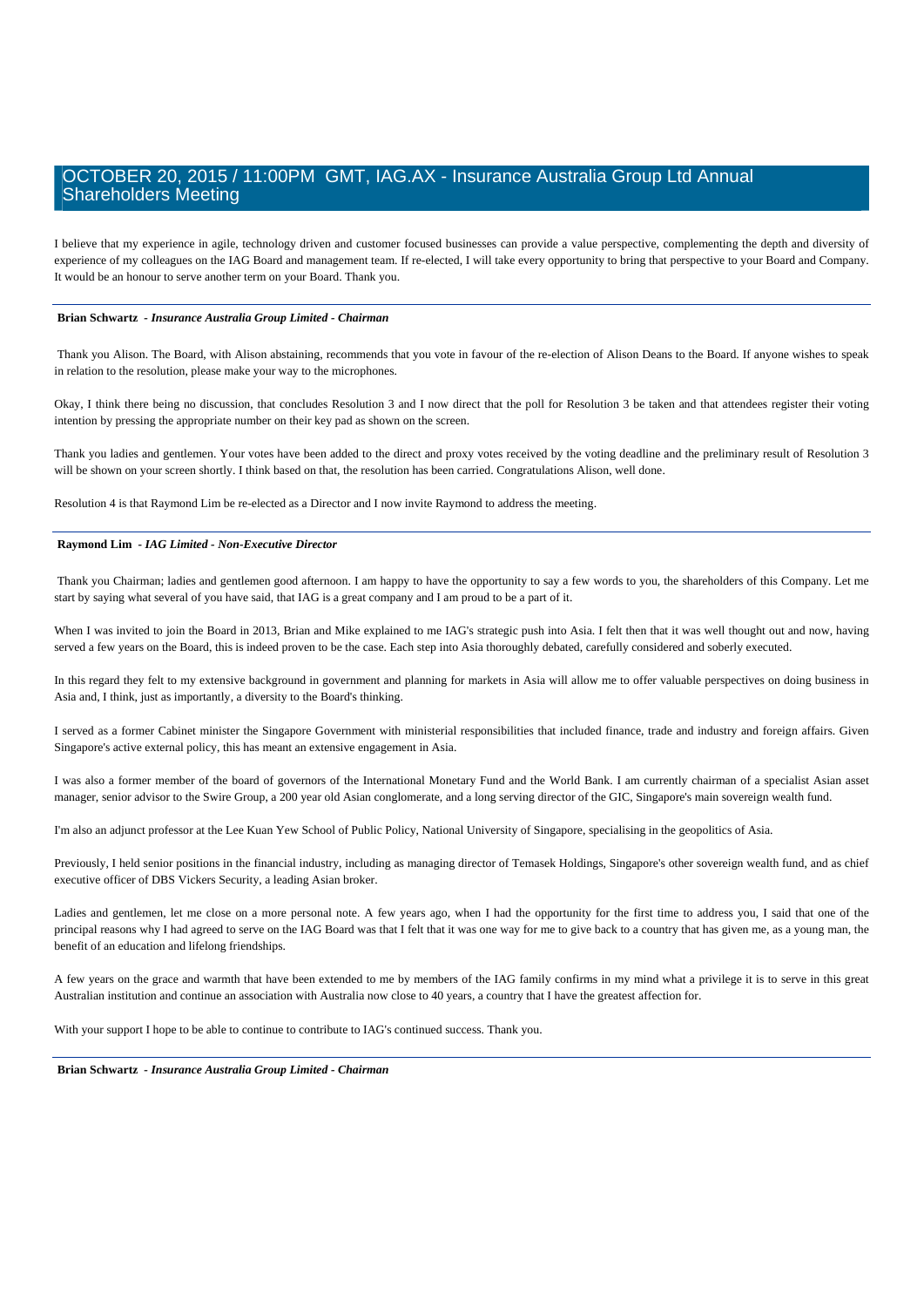Thank you, Raymond. The Board, with Raymond abstaining, recommends that you vote in favour of the re-election of Raymond Lim to the Board. If anyone wishes to speak in relation to this resolution please make your way towards the microphone.

No discussion. Thank you. I now direct that the poll for Resolution 4 be taken and that attendees register their voting intention by pressing the appropriate number on their keypad, as shown on the screen.

I now declare the poll closed on Resolution 4. Thank you, ladies and gentlemen. Your votes have been added to direct and proxy votes received by the voting deadline, and the preliminary result on Resolution 4 is now shown on the screen.

Based on this preliminary result the resolution has been well and truly carried. Congratulations Raymond.

Resolution 5 is that Elizabeth Bryan be elected as a Director. I now invite Elizabeth to address the meeting.

### **Elizabeth Bryan** *- Insurance Australia Group Limited - Non-executive Director*

 Thank you, Brian. And this time, good afternoon, ladies and gentlemen. I also appreciate the opportunity to talk to you about my election as a non-executive Director of IAG. I've been a member of your Board since December 2014 but, as this is the first AGM since then, this is the first time I've stood for election.

I felt very privileged and proud to have been asked to join the Board of your Company. In my 10 months on the Board I've taken on the roles of Chair of the People and Remuneration Committee and that of the Deputy Chairman and, more recently, I joined the Risk Committee.

These roles have provided me with a great opportunity to learn about the operations of the business. I've spent the last 15 years of my career as a professional company director, and I have deep experience in the governance of Australian companies.

I believe that this experience, coupled with my executive career, which was in finance and government and management consulting, will enable me to serve you well as a non-executive Director of IAG.

My other commercial commitments are currently as chairman of Virgin Australia, as a director on the board of Westpac and as the chairman of Caltex Australia. This workload will significantly lessen when I retire from Caltex Australia board on December 9 this year.

My stepping down from Caltex has actually been delayed by circumstances in Caltex, which have now been resolved, but I do know that this has caused some investors concern that I was taking on too much.

From December 9 onwards my workload will fall comfortably within the guidelines advocated by governance advisors. I believe that I have the time, I have the interest and I have the motivation to continue to serve well as a member of the IAG Board and that my skills complement those of the strong team making up the rest of the Board.

So I seek your support for the resolution to elect me to the Board of IAG, and thank you very much for giving me the opportunity to make these remarks to you.

### **Brian Schwartz** *- Insurance Australia Group Limited - Chairman*

 Thank you, Elizabeth. The Board, with Elizabeth abstaining, recommends that you vote in favour of the election of Elizabeth Bryan to the Board. If anyone wishes to speak in relation to this resolution please make your way to the microphone queue. And I note that microphone two has a question.

#### **Operator**

Mr. Chairman, may I reintroduce Mr. Jack Tilburn.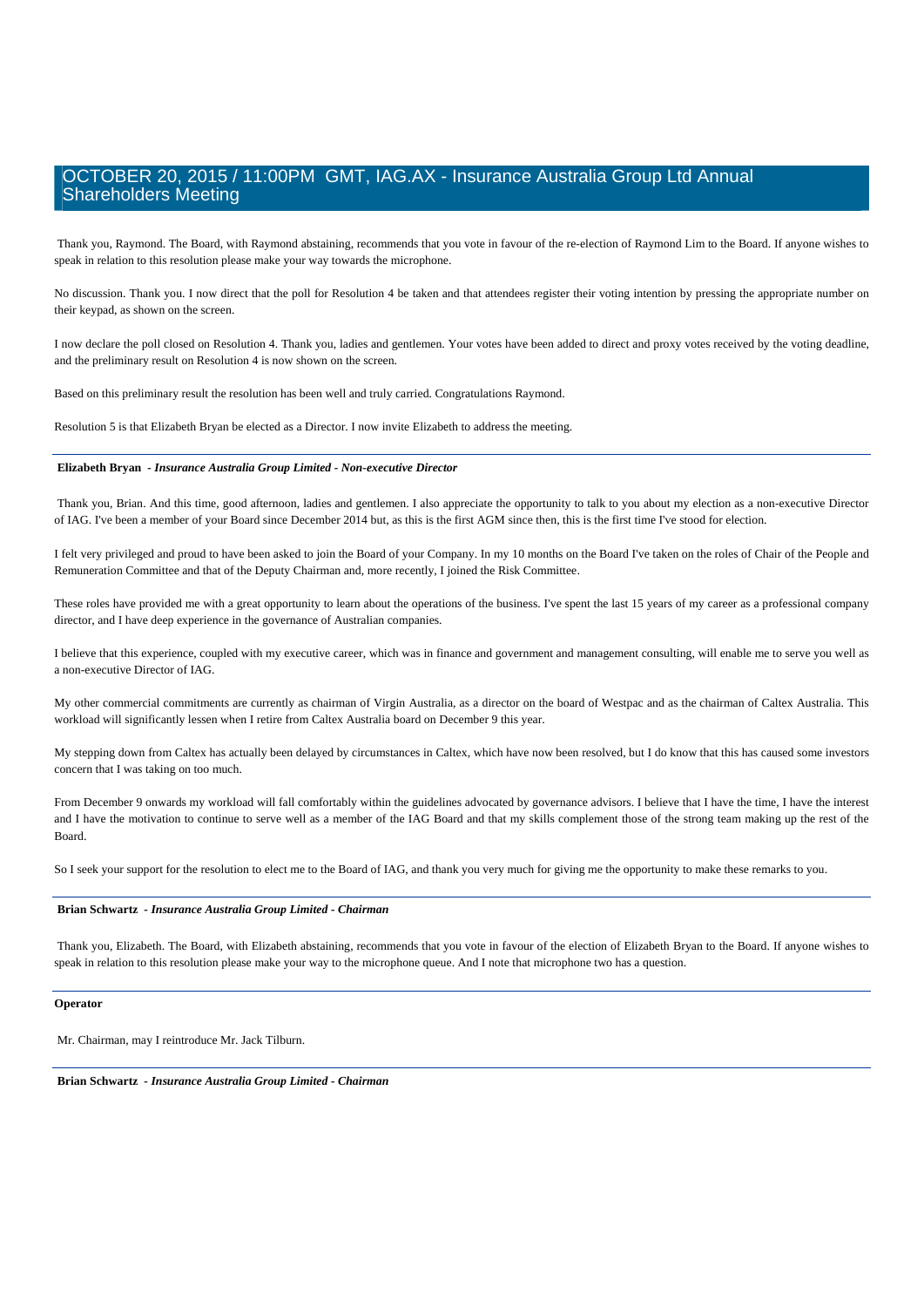Thank you. Thanks, Jack.

### **Jack Tilburn** *Shareholder*

 Oh, yes. Through you, Brian Schwartz, thank you and over to the Director of Insurance Australia Group now, Elizabeth Bryan. I am, Mr. Schwartz, overwhelmed with admiration for this female gender diversification for our Board, but when you look at her most impressive curriculum vitae I have never met, in 551 annual general meetings, a lady who has risen so very high in corporation governance in Australia.

Never have I observed and seen in 551 annual general meetings a lady who is chairman of Virgin company, chairman of Caltex, a director of Westpac Banking Corporation Limited -- which, as I'm a shareholder, is the second biggest trading bank in Australia after the Commonwealth Bank.

And on top of all that, she performs through her social framework as president of Young Women's Christian Association of Australia, a remarkable position to have, as well as all the others which I've just pointed out.

So, in the end, Brian Schwartz, I've got (inaudible) very strongly to help a gender diversification on our Board, after Alison Deans, but this lady is truly, truly remarkable. And if I didn't say it, I'm overwhelmed with admiration. Thank you, Elizabeth Bryan. May you have many happy years to come.

### **Brian Schwartz** *- Insurance Australia Group Limited - Chairman*

 Thank you, Jack. I should say that it's not only female gender diversification that causes us to ask Elizabeth to be on the Board. As you point out, she's a great director with great experience, but we agree with your point. Thank you.

If there is no other discussion, that concludes the discussion on Resolution 5. I now direct that the poll for Resolution 5 be taken and that attendees register their voting intentions by pressing the appropriate number on their keypad, as shown on the screen.

I now declare the poll closed on Resolution 5. Thank you, ladies and gentlemen. Your votes have been added to the directs and proxy votes received by the voting deadline, and the preliminary result of Resolution 5 is now shown on the screen. Based on this result the resolution has been carried. Congratulations, Elizabeth. Well done.

Resolution 6 is that Tom Pockett be elected as a Director. I now invite Tom to address the meeting.

### **Tom Pockett** *- Insurance Australia Group - Non-Executive Director*

 Thank you, Chairman, and good afternoon, shareholders. When Brian contacted me to join the IAG Board I was particularly excited. I was well aware of IAG's presence in the market as one of Australia and New Zealand's premier insurance companies.

I also had a direct exposure to IAG, as many of you do here, when it initially floated on the market. And I've still got that shareholding today. I saw IAG as a company with a solid growth profile, a community and sustainability focus, a strong corporate governance with strong risk practices and a very experienced and talented management team and Board, so I am very pleased and honoured to be standing here before you seeking election to the Board.

Given my background, I will bring to IAG and the Board many years of solid commercial experience that I gained at Woolworths, CBA and Lend Lease. I have a strong financial background and have led and have been involved with many strategic initiatives.

I have also had direct financial services experience through my working experience at CBA and at MLC Life, when that was originally owned by Lend Lease.

With your support today I am looking forward immensely to working with the Board and the management team at IAG and the continuing success of IAG into the future. Thank you very much.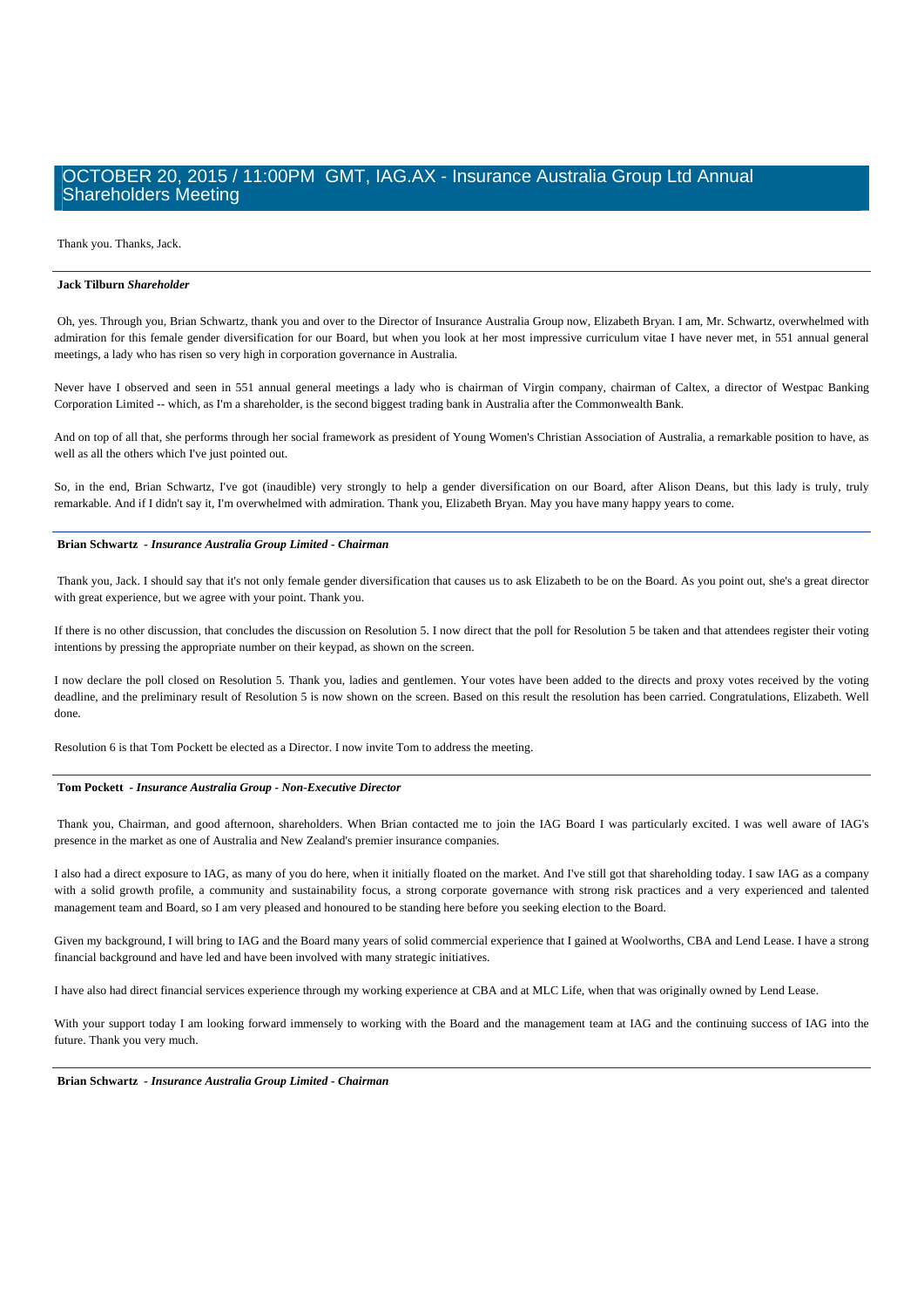Thank you, Tom. The Board, with Tom abstaining, recommends that you vote in favour of the election of Tom Pockett to the Board. If anyone wishes to speak in relation to the resolution please make your way towards the microphone queue.

And we have microphone two.

#### **Operator**

Mr.Chairman, may I re-introduce Mr. Jack Tilburn.

### **Brian Schwartz** *- Insurance Australia Group Limited - Chairman*

Thank you, Jack.

### **Jack Tilburn** *Shareholder*

 Through you Mr. Brian Schwartz, thank you very much. I wish to support wholeheartedly Mr.Thomas Pockett. I've known Thomas Pockett from 2006 up to 2014 as the great finance director of the great Woolworths company.

It's not going too good now Thomas, since you've left. Nine years I've known Thomas Pockett. Nine years of AGMs at Woolworths, almost nine. They go to a different city now and again unfortunately. They don't keep track of Sydney.

But Thomas has been a wonderful chief financial officer of a wonderful company, Woolworths Limited and I wish him all the very best for the next three years. Thank you.

### **Tom Pockett** *- Insurance Australia Group - Non-Executive Director*

Thank you.

 **Brian Schwartz** *- Insurance Australia Group Limited - Chairman* 

Microphone four.

### **Operator**

Mr.Chairman, re-introduce a Mr. Locke.

### **Brian Schwartz** *- Insurance Australia Group Limited - Chairman*

Thank you Mr. Locke.

### **Unidentified Audience Member**

 I would just have to say that I'm hopeful and I'm sure everybody else in this room, shareholders of IAG would hope that Mr. Pockett has learnt from his experience on the Woolworths board and won't take us into any exercise like Woolworths went into Masters Hardware, thank you.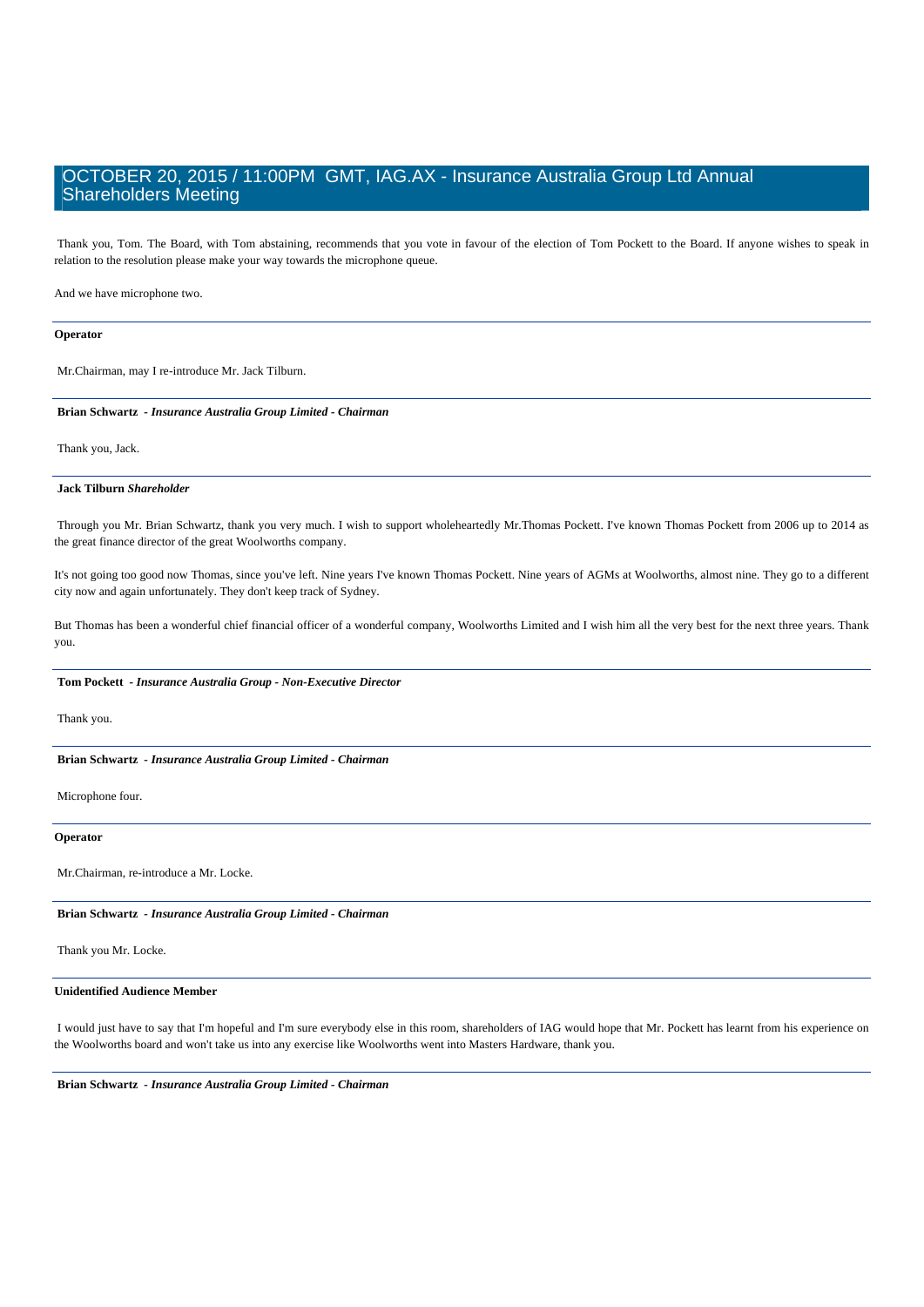We're not going into Masters I don't think.

### **Tom Pockett** *- Insurance Australia Group - Non-Executive Director*

 $N<sub>0</sub>$  no.

#### **Brian Schwartz** *- Insurance Australia Group Limited - Chairman*

 That concludes the discussion on Resolution 6 and I now direct the poll for Resolution 6 be taken and that attendees register their voting intention by pressing the appropriate number on their keypad as shown on the screen.

I now declare the poll closed on Resolution 6. Thank you ladies and gentlemen. Your votes have been added to the direct and proxy votes received by the voting deadline and the preliminary result to Resolution 6 will shortly be shown on the screen. And based on the preliminary result, the resolution has been carried. Congratulations Tom.

### **Tom Pockett** *- Insurance Australia Group - Non-Executive Director*

Thank you.

### **Brian Schwartz** *- Insurance Australia Group Limited - Chairman*

Resolution 7 is that Jonathan Nicholson be elected as a director. I now invite Jon to address the meeting.

### **Jonathan Nicholson** *- Insurance Australia Group - Non-Executive Director*

 Thank you Chairman. Ladies and gentlemen it's an honour and a privilege to be here today. I've joined the Board only recently and this is the first time I stand for election. I've also joined the risk and audit committees of the Board.

In my corporate life, I was the chief strategy officer for Westpac, responsible for strategy and for mergers and acquisitions across that Group. Before that I was a senior private -- a senior vice president at the Boston Consulting Group responsible for its financial services practices across Asia and the Pacific.

And much earlier in my life, my working life, I was senior private secretary to the Prime Minister of Australia. It was then very different from today I suspect.

My expertise lies in financial services and I've worked with insurance and other financial services businesses for nearly 30 years and in that time I've been closely involved in the major issues and strategic choices that will dominate our attention for the next few years. Things like digital disruption, Asia, productivity improvement, re-regulation of financial services, sustainability and corporate responsibility.

I've also been a loyal customer of the Company for many years and a shareholder like many others here I'm sure, since the float. And I have the highest regard and the greatest respect for IAG and its management, particularly for Mike Hawkins -- Mike Wilkins sorry. Going back in time. And indeed for Peter Harmer as well, our incoming CEO.

Outside of IAG, I'm a trustee of the Westpac Foundation and the Westpac Bicentennial Foundation, a director of Cape York Partnerships which is an Indigenous Company founded by Noel Pearson and a chair of QuintessenceLabs which is a young Australian science company.

I look forward to (inaudible) on the Board with your support and I hope I can make a real contribution to it. Thanks for your support.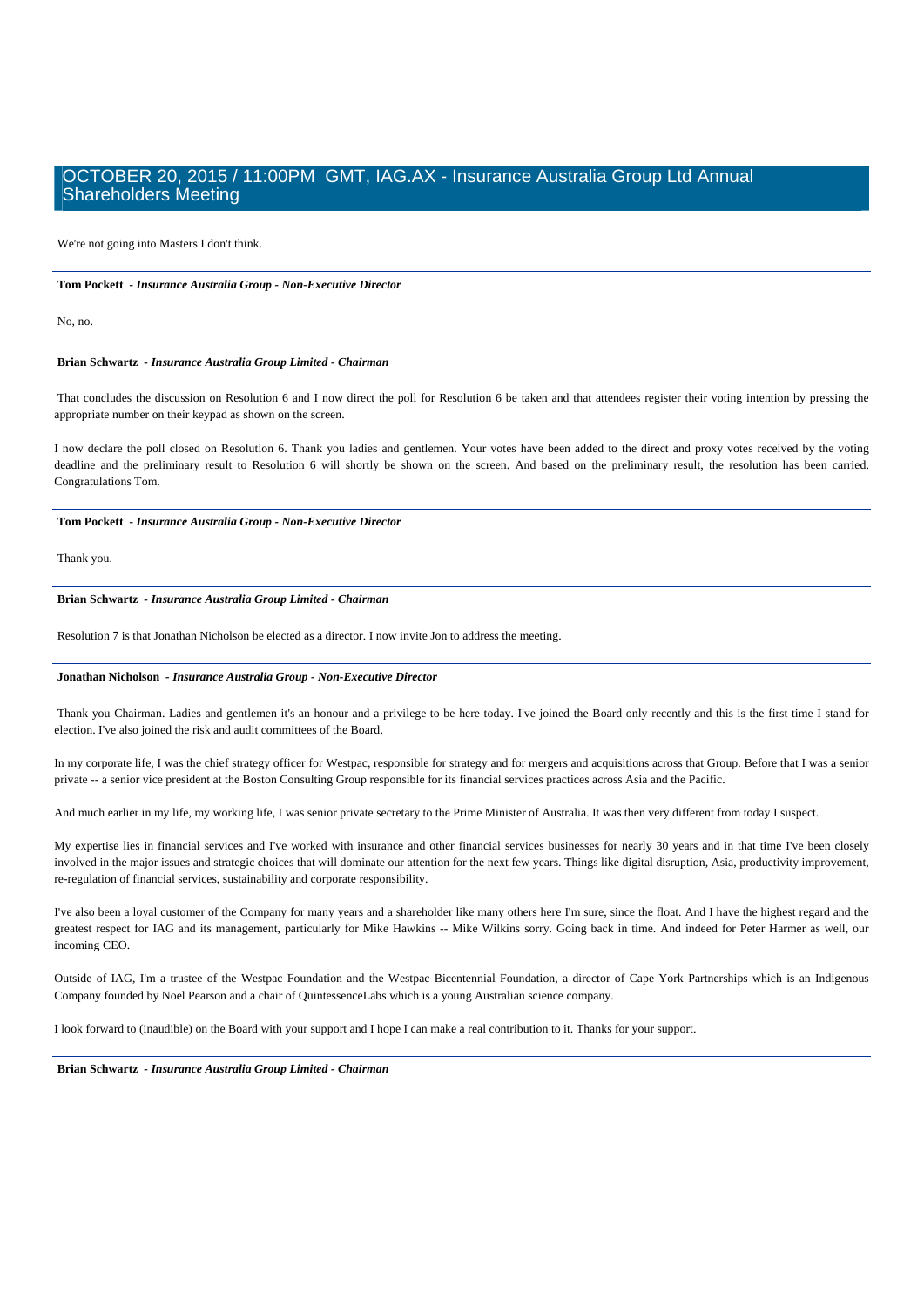Thank you Jon. The Board with Jon abstaining recommends that you vote in favour of the election of Jon Nicholson to the Board and if anyone wishes to speak in relation to this resolution please make your way towards the microphone queue and we have a question at microphone one.

### **Operator**

Mr. Chairman, may I re-introduce Mr. Nagey.

### **Brian Schwartz** *- Insurance Australia Group Limited - Chairman*

Thank you, Mr. Nagey.

#### **Joe Nagey** *Shareholder*

 This is not meant as a criticism and it's not really directed at Jonathan Nicholson, but it's directed to you Brian Shortz -- I apologise, Brian Schwartz. I just noticed in the last couple of nominations that the backgrounds of these people are similar, Westpac and banking.

Now I'm also a banker and I've also had a relationship with Westpac, so I'm not criticising them. But I'm wondering what you're thinking is or the Board's thinking is. Is it just an accident or is this deliberate to focus on banking and on Westpac?

### **Brian Schwartz** *- Insurance Australia Group Limited - Chairman*

Yes. No, it's not. I think if you look at the three people involved they are quite different in terms in terms of their backgrounds. So you've heard from each of them and as you can tell, I mean Jon was an executive at Westpac, the others are non-executives who have come from quite different backgrounds. And we think Westpac's a terrific organisation. But there was no -- it's almost a matter of circumstance.

Because Alison in fact was on our Board first and then went to the Westpac Board and then Elizabeth came through a process and then Jon came subsequently. But all for quite different reasons and quite different skills sets that we were looking for. Thank you.

Okay I think there are no further questions and I now direct that the poll for Resolution 7 be taken and that attendees register their voting intention by pressing the appropriate number on their keypad as shown on the screen.

I think that's it. I now declare the poll closed on Resolution 7. The votes -- your votes have been added to the direct and proxy votes received by the voting deadline and the preliminary result to Resolution 7 will be shown on the screen shortly. Based on this preliminary result, the resolution has been carried. Congratulations Jon.

We now turn to Resolutions 8 and 9 which are linked, which seek approval, shareholder approval to refresh the Company's 15% capacity to issue new securities following the issue of securities in June 2015.

The text of Resolution 8 and 9 is set out in the notice of meeting and relates to the subscription agreement with an affiliate of Berkshire Hathaway which obviously has been discussed at some length already.

Currently IAG has no present intention to issue more equity securities. If the resolutions are not approved the securities issued remain valid, but the securities will be counted towards the 15% in 12 month limit as prescribed under the ASX listing rules.

Resolution 8, seek shareholder approval to refresh the Company's capacity to issue new securities following the placement of shares on June 19, 2015. If anyone wishes to speak to Resolution 8, please make your way to the microphone queue. Can we have microphone two.

### **Operator**

Mr.Chairman, may I re-introduce Mr. Jack Tilburn.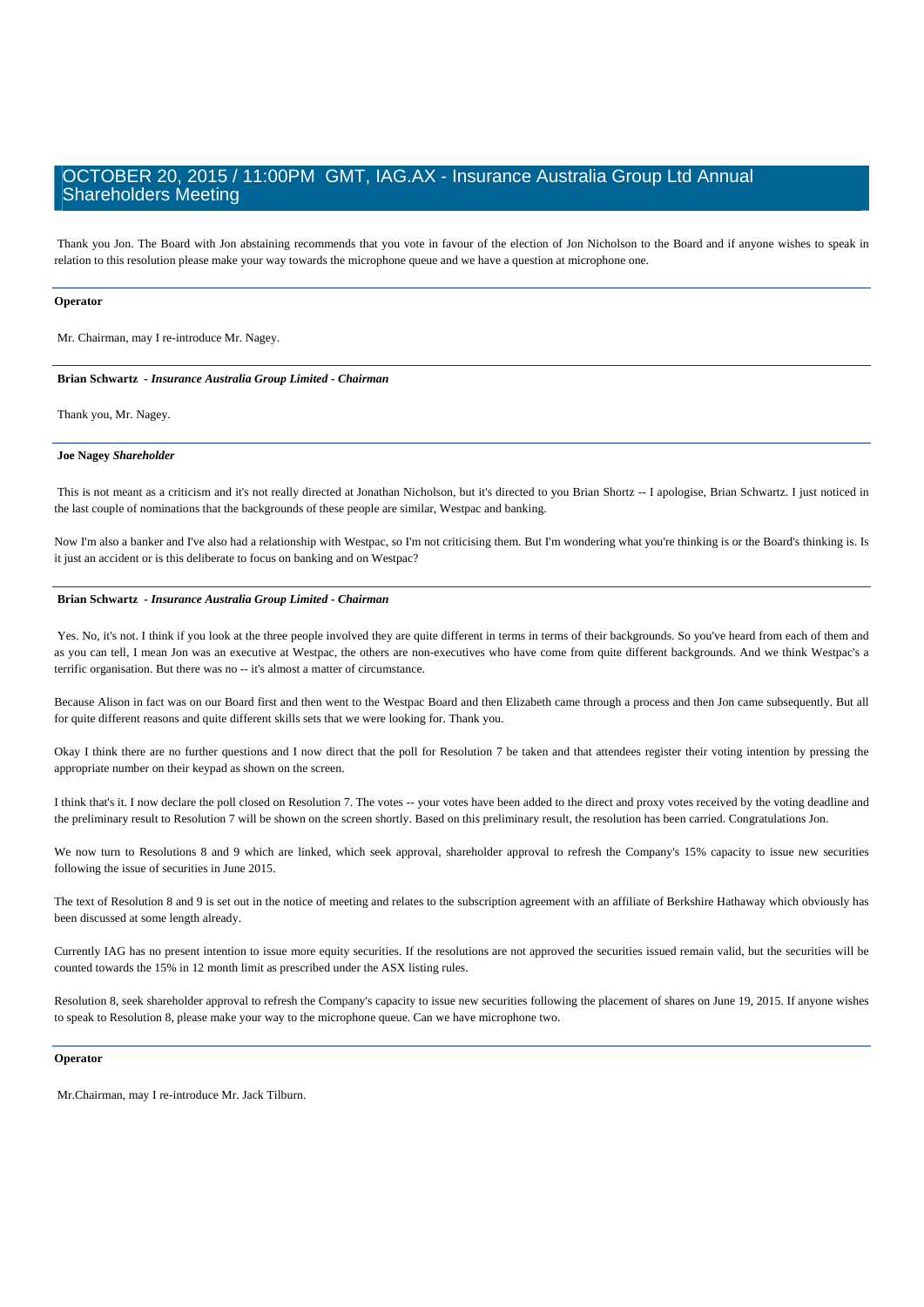### **Brian Schwartz** *- Insurance Australia Group Limited - Chairman*

Thank you.

### **Jack Tilburn** *Shareholder*

 Yes, thank you Mr. Brian Schwartz, through you and to the Board and to all our fellow shareholders here. It seems to be quite admirable that Mr.Warren Buffett, of the great company in America called Berkshire Hathaway has decided to come down to Australia and invest in our very great Company. Insurance Australia Group is possibly better in a way than Suncorp or the other one, QBE I think in Brisbane.

It's great that he's come on board. He must strengthen our Company, our finances. And I always say as I did last year, congratulate Mr. Nicholas Hawkins, Chief Financial Officer, in writing up such a splendid page about Warren Buffett and Berkshire Hathaway on page 6 of the annual review.

Thank you very much Nicholas Hawkins for doing your good job of informing us and disclosing to us what is going on we hope with Warren Buffett.

Did you say Mr. Chairman that you're going to bring Resolution 9 along also or separate?

### **Brian Schwartz** *- Insurance Australia Group Limited - Chairman*

No we'll have to do them separately.

### **Jack Tilburn** *Shareholder*

Separate.

 **Brian Schwartz** *- Insurance Australia Group Limited - Chairman* 

Yes, yes.

### **Jack Tilburn** *Shareholder*

 Well I'm speaking for Resolution 8. Almost 90 million shares has been written up in the media press about his involvement, his investment and it's very good. And if you want to get on to more involved articles about Warren Buffett, then Mr. Nicholas Hawkins is as I said, that he has written up on page 6 of the annual review about it.

I don't make out that I know all about it. I'm not inside Mr. Warren Buffett's skull. But he's done a good job in coming down to Australia. I congratulate him and I congratulate IAG. Thank you.

### **Brian Schwartz** *- Insurance Australia Group Limited - Chairman*

Thank you. Thanks Jack. Microphone four.

### **Operator**

Mr. Chairman, re-introducing Richard Wilkins.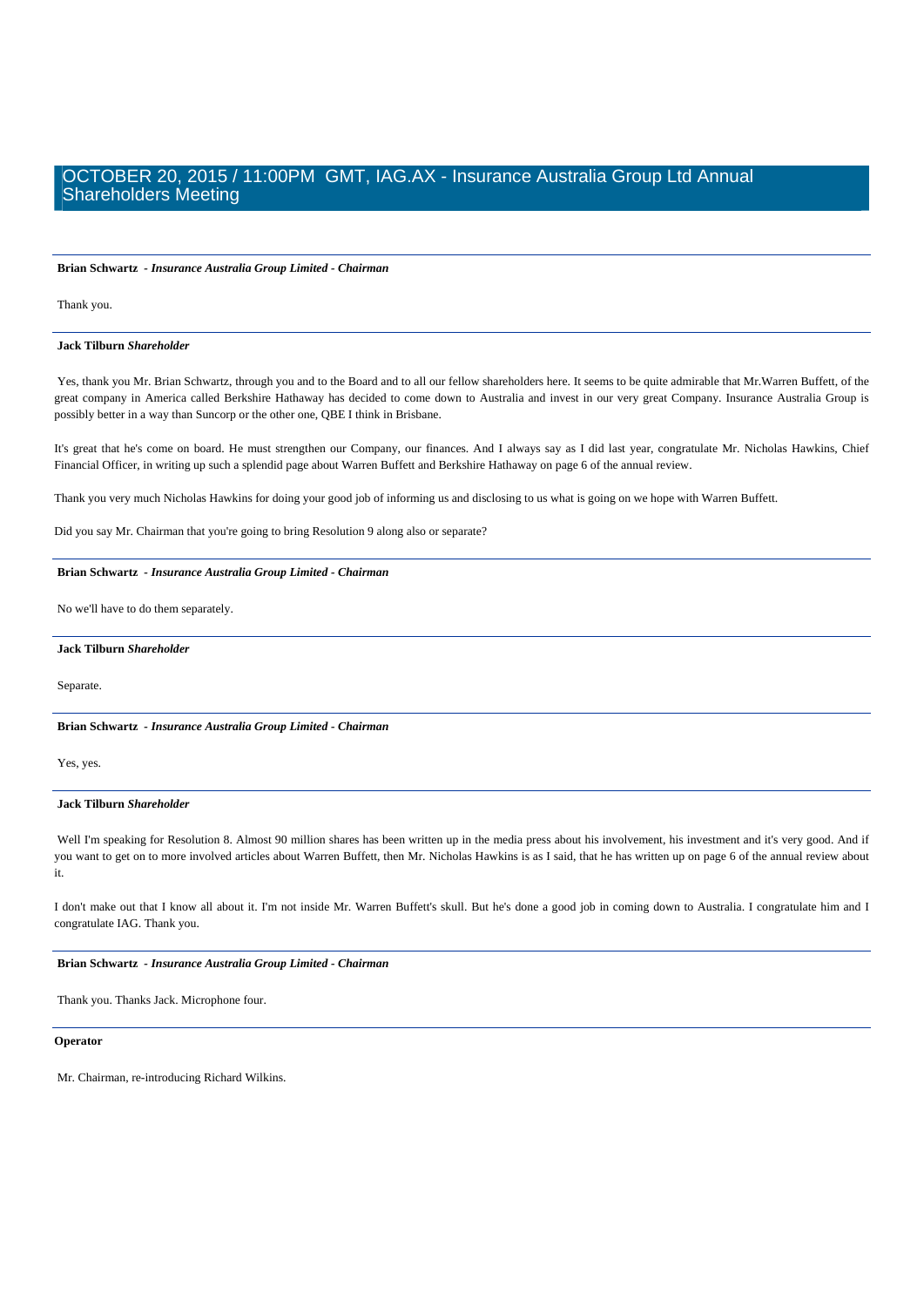#### **Brian Schwartz** *- Insurance Australia Group Limited - Chairman*

Thank you.

#### **Richard Wilkins** *- Australian Shareholders' Association - Spokesperson*

Thank you very much Chairman. This is the one -- sorry the pair of resolutions that ASA will vote against for reasons that we've already raised with the Company.

I want to make absolutely clear that I endorse the sentiments that everybody's made including Mr. Tilburn. The deal with Berkshire Hathaway is, I think is an absolute master stroke of strategy and a very, very good thing to do.

Our opinion against these two particular motions is purely on matter of principle. In particular it's absolutely not in response to the public concern expressed by some people about the anti-dilution right that NICO has been granted.

Nor, of course do we have any concern that IAG would do anything unsatisfactory if it is given the approvals under these resolutions which I am sure it will be overwhelmingly.

This is purely about a matter of principle that the listing rule is there to ensure that shareholders do have a say in choosing the -- whether dilute -- potentially diluted arrangements might happen and for that reason we feel particularly under the circumstances that we would like to vote against. But I suspect we'll be an absolutely tiny minority in doing so. Thank you.

### **Brian Schwartz** *- Insurance Australia Group Limited - Chairman*

Thank you. Thank you Mr. Wilkins. Again thank you. You did discuss this issue with us and we certainly appreciate that and we understand your point of view and indeed many others have a similar point of view.

I think that the difference of course as you point out from our perspective is that this is about building a long term partnership and we think it's a very important thing for the Company in the future. And so recognising your point, but also recognising that Warren Buffett in taking that interest has also done a whole range of other things including the [quota share] for 10 years. We think it's going to be a very good relationship going forward. But thank you for your comments.

I don't think that there are any further questions on Resolution 8. So I now direct that the poll be taken and that attendees register their voting intention by pressing the appropriate number on their keypad as shown on the screen. I now declare the poll closed on Resolution 8. Thank you ladies and gentlemen. Your votes have been added to the direct and proxy votes received by the voting deadline and the preliminary result of Resolution 8 will be shown on the screen shortly. Based on the preliminary result the resolution has been carried. Thank you for your support.

Resolution 9 seeks shareholder approval to refresh the Company's capacity to issue new securities following the granting of a put option pursuant to the subscription agreement with an affiliate of Berkshire Hathaway. If anyone wishes to speak in relation to Resolution 9 please make your way to the microphone queue. We have a question from microphone two. **QUESTION AND ANSWER** 

**Operator**

Mr.Chairman, may I introduce Mr.Locke.

 **Brian Schwartz** *- Insurance Australia Group Limited - Chairman* 

Thank you Mr.Locke.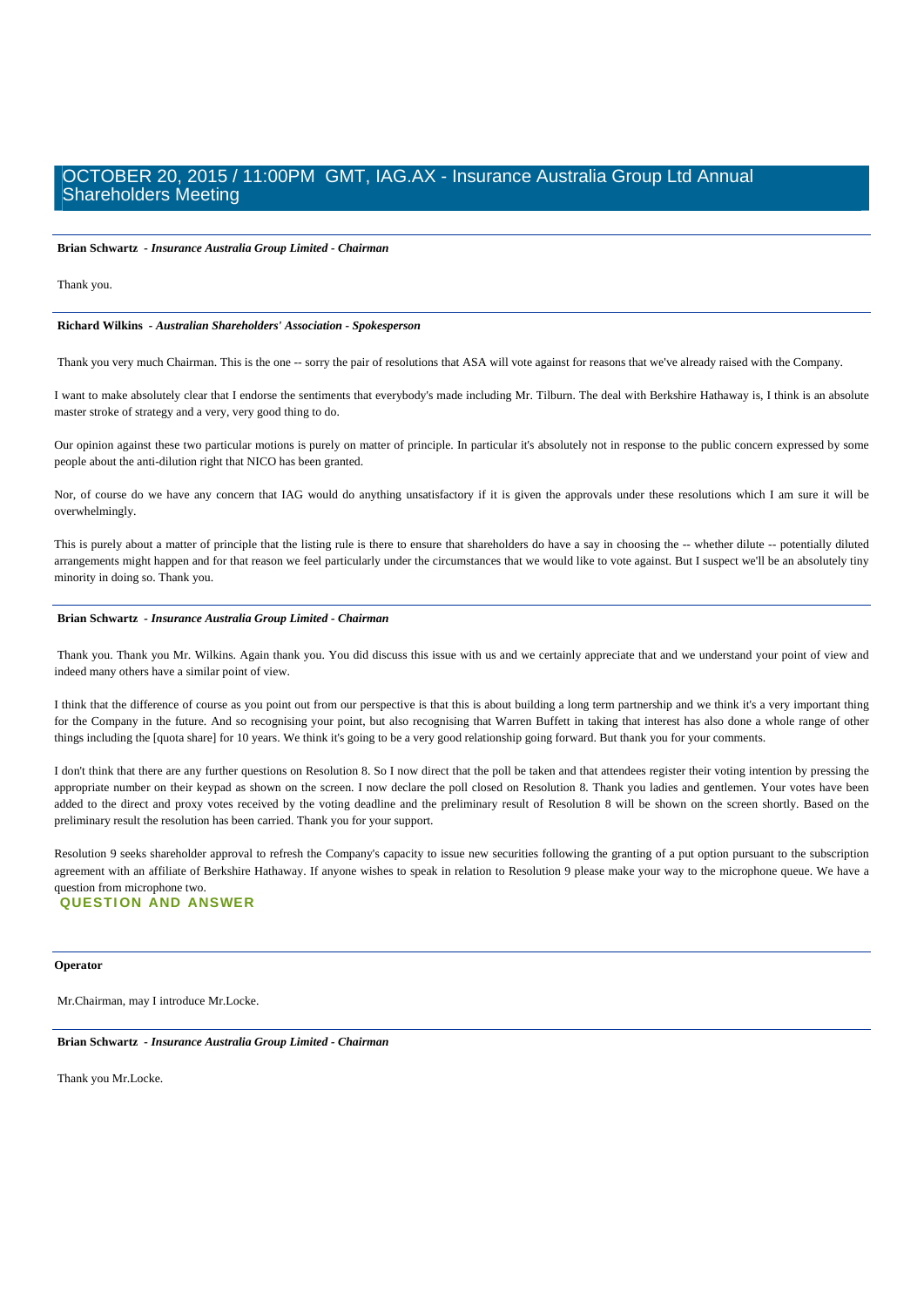### **Unidentified Audience Member**

 Thank you Mr.Chairman. I intend to vote in favour of the resolution. But can I make probably an out of order comment? Last night I watched the ABC and saw the program on poker machines and how what appears on screen screws up your brain and your -- keep pressing the button. I notice on our voting pads there's a bracket around number one. Is that a conscious application of the Board to influence our -- what shall I say -- the way we vote? Thank you.

#### **Brian Schwartz** *- Insurance Australia Group Limited - Chairman*

Thank you. I -- the answer is no. But I should just say that the voting pads are actually -- they're not ours. They come from the registry that looks after the voting and the meeting. So I think we're okay. Thank you. But thanks for your question. **PRESENTATION** 

### **Brian Schwartz** *- Insurance Australia Group Limited - Chairman*

 If there are no other questions I direct that the poll for Resolution 9 be taken and that attendees register their voting intention by pressing the appropriate number on their keypad as shown on the screen.

I now declare the poll closed on Resolution 9. Thank you ladies and gentleman. Your votes have been added to the direct and proxy votes received by the voting deadline and the preliminary result of Resolution 9 is now shown on the screen or will be shown. There it is. Based on this preliminary result the resolution has been carried.

I'm going to close the meeting from here because before we finish I mentioned earlier Mike's decision to retire from IAG. As this is the last time many shareholders will have a chance to acknowledge him I want to take the opportunity to express our thanks for all he has done for us and celebrate what he has achieved. Mike leaves IAG in a far stronger position than when he joined us and you've heard that several times today which is exactly what you hope to achieve as a CEO.

When he was appointed CEO in May 2008 the Organisation faced a number of issues including those that were associated with our investment in the UK. Mike strengthened the fundamentals of the overall business and refocused our strategy to pursue profitable growth in our home markets of Australia and New Zealand and explore new opportunities in Asia.

With Mike at the helm, gross written premium grew from AUD7.8 billion in 2009 to AUD11.4 billion last year. He regained the confidence of the investment community and his reputation and success has enabled us to complete a number of transactions that transformed our Company. These included AMI and the Wesfarmers transaction and more recently the strategic partnership with Berkshire Hathaway.

Mike has set a standard of excellence for the organisation and created a can-do attitude across the entire IAG. In particular, I want to acknowledge his commitment to creating an inclusive culture that encourages and welcomes diversity. On behalf of the Board, the entire Organisation and you, our shareholders, I thank you Mike for the passion, loyalty and service you have given to IAG and the enormous contribution you have made.

We've all benefited greatly from Mike's leadership and I think it is truly fitting that he concludes this phase of his career as the 2015 Insurance Leader of the Year as awarded by the Australia and New Zealand Institute of Insurance and Finance. Mike, we wish you good health, happiness and continued successes in the next stage of your career and we look forward to following your future achievements.

### **Mike Wilkins** *- Insurance Australia Group Limited - MD & CEO*

Thank you ladies and gentlemen. Thank you.